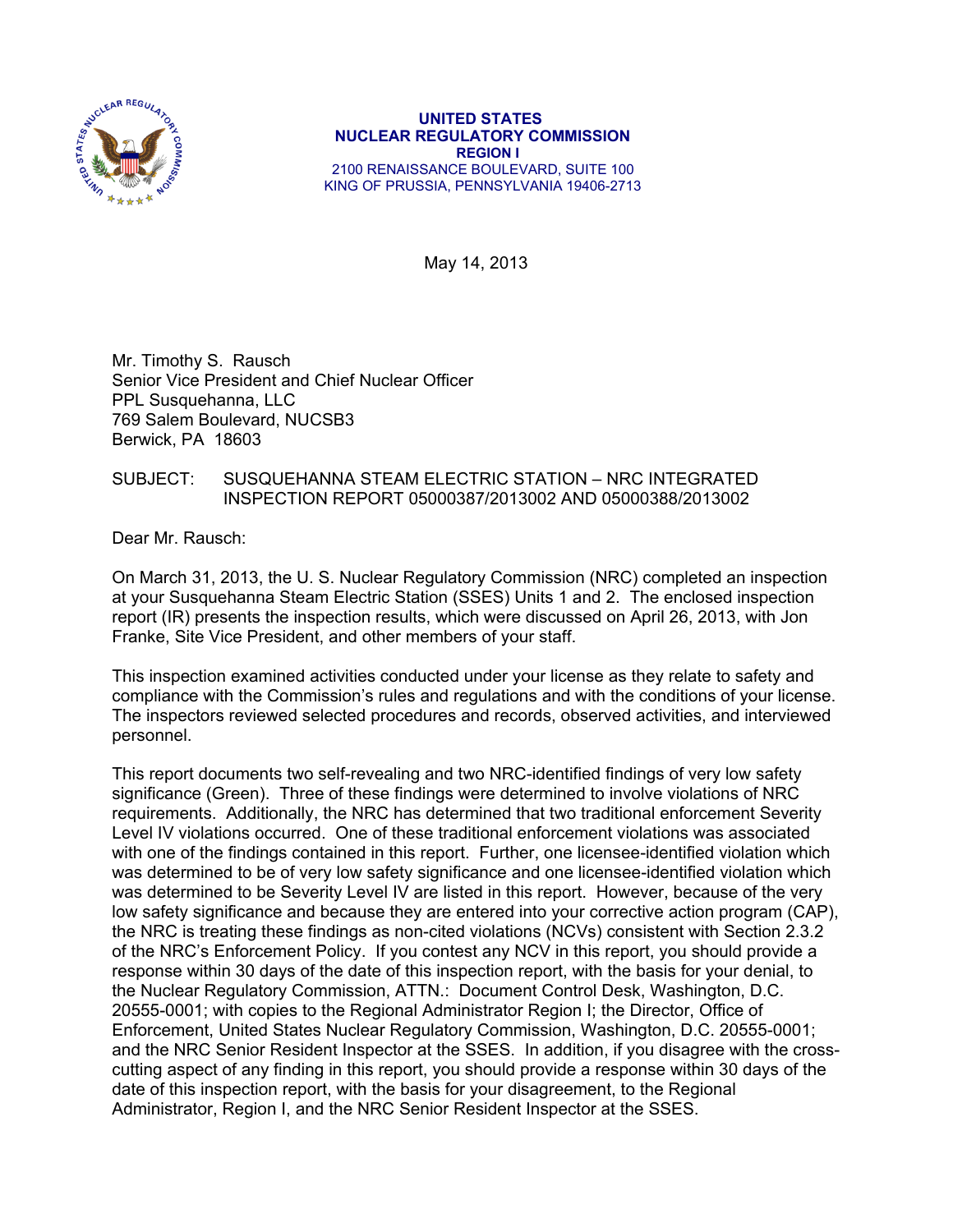In accordance with the Code of Federal Regulations (10 CFR) 2.390 of the NRC's "Rules of Practice," a copy of this letter, its enclosure, and your response (if any), will be available electronically for public inspection in the NRC Public Document Room or from the Publicly Available Records (PARS) component of the NRC's Agencywide Documents Access Management System (ADAMS). ADAMS is accessible from the NRC Web site at http://www.nrc.gov/reading-rm/adams.html (the Public Electronic Reading Room).

Sincerely,

# **/RA/**

Mel Gray, Chief Reactor Projects Branch 4 Division of Reactor Projects

Docket Nos. 50-387; 50-388 License Nos. NPF-14, NPF-22

- Enclosures: Inspection Report 05000387/2013002 and 05000388/2013002 w/Attachment: Supplemental Information
- cc w/encl: Distribution via ListServ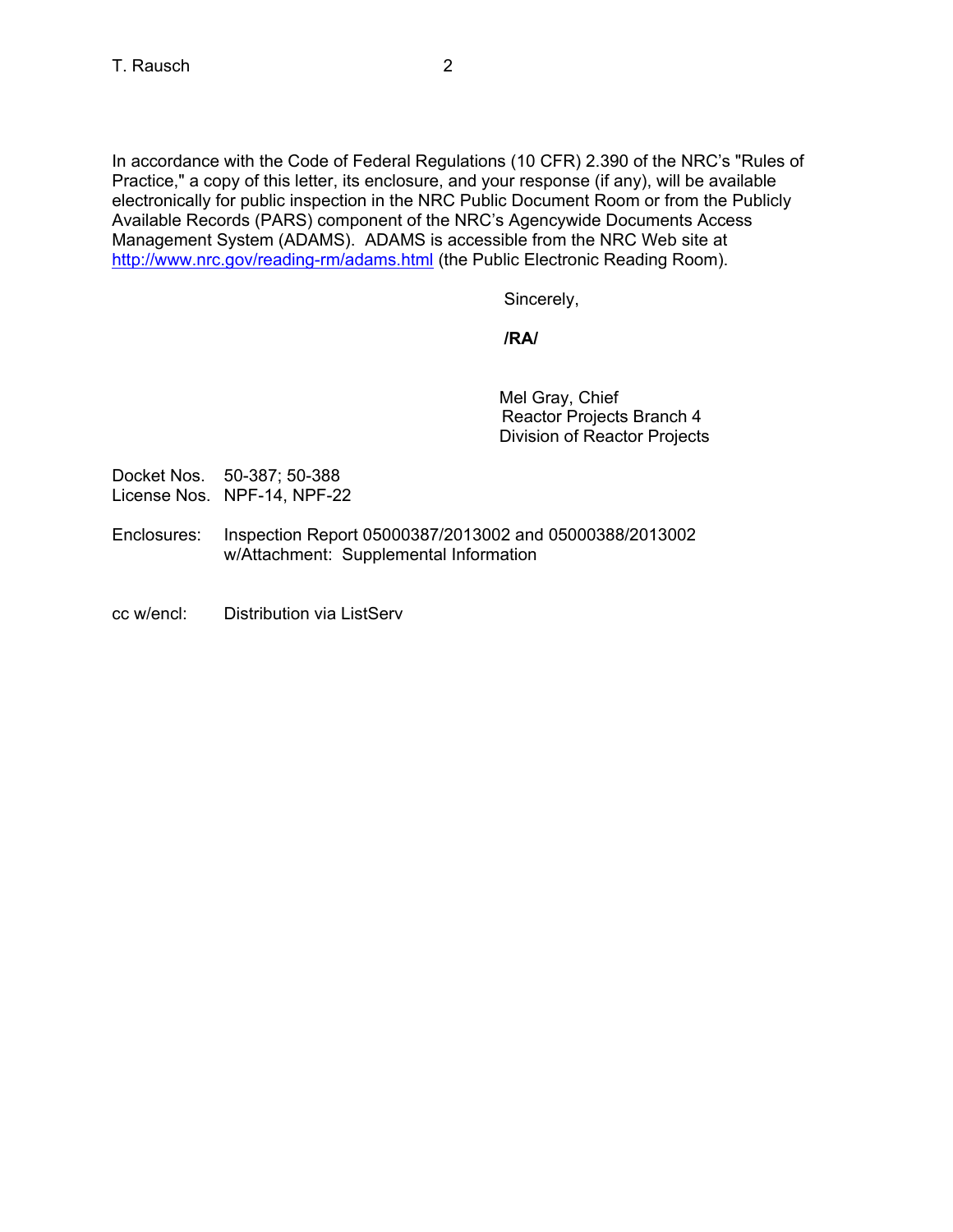In accordance with the Code of Federal Regulations (10 CFR) 2.390 of the NRC's "Rules of Practice," a copy of this letter, its enclosure, and your response (if any), will be available electronically for public inspection in the NRC Public Document Room or from the Publicly Available Records (PARS) component of the NRC's Agencywide Documents Access Management System (ADAMS). ADAMS is accessible from the NRC Web site at http://www.nrc.gov/reading-rm/adams.html (the Public Electronic Reading Room).

Sincerely,

# **/RA/**

Mel Gray, Chief Reactor Projects Branch 4 Division of Reactor Projects

Docket Nos. 50-387; 50-388 License Nos. NPF-14, NPF-22

- Enclosures: Inspection Report 05000387/2013002 and 05000388/2013002 w/Attachment: Supplemental Information
- cc w/encl: Distribution via ListServ

| Distribution w/encl: (via email) |
|----------------------------------|
| W. Dean, RA                      |
| D. Lew, DRA                      |
| D. Roberts, DRP                  |
| M. Layton, DRP                   |
| C. Miller, DRS                   |
|                                  |

J. Clifford, DRS M. Gray, DRP S. Barber, DRP A. Turilin, DRP J. Ayala, DRP P. Finney, DRP, SRI

J. Greives, DRP, RI S. Farrell, DRP, AA D. Huyck, RI OEDO RidsNrrPMSusquehanna Resource RidsNrrDorlLpl1-2 Resource ROPReports Resource

|                                  | DOC NAME: G:\DRP\BRANCH4\INSPECTION REPORTS\SUSQUEHANNA\2013\1Q2013\SUS2013 002 FINAL.DOCX |
|----------------------------------|--------------------------------------------------------------------------------------------|
| ADAMS Accession No.: ML13134A117 |                                                                                            |

| <b>SUNSI Review</b><br>Ⅳ |               | Non-Sensitive<br>Sensitive | ∇ | <b>Publicly Available</b> | Non-Publicly Available |
|--------------------------|---------------|----------------------------|---|---------------------------|------------------------|
| <b>OFFICE</b>            | <b>RI/DRP</b> | RI/DRP                     |   |                           |                        |
| <b>NAME</b><br>mmt       | PFinney/ PF   | MGray/MG                   |   |                           |                        |
| <b>DATE</b>              | 05/13/13      | 05/13/13                   |   |                           |                        |

OFFICIAL RECORD COPY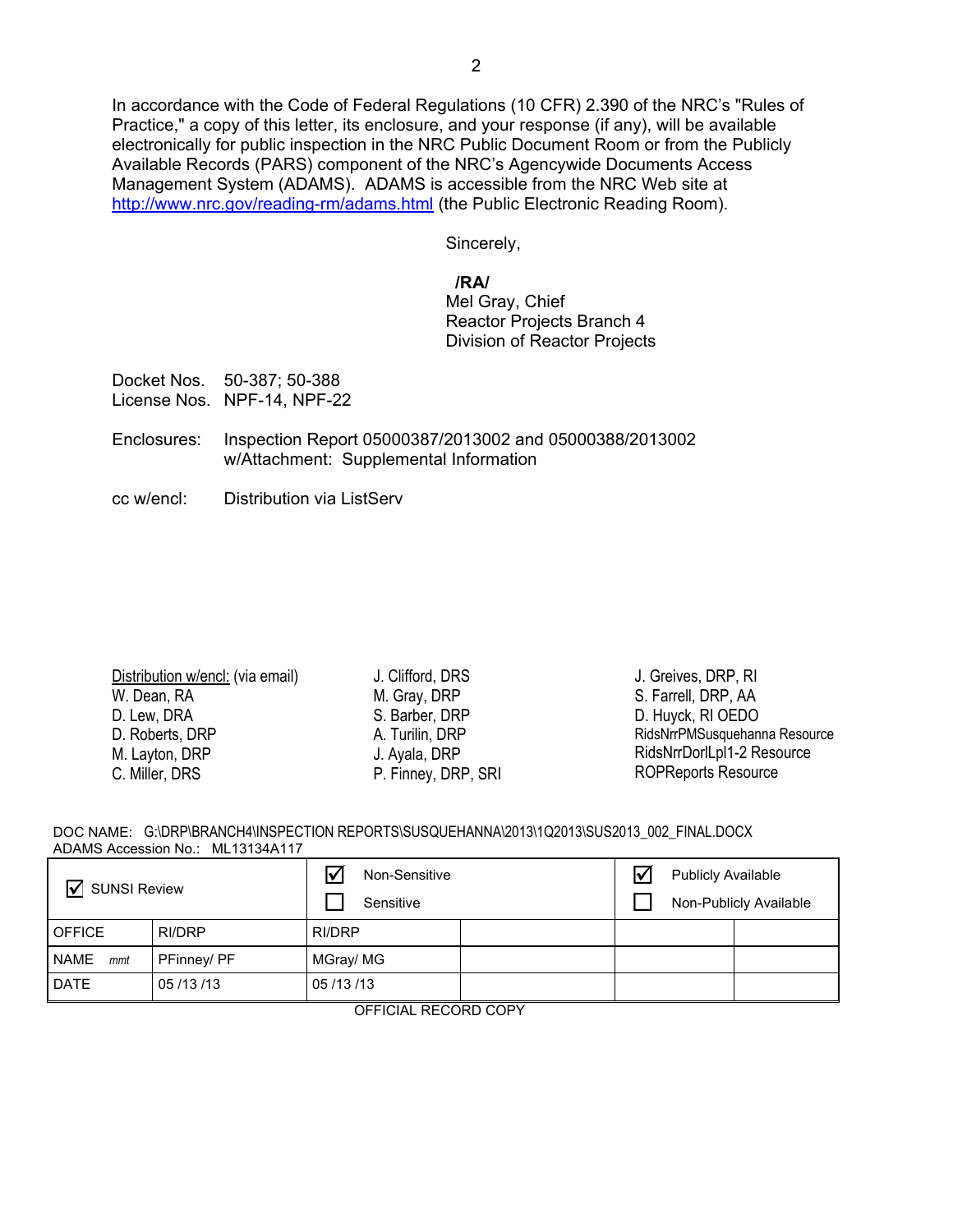# U.S NUCLEAR REGULATORY COMMISSION

# REGION I

| Docket No:   | 50-387, 50-388                                                                                                                                                                                                     |
|--------------|--------------------------------------------------------------------------------------------------------------------------------------------------------------------------------------------------------------------|
| License No:  | <b>NPF-14, NPF-22</b>                                                                                                                                                                                              |
| Report No:   | 05000387/2013002 and 05000388/2013002                                                                                                                                                                              |
| Licensee:    | PPL Susquehanna, LLC (PPL)                                                                                                                                                                                         |
| Facility:    | Susquehanna Steam Electric Station, Units 1 and 2                                                                                                                                                                  |
| Location:    | Berwick, Pennsylvania                                                                                                                                                                                              |
| Dates:       | January 1, 2013 through March 31, 2013                                                                                                                                                                             |
| Inspectors:  | P. Finney, Senior Resident Inspector<br>J. Greives, Resident Inspector<br>F. Arner, Senior Reactor Inspector<br>P. Kaufman, Senior Reactor Engineer<br>C. Lally, Operations Engineer<br>J. Ayala, Project Engineer |
| Approved By: | Mel Gray, Chief<br>Reactor Projects Branch 4<br>Division of Reactor Projects                                                                                                                                       |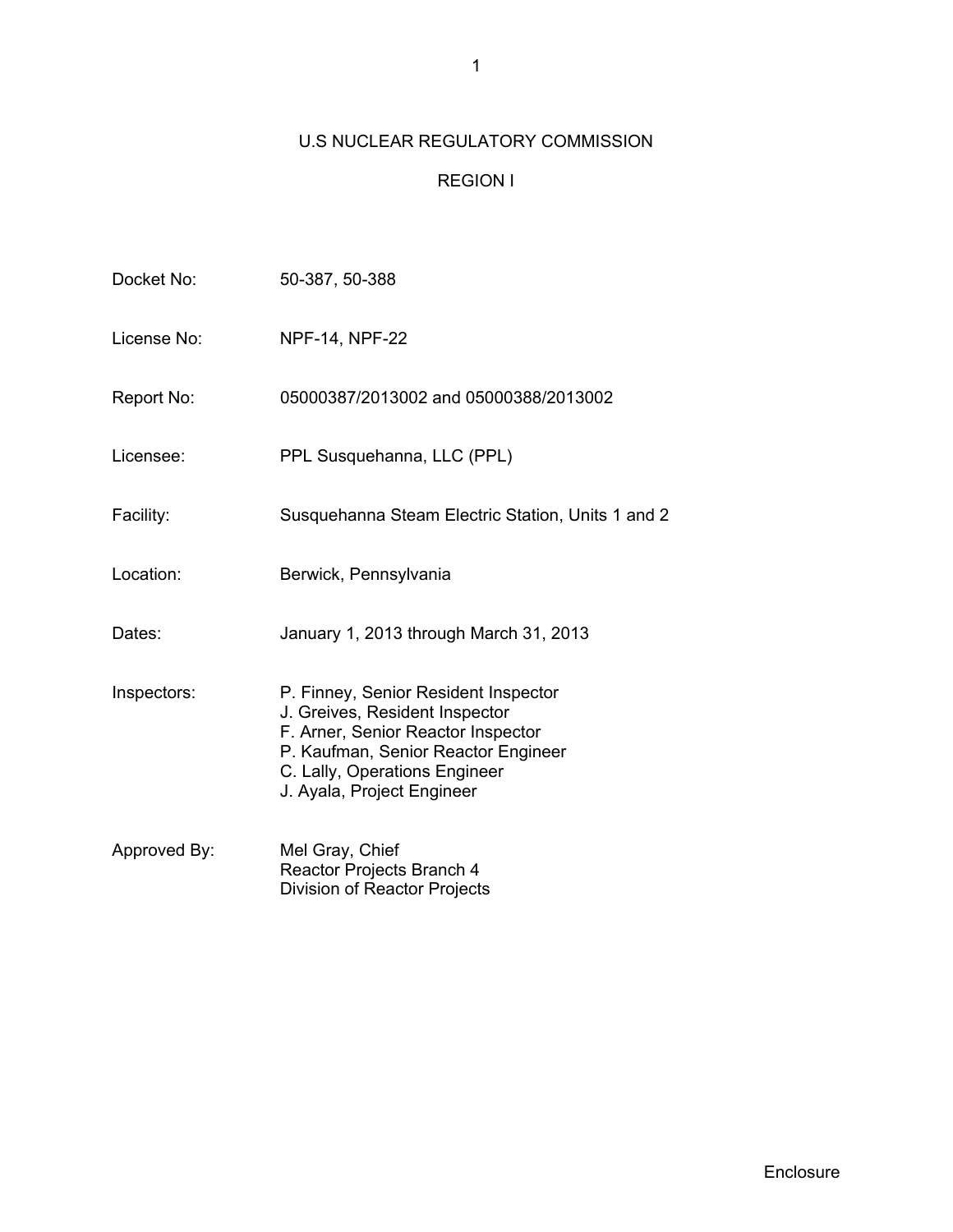# TABLE OF CONTENTS

| 1 <sub>1</sub><br>1R01<br>1R04<br>1R05<br>1R06<br>1R07<br>1R11<br>1R <sub>12</sub><br>1R <sub>13</sub><br>1R15<br>1R <sub>18</sub><br>1R <sub>19</sub><br>1R22 | Operability Determinations and Functionality Assessments 16 |  |
|----------------------------------------------------------------------------------------------------------------------------------------------------------------|-------------------------------------------------------------|--|
| 1EP6                                                                                                                                                           |                                                             |  |
| 4 <sub>1</sub><br>40A1<br>4OA2<br>4OA3<br>40A5<br>4OA6<br>40A7                                                                                                 |                                                             |  |
|                                                                                                                                                                |                                                             |  |
|                                                                                                                                                                |                                                             |  |
|                                                                                                                                                                |                                                             |  |
|                                                                                                                                                                |                                                             |  |
|                                                                                                                                                                |                                                             |  |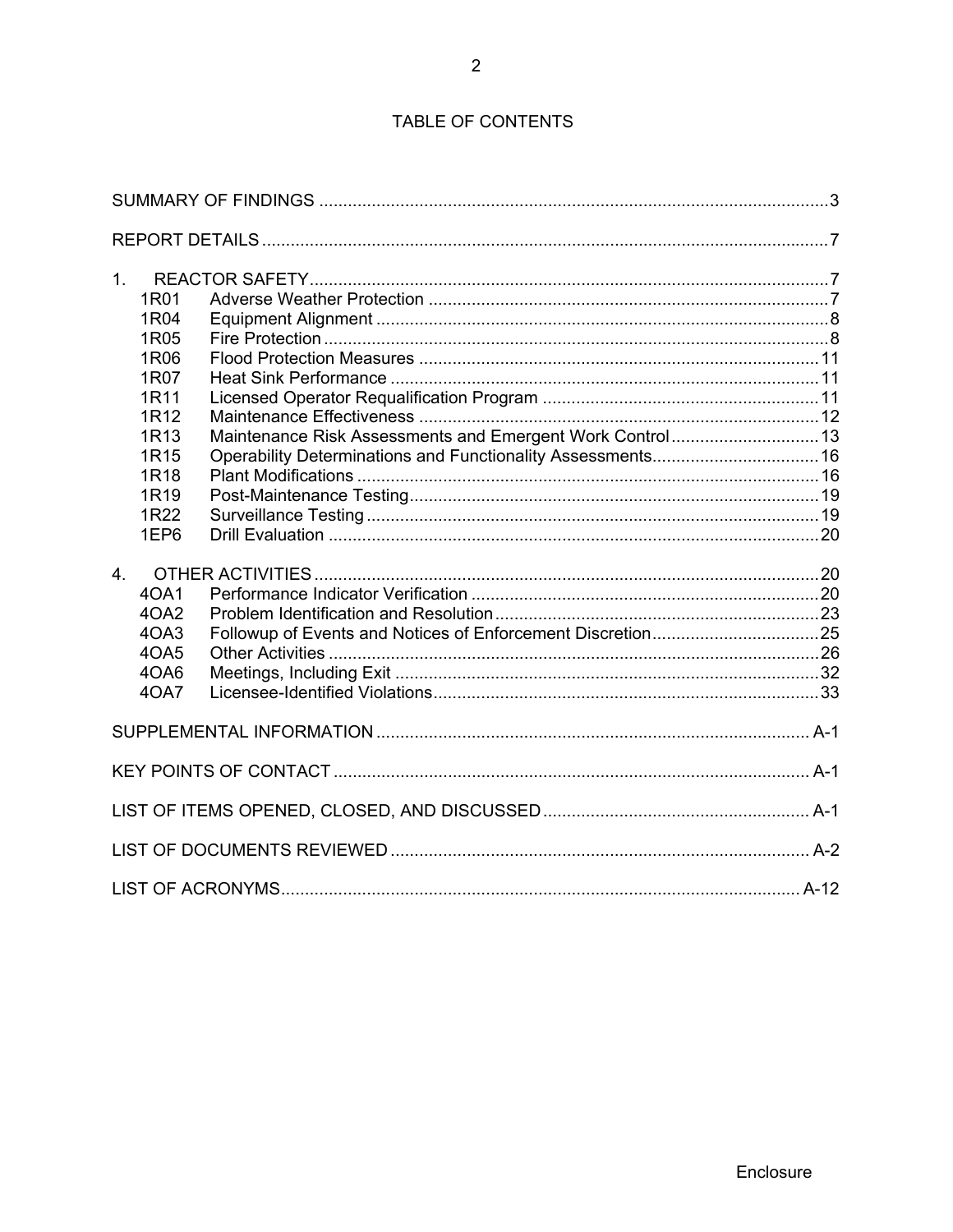# **SUMMARY OF FINDINGS**

Inspection Report (IR) 05000387/2013002 05000388/2013002 01/01/2013 – 03/31/2013; Susquehanna Steam Electric Station (SSES), Units 1 and 2; Fire Protection, Maintenance Risk Assessments and Emergent Work Control, Plant Modifications, Performance Indicator (PI) Verification, Followup of Events and Notices of Enforcement Discretion

The report covered a three-month period of inspection by resident inspectors and announced inspections performed by regional inspectors. Inspectors identified four findings of very low safety significance (Green), three of which were also NCVs, and two Severity Level IV non-cited violations (NCVs), one of which was associated with one of the findings. The significance of most findings is indicated by their color (Green, White, Yellow, Red) using Inspection Manual Chapter (IMC) 0609, "Significance Determination Process" (SDP). The cross-cutting aspects for the findings were determined using IMC 0310, "Components Within The Cross-Cutting Areas." Findings for which the SDP does not apply may be Green, or be assigned a severity level after Nuclear Regulatory Commission (NRC) management review. The NRC's program for overseeing the safe operation of commercial nuclear power reactors is described in NUREG-1649, "Reactor Oversight Process (ROP)," Revision 4.

# **Cornerstone: Initiating Events**

 Green. A self-revealing NCV of very low safety significance (Green) was identified when PPL incorrectly implemented the clearance order process while returning the common offgas recombiner to service after maintenance. NDAP-QA-0322, "Energy Control Process," Revision 42, requires that "upon completion of the [clearance order] restoration plan, the system should be restored to the design operating condition (e.g. running, automatic standby, etc.)." Additionally, it requires the System Operating Representative (SOR) and Operations Supervision to "ensure restoration of the clearance order prevents introduction of system or plant transients." Contrary to these requirements, on December 12, 2012, when restoring from a clearance order, a manual isolation valve for the common recombiner was incorrectly left in the closed position. This resulted in a degradation of main condenser vacuum when the common recombiner was subsequently placed in service on February 5, 2013, requiring operator action to decrease reactor power to maintain main condenser vacuum within limits. PPL entered the issue into the CAP as CR 1668013.

The performance deficiency is more than minor because it was associated with the Configuration Control attribute of the Initiating Events cornerstone and affected the cornerstone objective to limit the likelihood of events that upset plant stability and challenge critical safety functions during power operations. Specifically, when PPL operators attempted to place the common recombiner in service on February 5, 2013, the closed manual isolation valve caused a loss of process flow to the recombiner and ultimately a degradation of main condenser vacuum. In responding to the reduction in vacuum, a recirculation pump runback was initiated and thermal power was rapidly reduced by approximately 32 percent. Additionally, the performance deficiency was similar to example 4.b in IMC 0612, Appendix E, "Examples of Minor Issues," which states that a procedural error is more than minor if it caused a reactor trip or other transient. The inspectors evaluated the finding using IMC 0609, Appendix A, "The Significance Determination Process (SDP) for Findings At-Power," and determined the finding did not cause a reactor trip and the loss of mitigation equipment relied upon to transition the plant from the onset of the trip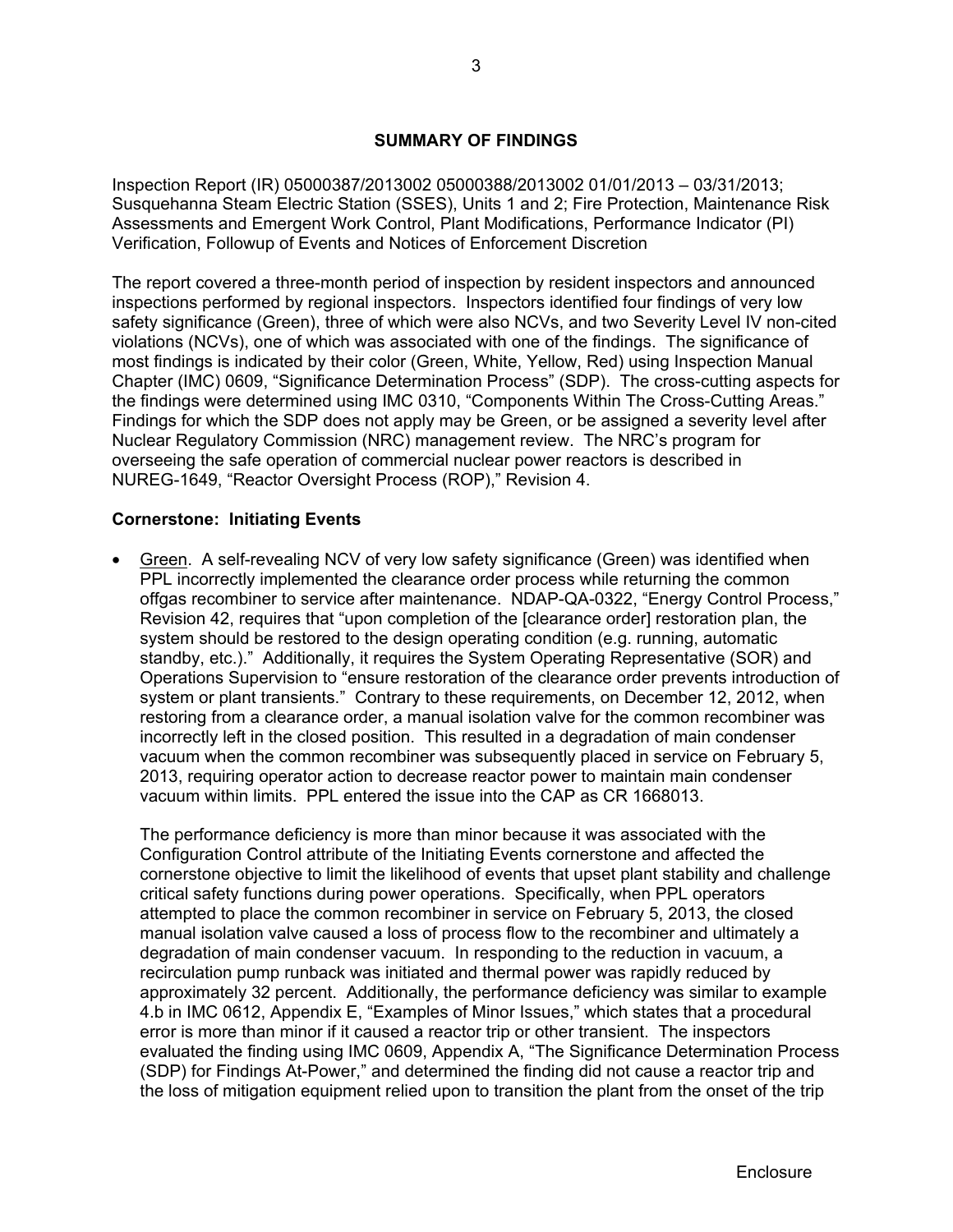to a stable shutdown condition. Consequently, the finding is of very low safety significance (Green). The finding is related to the cross-cutting area of Human Performance, Work Practices in that PPL did not communicate human error prevention techniques such as self and peer checking to ensure work activities are performed safely. Specifically, both the SOR and Operations Supervision reviews were insufficient to ensure the manual steam isolation valve for the common recombiner was restored to the correct position during clearance order removal. [H.4(a)] (1R13)

 Green. The inspectors identified a Green Finding related to implementation of NDAP-QA-0737, "Reactor Oversight Process (ROP) Performance Indicators," Revision 9, and associated severity level (SL) IV NCV of 10 CFR 50.9(a), "Completeness and Accuracy of Information" because PPL staff did not accurately report the Unplanned Scrams with Complications (USwC) performance indicator (PI) for the period of October 2012 through December 2012. Specifically, PPL did not report the Unit 2 reactor scram, which occurred on December 16, 2012, in this PI. PPL entered the issue in their CAP as CR 1688235 and corrected the data on March 20, 2013.This scram, when combined with a second complicated scram, which was accurately reported in the same quarter, caused the PI to cross the Green-White threshold. This was discussed in an NRC follow-up assessment letter dated April 1, 2013 (ML13092A011).

The finding was evaluated in accordance with IMC 0612 Appendix B, "Issue Screening," which states, in part, that a performance deficiency is more than minor if it is related to a performance indicator and caused the performance indicator to exceed a threshold. In this case, when the December 16 scram was re-classified under the USwC PI, the performance indicator crossed the Green-White threshold. The inspectors evaluated the finding using IMC 0609, Appendix A, "The Significance Determination Process (SDP) for Findings At-Power" and determined the finding did not contribute to both the likelihood of a reactor trip and the likelihood that mitigation equipment or functions would not be available. Consequently, the finding is of very low safety significance (Green). Additionally, the issue was evaluated in the traditional enforcement process because it had the potential to impact the NRC's ability to perform its regulatory function. The inspectors determined the finding was a Severity Level IV violation using the examples of the NRC Enforcement Policy. Specifically, example 6.9.d.11 states "a 10 CFR Part 50 licensee submits inaccurate or incomplete PI data to the NRC that would have caused a PI to change from green to white" is an example of a SL IV violation. This finding has a cross-cutting aspect in the area of Human Performance, Decision-Making because PPL personnel did not communicate decisions and the basis for decisions to personnel who have a need to know the information in order to perform work safely, in a timely manner. Specifically, PPL did not adequately document the basis for determining the scram, which occurred on December 16, 2012, should be classified under the USwC PI to enable reviewers to adequately challenge the decision to ensure the appropriate classification was made. [H.1.(c)] (4OA1)

# **Cornerstone: Mitigating Systems**

 Green. The inspectors identified a Green NCV of Unit 2 Operating License Condition 2.C.(3), regarding its fire protection program, when PPL stored transient combustibles in restricted areas without evaluations by the site fire protection group. PPL procedure NDAP-QA-0440, "Control of Transient Combustible/Hazardous Materials," Revision 10, section 6.2.4 states that, for restricted areas, "transient combustibles or hazardous materials shall not be stored in these areas without specific instructions to do so." It continues that "specific approvals for storage in Restricted Areas must be from the Site Fire Protection Group." PPL removed transient combustibles from the restricted areas, established hourly fire watches as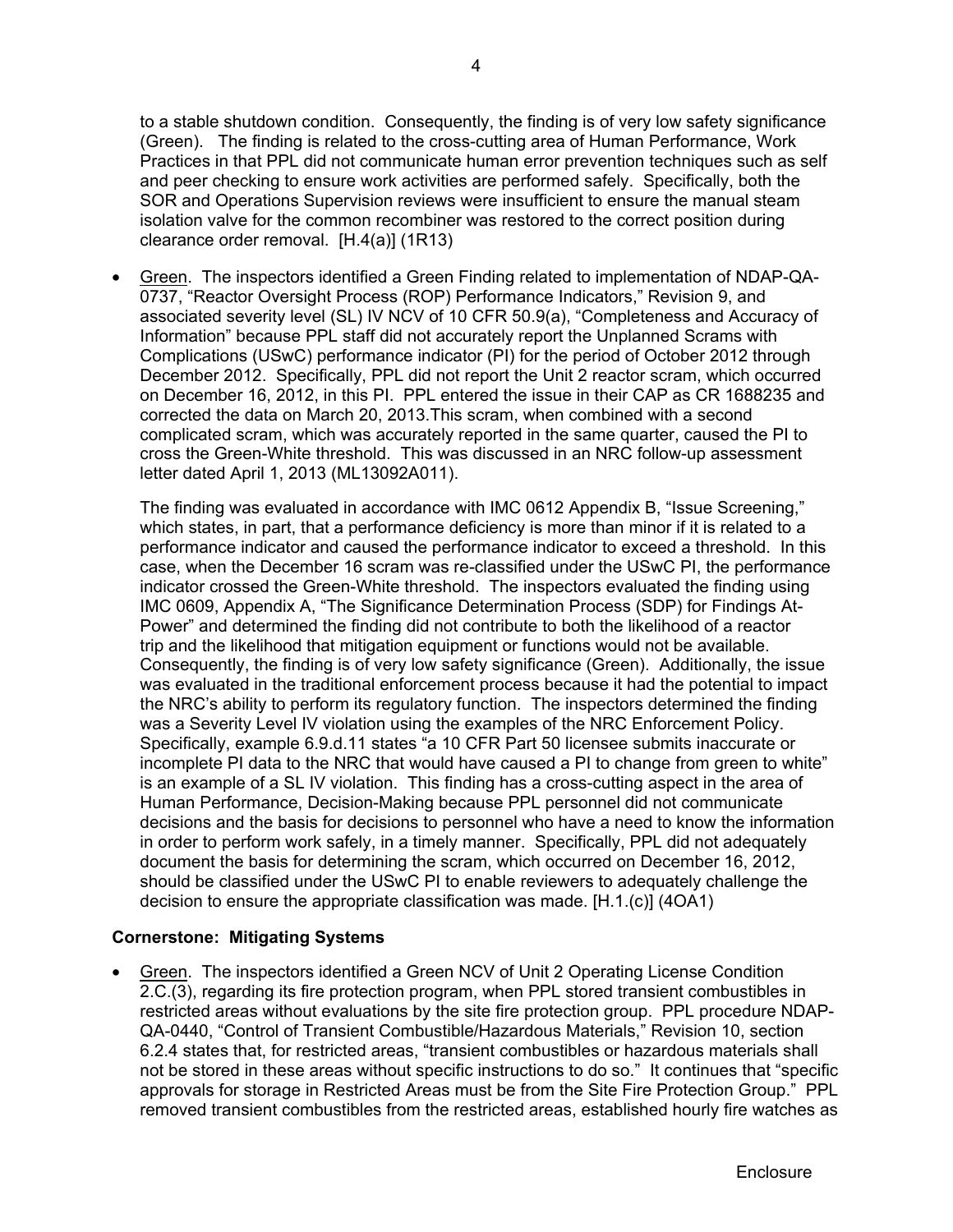appropriate, revised procedures, conducted walkdowns for the extent of the condition, and entered the issues in their CAP.

The inspectors evaluated this finding using IMC 0612 Appendix B and determined it to be more than minor based on affecting the Protection against External Factors attribute of the Mitigating Systems cornerstone and its objective to ensure the availability, reliability, and capability of systems that respond to initiating events, in this case fire, to prevent undesirable consequences. Additionally, it was similar to IMC 0612 Appendix E example 4.k in that in all of the observations, transient combustibles were in a combustible free zone required for separation of independent trains and, in one case, the fire loading was not within fire hazard analysis limits. The finding was qualitatively screened in accordance with IMC 0609 Appendix F where the finding was categorized under Fire Prevention and Administrative Controls. The degradation was assigned a Low rating and screened to Green based on the Low degradation rating. The finding was determined to have a crosscutting aspect in the area of Human Performance, Work Practices, for the need to ensure supervisory and management oversight of work activities such that nuclear safety is supported. Specifically, PPL supervisory and management oversight had not sufficiently coached and reinforced the knowledge of station and procedural standards regarding restricted area requirements. [H.4(c)] (1R05)

 SLIV. The inspectors identified a Severity Level IV (SL-IV) NCV of 10 CFR 50.59, "Changes, Tests, and Experiments," when PPL made changes that affected Unit 1 and Unit 2 TS 3.8.3 without obtaining a license amendment pursuant to 10 CFR 50.90. Specifically, PPL changed the TS 3.8.3 bases to support raising the American Petroleum Institute (API) gravity of acceptable diesel fuel oil by crediting the fuel oil day tank capacity to meet the onsite fuel requirements. This change altered the intent of TS 3.8.3. PPL entered this item in their CAP as CR 1678266, made urgent changes to surveillance procedures, evaluated the issue, and ultimately agreed with this conclusion.

The inspectors determined that the failure to implement the requirements of 10 CFR 50.59 for changes to the TSBs was a performance deficiency within PPL's ability to foresee and correct. The inspectors evaluated the finding in accordance with IMC 0612 Appendix B. The inspectors determined that this issue impacted the regulatory function by failing to receive prior NRC approval for changes in licensed activities. Therefore, the violation was compared to examples in Enforcement Policy section 6. The violation was determined to be more than minor based on similarity to SLIV example 6.1.d.2, a 10 CFR 50.59 violation that resulted in conditions evaluated as having very low safety significance. The inspectors also evaluated the performance deficiency under the ROP and determined that the associated ROP finding was minor since PPL had not accepted fuel oil deliveries with a higher gravity. As such, no cross-cutting aspect was assigned to this finding. (1R18)

 Green. A self-revealing NCV of 10 CFR 50 Appendix B, Criteria V "Instructions, Procedures, and Drawings," was identified because PPL did not ensure alarm response procedures (ARPs) for control room cooling fan train failures were adequate, which resulted in the subsequent loss of both trains of cooling during clearance order (CO) application for fan repair work. Specifically, the ARP actions were deficient in allowing an abnormal system control switch configuration that led to the inadvertent shutdown of the in-service 'B' train fans during the application of the CO process to perform work on the failed 'A' control room cooling fan train. PPL entered the issue into their CAP to repair the failed damper and also evaluate the extent-of-condition to ensure the adequacy of other applicable ventilation procedures.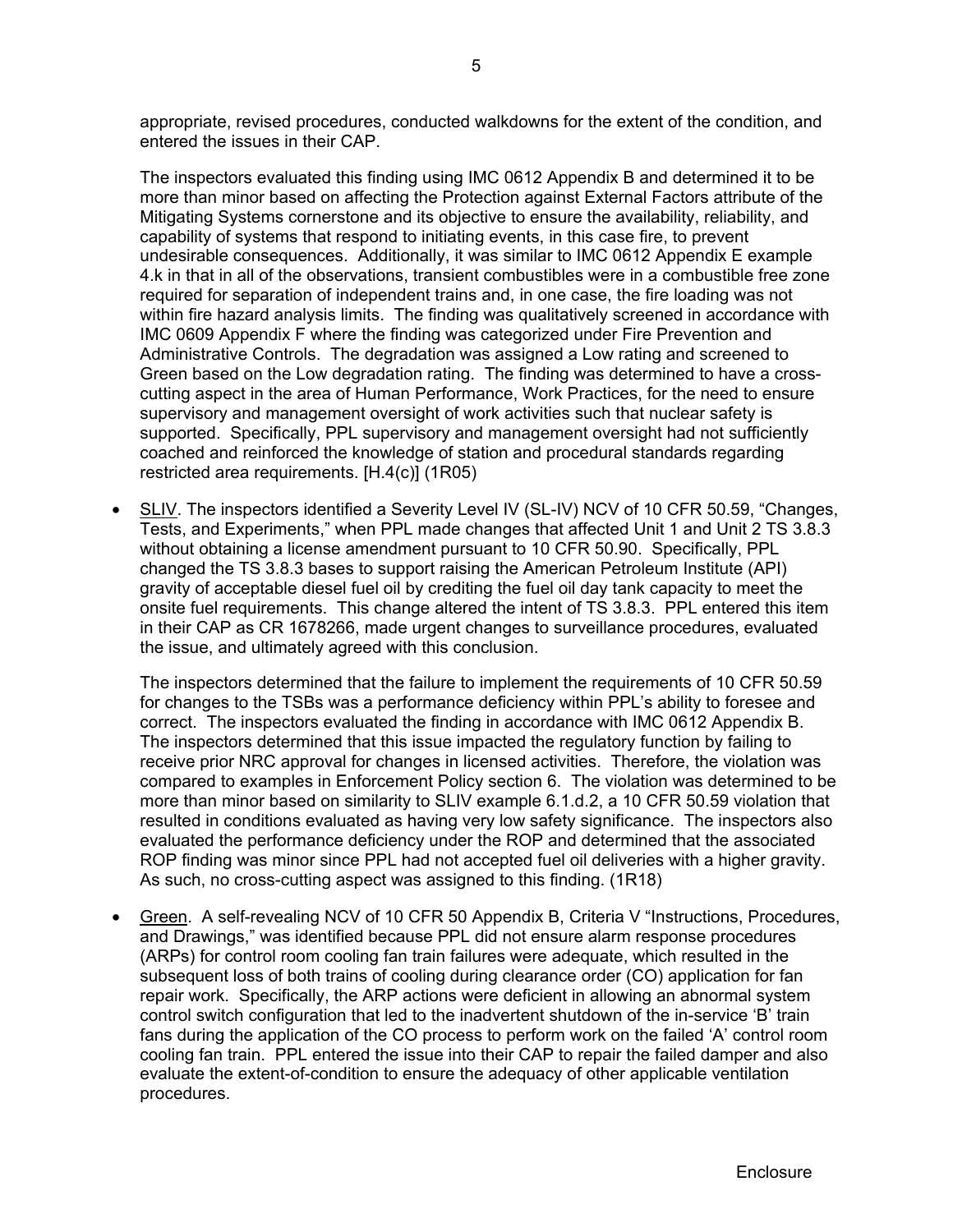The inspectors determined the deficiency was more than minor because it was associated with the Procedure Quality attribute of the Mitigating System Cornerstone. The inadequate procedure resulted in the loss of control room cooling fans, which affects the objective to ensure the availability and capability of systems that respond to initiating events to prevent undesirable consequences. The inspectors determined through a review of IMC 0609 Appendix A, Exhibit 2, "Mitigating Systems Screening Questions," that the finding was of very low safety significance (Green) because the finding was not related to a design or qualification deficiency, did not represent a loss of a credited mitigating system safety function because cooling was restored in a timely manner, and did not screen as potentially risk significant due to external initiating events. The control room operators immediately recognized the loss of cooling and took manual action to restart the 'B' cooling train within 15 minutes to ensure control room temperatures were not adversely affected. The finding did not have a cross-cutting aspect because the inadequate ARP was an historical issue not indicative of current performance. Specifically, the procedures had not been adequately identified and revised in 2003 and this occurred outside of the nominal three-year period for evaluating present performance as defined in IMC 0612, section 03.15. Additionally, PPL has instituted procedure and CAP improvements since that time which would have prevented the performance deficiency. (4OA3)

# **Other Findings**

Violations of very low safety significance or Severity Level IV that were identified by PPL staff were reviewed by the inspectors. Corrective actions taken or planned by PPL staff have been entered into PPL's CAP. These violations and corrective action tracking numbers are listed in Section 4OA7 of this report.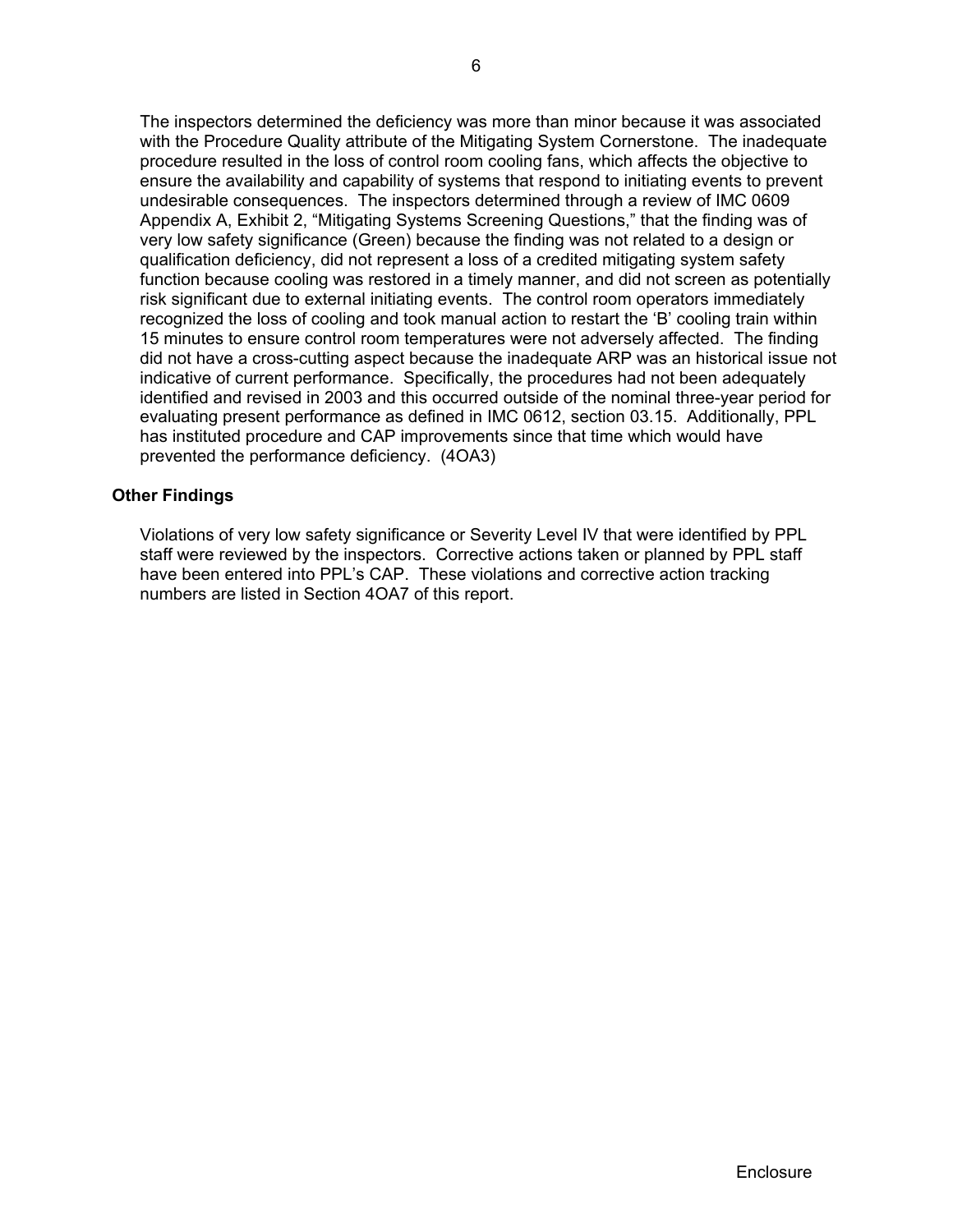# **REPORT DETAILS**

# Summary of Plant Status

Unit 1 began the inspection period at or near 100 percent power. On February 15, Unit 1 was reduced to approximately 68 percent over 13 hours for a control rod pattern adjustment. Unit 1 ended the inspection period at or near 100 percent power.

Unit 2 began the inspection period at 84 percent power with operators increasing reactor power from a reactor startup on December 26. Unit 2 reached full power later on January 1. Operators reduced Unit 2 power to 64 percent on February 5 due to a problem with an offgas recombiner that degraded main condenser vacuum. Operators returned Unit 2 to full power on February 6. On February 8, operators reduced Unit 2 power to 74 percent over 15 hours for a control rod sequence exchange. Operators similarly reduced Unit 2 power on February 16 to 89 percent over 8 hours for a control rod pattern adjustment. Finally, on March 2, operators decreased Unit 2 power to 77 percent over 15 hours for a control rod pattern adjustment and control rod scram testing. Unit 2 ended the inspection period at or near 100 percent power.

# **1. REACTOR SAFETY**

# **Cornerstones: Initiating Events, Mitigating Systems, and Barrier Integrity**

1R01 Adverse Weather Protection (71111.01 – 1 sample)

Readiness for Imminent Adverse Weather Conditions

a. Inspection Scope

The inspectors reviewed PPL's preparations in advance of and during warnings and advisories issued by the National Weather Service. The inspectors performed walkdowns of areas that could be potentially impacted by the weather conditions, such as the emergency and station black out diesel generators (DGs), station transformers, and switchyards, and verified that station personnel secured loose materials staged for outside work prior to the forecasted weather. The inspectors verified that PPL monitored the approach of adverse weather according to applicable procedures and took appropriate actions as required. The inspectors reviewed the Updated Final Safety Analysis Report (UFSAR), Technical Specifications (TSs), control room logs, and the CAP to determine what temperatures or other seasonal weather could challenge these systems and to ensure PPL personnel had adequately prepared for these challenges. The inspectors reviewed station procedures, including PPL's seasonal weather preparation procedure and applicable operating procedures. Documents reviewed for each section of this inspection report are listed in the Attachment.

Common, cold weather alert for January 24, 2013

# b. Findings

No findings were identified.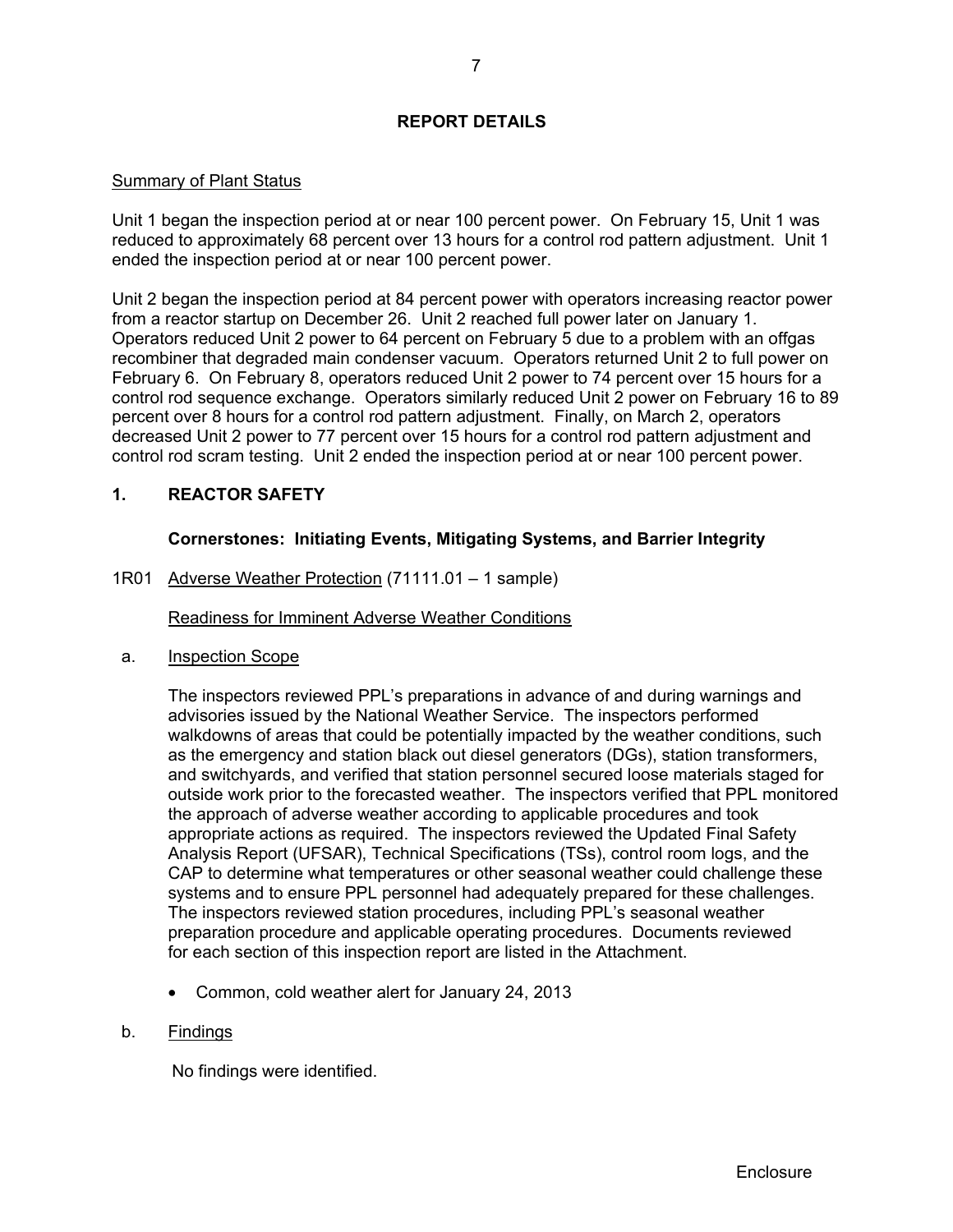# 1R04 Equipment Alignment

.1 Partial System Walkdowns (71111.04Q – 4 samples)

# a. Inspection Scope

The inspectors performed partial walkdowns of the following systems:

- Unit 2, turbine building closed cooling water (TBCCW) on February 5, 2013
- Unit 2, RCIC during high pressure coolant injection (HPCI) unavailability, March 7, 2013
- Unit 2, HPCI during RCIC unavailability, March 14, 2013
- Common, 'B' emergency diesel generator (EDG) during 'A' EDG inoperability for a damper failure

The inspectors selected these systems based on their risk-significance relative to the reactor safety cornerstones at the time they were inspected. The inspectors reviewed applicable operating procedures, system diagrams, the UFSAR, TSs, work orders (WOs), condition reports (CRs), and the impact of ongoing work activities on redundant trains of equipment in order to identify conditions that could have impacted system performance of their intended safety functions. The inspectors also performed field walkdowns of accessible portions of the systems to verify system components and support equipment were aligned correctly and were operable. The inspectors examined the material condition of the components and observed operating parameters of equipment to verify that there were no deficiencies. The inspectors also reviewed whether PPL staff had properly identified equipment issues and entered them into the CAP for resolution with the appropriate significance characterization.

b. Findings

No findings were identified.

- 1R05 Fire Protection
- .1 Resident Inspector Quarterly Walkdowns (71111.05Q 5 samples)
- a. Inspection Scope

The inspectors conducted tours of the areas listed below to assess the material condition and operational status of fire protection features. The inspectors verified that PPL controlled combustible materials and ignition sources in accordance with administrative procedures. The inspectors verified that fire protection and suppression equipment was available for use as specified in the area pre-fire plan, and passive fire barriers were maintained in good material condition. The inspectors also verified that station personnel implemented compensatory measures for out-of-service (OOS), degraded, or inoperable fire protection equipment, as applicable, in accordance with procedures.

 $\bullet$  Unit 1, RB 719' (Fire Zones 1-4A-N,-S,-W and 1-4C,-4D)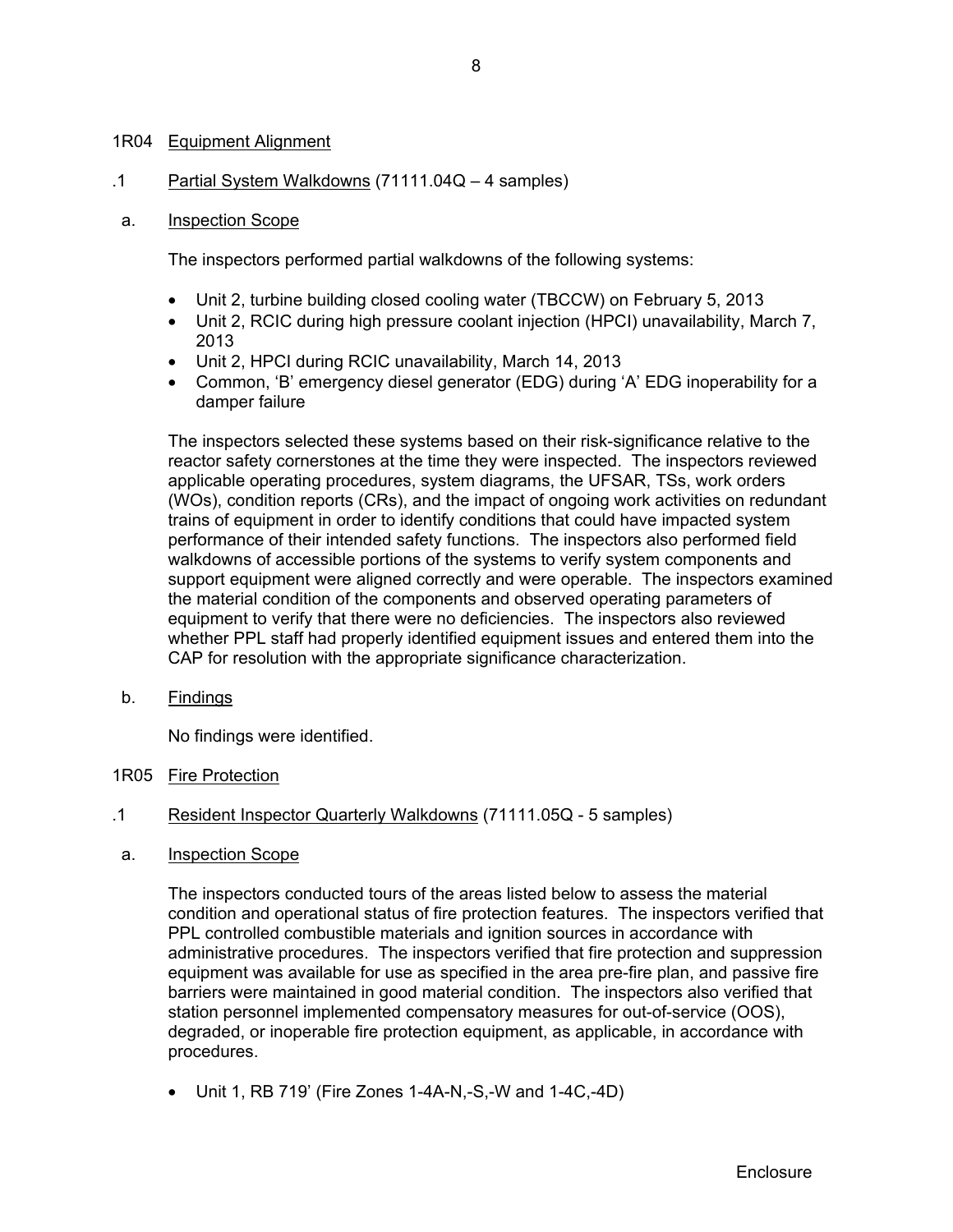- Unit 1, RB 645' (Fire Zone 1-1D)
- Unit 2, RB 683' (Fire Zones 2-3B-N,-S,-W)
- Unit 2, RB 749' circulation space (Fire Zones 2-5A-N-S, -W, -H)
- Units 1 and 2, lower cable spreading rooms (Fire Zones 0-25E and 0-25A)

#### b. Findings

Introduction. The inspectors identified a Green NCV of Unit 2 Operating License Condition 2.C.(3) when PPL stored transient combustibles in restricted areas (red zone) without an evaluation by the site fire protection group. PPL removed transient combustibles from the restricted areas, established hourly fire watches and revised procedures as appropriate, conducted walkdowns for the extent of the condition, and entered the issues in their CAP.

Description. On January 4, 2013, the inspectors walked down Fire Zone 2-3B-W in the Unit 2 reactor building (RB) on the 683' elevation. During that walkdown, the inspectors observed that the overhead crane, 2H208B, and two trash cans were being stored in a restricted area (area labeled as a "restricted area" with floor markings in red). After the inspectors notified PPL staff, the crane and trash cans were relocated. On January 22, 2013, the inspectors walked down additional Unit 2 Fire Zones on the 683' and 719' elevations. The inspectors observed ladders, a plastic funnel and tygon tubing, and radiological nylon ropes in restricted areas. On March 14, inspectors identified multiple untagged items in the restricted area in front of the 2C004 and 2C005 instrument racks that included temporary drywell cooling hoses, chairs, and a mop. While PPL had established a WO for a 1-hour fire watch in this area, the WO had not been approved by the site fire protection group. PPL took corrective actions in response to these observations to include, as appropriate, removal of transient combustibles, establishing an hourly fire watch, procedure revisions, and conducting further walkdowns for the extent of the condition. The walkdowns resulted in identification of additional combustibles in restricted areas.

PPL procedure NDAP-QA-0440, "Control of Transient Combustible/Hazardous Materials," Revision 10, section 5.25, defines a restricted area as "an area within the plant… where additional restrictions on transient combustible or hazardous materials must be implemented to assure that engineering analyses are not invalidated. Attachment B to this procedure lists the restricted areas." Section 6.1.9 establishes maximum quantities of specific transient combustibles that may be allowed without a permit. It also restricts rubber and plastic hoses and non-PVC tygon tubing in restricted areas. Section 6.2.4 states that, for restricted areas, "transient combustibles or hazardous materials shall not be stored in these areas without specific instructions to do so." It continues that "specific approvals for storage in Restricted Areas must be from the Site Fire Protection Group."

As part of PPL's safe shutdown analysis, deviation requests for 10 CFR 50, Appendix R, Section III.G, were submitted that established wraparound zones and restricted areas. PPL calculation EC-013-1860, "Handling of Transient Combustibles in the Wraparound Zones and Restricted Areas," Revision 2, section 3.4, identifies that within a wraparound zone, both trains of safe shutdown equipment are protected. Section 3.5 defines a restricted area (Red Zone) as an area where additional restrictions on transient combustible or hazardous materials must be implemented to assure that engineering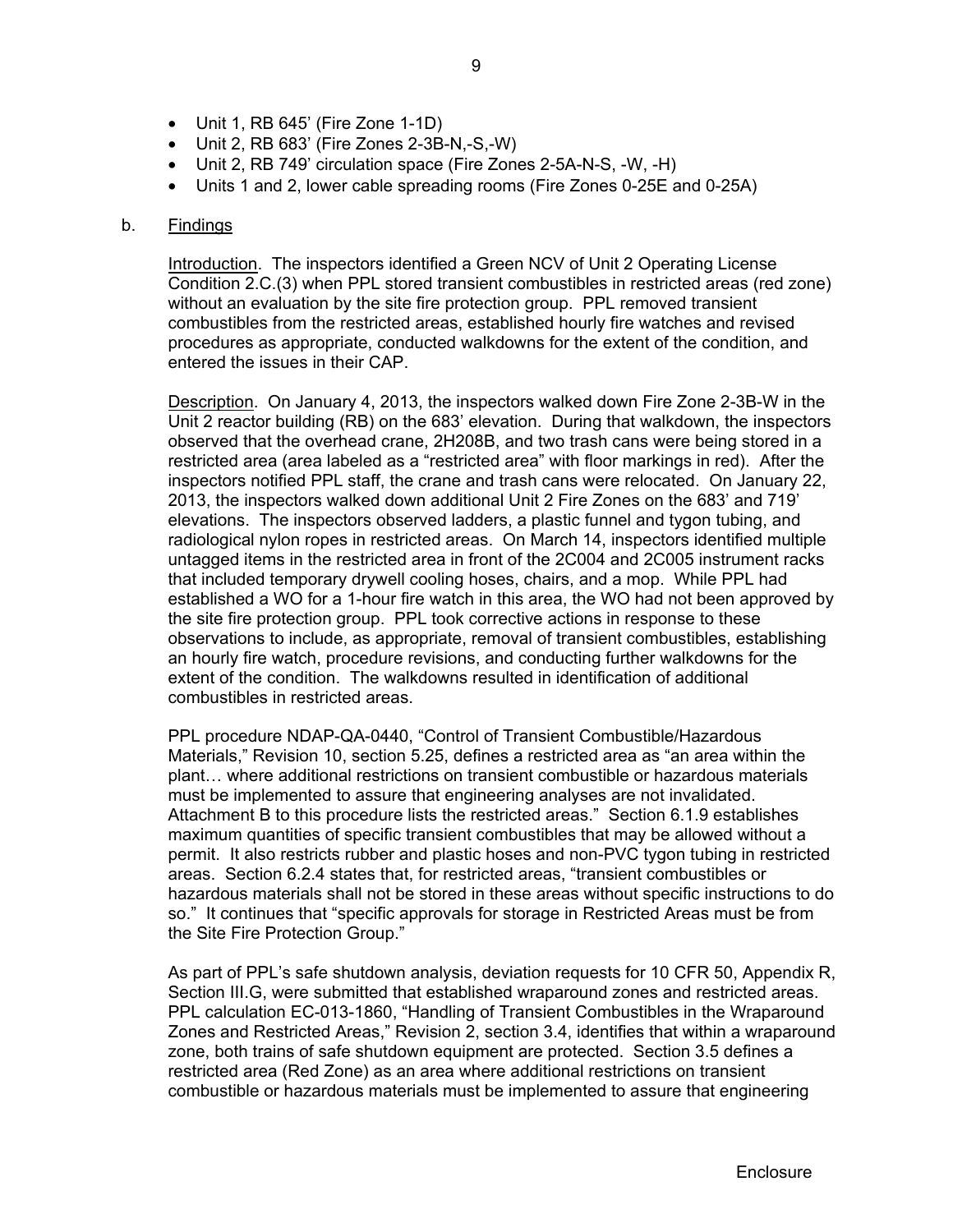analyses remain valid. Section 3.4 defines a transient combustible as any combustible material that is temporarily located and left unattended (stored), not installed, and not incorporated into the permanent fire loading for the applicable fire zone. Section 5 identifies that the storage of transient combustibles in Wraparound zones and restricted areas should be minimized and eliminated if possible. Section 5.2 of the calculation establishes that "transient combustibles, when installed in a red zone, shall be limited in quantity so that their combined effect is less than or equal to the effects of a trash can fire." It continues that "for those situations… where other types of transient material are to be installed in the Restricted Area (Red Zone), a one-hour roving fire watch shall be instituted for the period of time when the combustibles are in the Red Zone."

The inspectors concluded that the transient combustibles stored in restricted areas were not in accordance with PPL's fire protection program and that in one case, the loading exceeded that of one trash can. PPL personnel took action to remove the combustible materials, revise the hoist procedure, and entered the issues into their CAP as CR 1682515. During a subsequent evaluation investigation, PPL staff identified additional examples of non-compliance with transient combustibles in restricted areas. PPL staff completed an apparent cause evaluation that determined there was not awareness of fire protection requirements and locations of restricted areas and that those requirements were not adequately or repeatedly stressed to plant personnel. Based on this, inspectors determined that management and supervisory oversight was the most significant contributor to the performance issue.

Analysis. The inspectors concluded that storage of transient combustibles in restricted areas was a performance deficiency within PPL's ability to foresee and correct. The inspectors evaluated this finding using IMC 0612 Appendix B and determined it to be more than minor based on affecting the Protection against External Factors attribute of the Mitigating Systems cornerstone and its objective to ensure the availability, reliability, and capability of systems that respond to initiating events, in this case fire, to prevent undesirable consequences. Additionally, it was similar to IMC 0612 Appendix E example 4.k. Specifically, in all of the observations, transient combustibles were in an area marked as a combustible free zone that was required for separation of independent trains and, in one case, the fire loading was not within fire hazard analysis limits. The finding was qualitatively screened in accordance with IMC 0609 Appendix F where the finding was categorized under Fire Prevention and Administrative Controls. The degradation was assigned a Low rating based on the expectation that the fire protection systems and features in the area would display nearly the same level of effectiveness and reliability as it would had the degradation not been present. The finding screened to Green based on the Low degradation rating.

The finding was determined to have a cross-cutting aspect in the area of Human Performance, Work Practices, for the need to ensure supervisory and management oversight of work activities such that nuclear safety is supported. Specifically, PPL supervisory and management oversight had not sufficiently coached and reinforced the knowledge of station and procedural standards regarding restricted area requirements.  $(H.4(c))$ .

Enforcement. SSES Unit 2 Operating License Condition 2.C.(3) requires that PPL "shall implement and maintain in effect all provisions of the approved fire protection program as described in the Fire Protection Review Report (FPRR)." FPRR section 1.4 requires that plant procedures control the use and storage of transient combustible materials.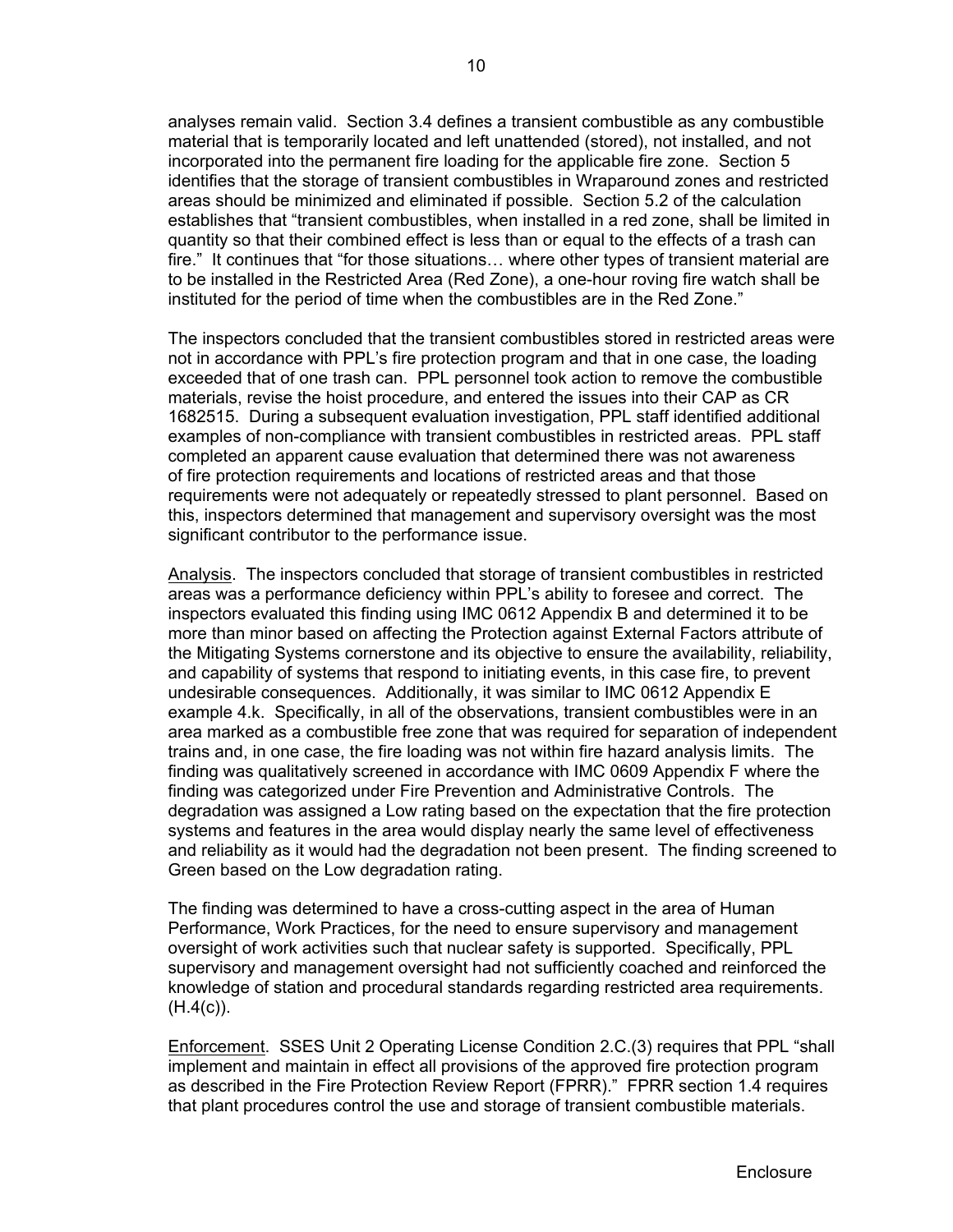This control is implemented, in part, by Procedure NDAP-QA-0440, "Control of Transient Combustibles/Hazardous Materials," Revision 10. Regarding restricted areas, step 6.2.4.a states, in part, that "transient combustibles or hazardous materials shall not be stored in these areas without specific instruction to do so on the permit." NDAP-QA-0440 step 6.2.4.b states, in part, that "placing combustibles in the Restricted Areas requires Site Fire Protection approval PRIOR to placement." Contrary to this, PPL personnel stored transient combustibles in restricted areas without an evaluation by the site fire protection group. Because this violation was of very low safety significance (Green) and PPL staff entered this issue in their CAP in CR 1682515, this violation is being treated as an NCV, consistent with Section 2.3.2 of the Enforcement Policy. **(05000388;2013002-01, Combustible Storage in Restricted Areas Without Approval)**

- 1R06 Flood Protection Measures (71111.06 1 sample)
- .1 Internal Flooding Review
- a. Inspection Scope

The inspectors reviewed the UFSAR, the site flooding analysis, and plant procedures to assess susceptibilities involving internal flooding in unit 1 and 2 railroad bays. The inspectors also reviewed the CAP to determine if PPL identified and corrected flooding problems and whether operator actions for coping with flooding were adequate. The inspectors also focused on adjacent rooms in the unit 1 and 2 reactor buildings to verify the adequacy of equipment seals located below the flood line, floor and water penetration seals, watertight door seals, common drain lines and sumps, sump pumps, level alarms, control circuits, and temporary or removable flood barriers.

b. Findings

No findings were identified.

1R07 Heat Sink Performance

Heat Sink Annual Review (71111.07A – 1 sample)

a. Inspection Scope

The inspectors reviewed documents associated with maintenance for the Common, 'D' EDG lube oil cooler. This review was performed to ensure the performance capability for the EDG lube oil cooler was consistent with design assumptions. Additionally, the inspectors reviewed the WOs associated with the latest as-found maintenance inspection for the EDG lube oil cooler to evaluate whether maintenance procedures were adequate to ensure the minimum assumed design heat removal capability. Documents reviewed are listed in the Attachment.

b. Findings

No findings were identified.

1R11 Licensed Operator Requalification Program (71111.11Q – 2 samples)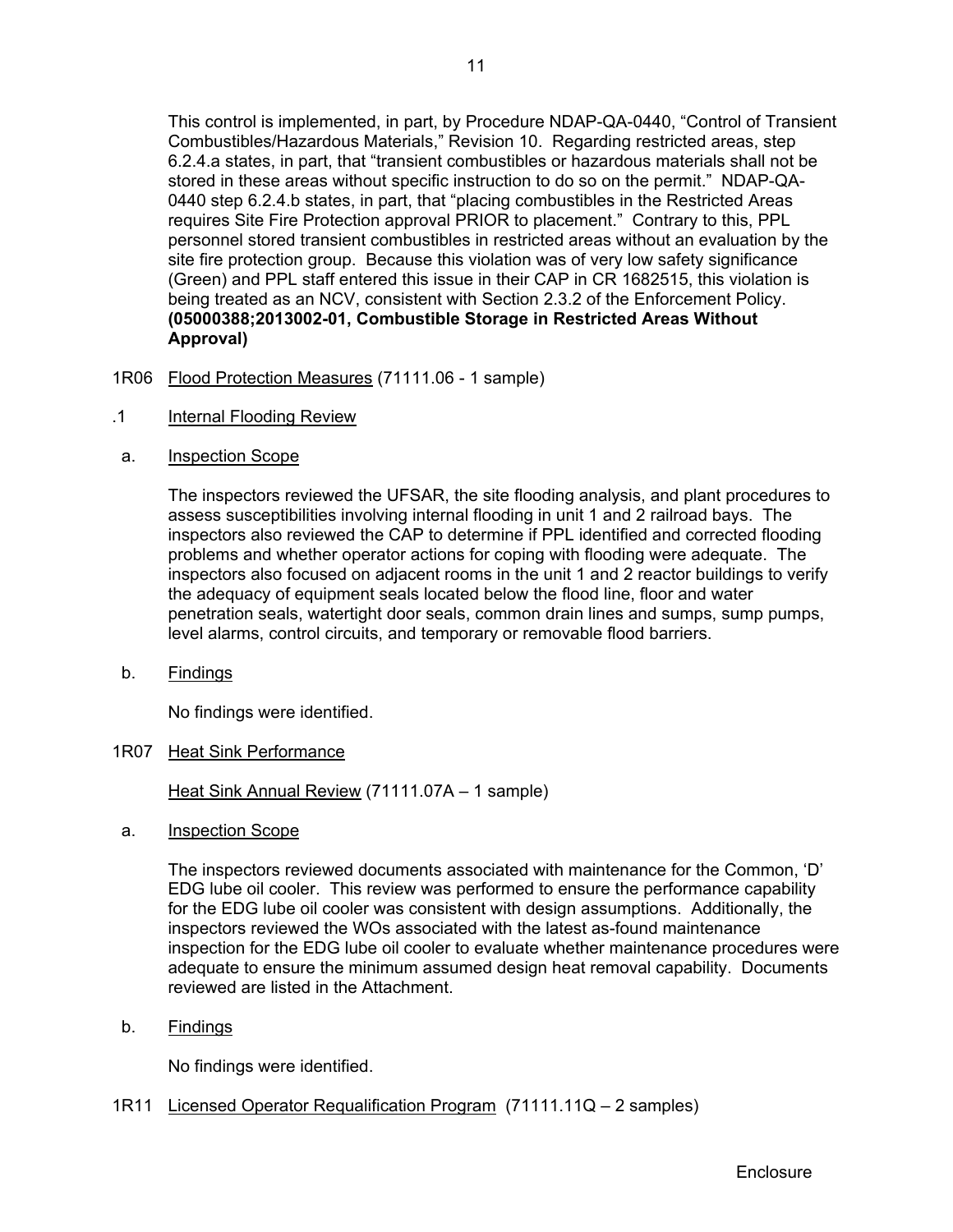# .1 Quarterly Review of Licensed Operator Requalification Testing and Training

a. Inspection Scope

The inspectors observed a licensed operator full scale drill on January 29, 2013, which included a loss of startup bus 20, loss of the '1D' engineering safeguard system (ESS) bus, and an auxiliary bus undervoltage load shed. The inspectors evaluated operator performance during the simulated event and verified completion of risk significant operator actions, including the use of abnormal and emergency operating procedures (EOPs). The inspectors assessed the clarity and effectiveness of communications, implementation of actions in response to alarms and degrading plant conditions, and the oversight and direction provided by the control room supervisor. The inspectors verified the accuracy and timeliness of the emergency classification made by the shift manager and the TS action statements entered by the shift technical advisor. Additionally, the inspectors assessed the ability of the crew and training staff to identify and document crew performance problems.

b. Findings

No findings were identified.

- .2 Quarterly Review of Licensed Operator Performance in the Main Control Room
- a. Inspection Scope

The inspectors observed and reviewed scram time testing and control rod insert stall testing on Unit 2 on March 2, 2013. The inspectors observed infrequently performed test or evolution briefings, pre-shift briefings, and reactivity control briefings. Additionally, the inspectors observed test performance to verify that procedure use, crew communications, and coordination of activities between work groups similarly met established expectations and standards.

b. Findings

No findings were identified.

# 1R12 Maintenance Effectiveness (71111.12 – 2 samples)

a. Inspection Scope

The inspectors reviewed the samples listed below to assess the effectiveness of maintenance activities on structures, systems, and components (SSC) performance and reliability. The inspectors reviewed system health reports, CAP documents, maintenance WOs, and maintenance rule basis documents to ensure that PPL was identifying and properly evaluating performance problems within the scope of the maintenance rule. For each sample selected, the inspectors verified that the SSC was properly scoped into the maintenance rule in accordance with the Code of Federal Regulations *(*10 CFR) 50.65 and verified that the (a)(2) performance criteria established by PPL staff was reasonable. As applicable, for SSCs classified as (a)(1), the inspectors assessed the adequacy of goals and corrective actions to return these SSCs to (a)(2). Additionally, the inspectors ensured that PPL staff was identifying and addressing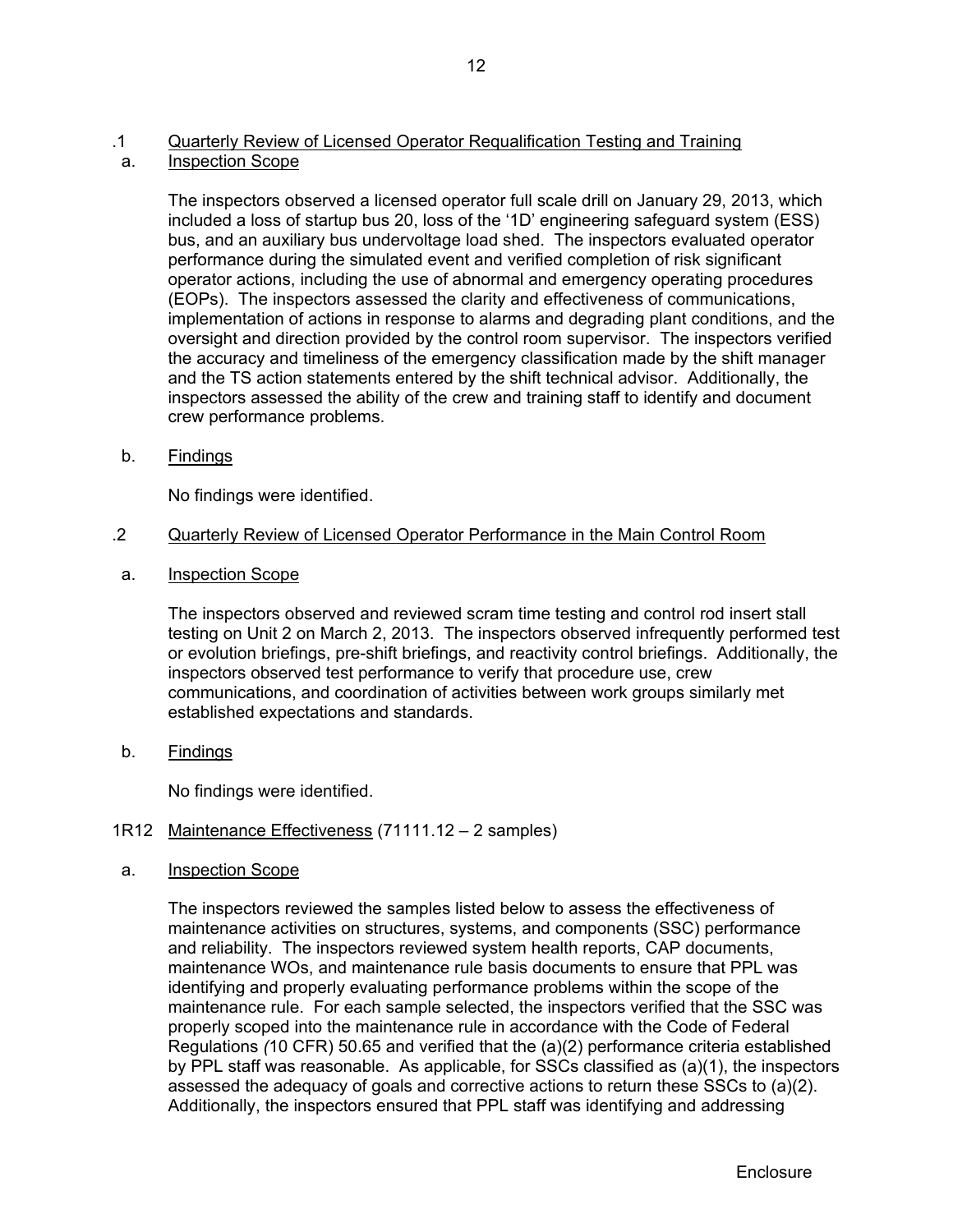common cause failures that occurred within and across maintenance rule system boundaries.

- Units 1 and 2, EDG room ventilation dampers
- Units 1 and 2, Instrument Air

### b. Findings

No findings were identified.

### 1R13 Maintenance Risk Assessments and Emergent Work Control (71111.13 – 5 samples)

#### a. Inspection Scope

The inspectors reviewed station evaluation and management of plant risk for the maintenance and emergent work activities listed below to verify that PPL performed the appropriate risk assessments prior to removing equipment for work. The inspectors selected these activities based on potential risk significance relative to the reactor safety cornerstones. As applicable for each activity, the inspectors verified that PPL personnel performed risk assessments as required by 10 CFR 50.65(a)(4) and that the assessments were accurate and complete. PPL performed emergent work, the inspectors verified that operations personnel promptly assessed and managed plant risk. The inspectors reviewed the scope of maintenance work and discussed the results of the assessment with the station's probabilistic risk analyst to verify plant conditions were consistent with the risk assessment. The inspectors also reviewed the TS requirements and inspected portions of redundant safety systems, when applicable, to verify risk analysis assumptions were valid and applicable requirements were met.

- Unit 1, Yellow Risk during Unit 1 standby gas treatment (SBGT) pressure switch calibration
- Unit 2, Unexpected de-energization of 2Y629 120V vital instrument alternating current (AC) bus
- Unit 2, Yellow Risk during Unit 2 residual heat removal (RHR) logic system functional test (LSFT)
- Unit 2, loss of Unit 2 offgas flow during recombiner swap in preparation for steam leak repair on Unit 2 recombiner
- Common, Yellow Risk during 'A' EDG maintenance on January 30, 2013

# b. Findings

Introduction. A self-revealing NCV of very low safety significance (Green) was identified when PPL operators incorrectly implemented the clearance order process while returning the common offgas recombiner to service after maintenance. Specifically, on December 12, 2012, when restoring from a clearance order, operators incorrectly left a manual isolation valve in the closed position for the common recombiner. This resulted in a degradation of main condenser vacuum when the common recombiner was subsequently placed in service, requiring operator action to decrease reactor power to maintain main condenser vacuum within limits.

Description. The offgas recombiner system maintains a vacuum in the main condenser by removing non-condensable gasses via steam jet air ejectors (SJAEs). The offgas recombiner system includes three independent trains, one for each unit and a common train that can be aligned to either unit.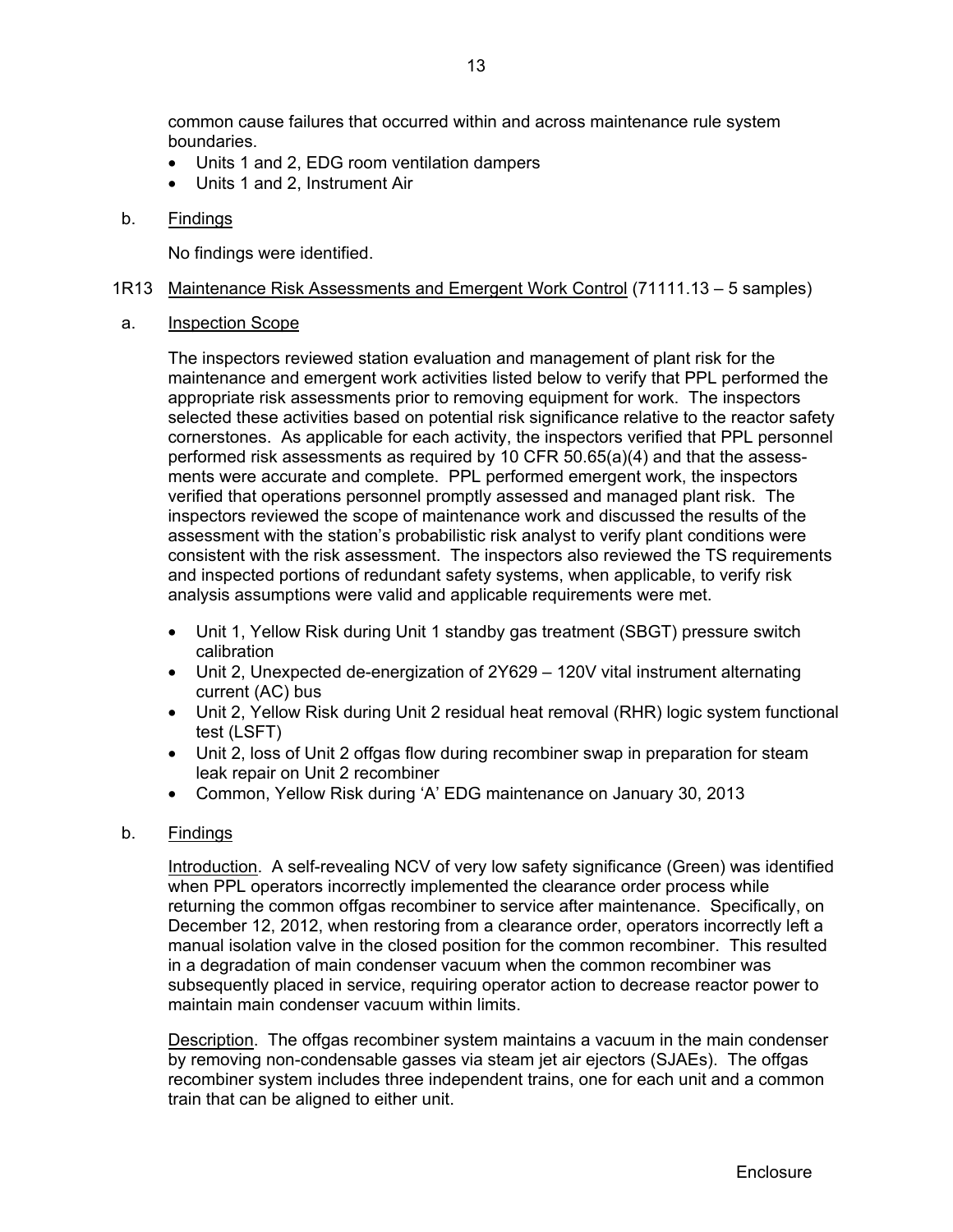On February 4, 2013, SSES staff observed a steam leak on the Unit 2 offgas recombiner. Condition report 1667560 was generated and a work order was planned repair the leak. On February 5, 2013, PPL operators placed the common offgas recombiner in service so that the Unit 2 recombiner could be shut down to repair the steam leak. When operators aligned the common recombiner, to the Unit 2 main condenser, offgas flow decreased to zero and condenser vacuum began to degrade. Operators took action in accordance with procedures to initiate a limiter 2 reactor recirculation runback, which decreased reactor power to approximately 68%. Subsequently, operators placed the Unit 2 recombiner back in service and main condenser vacuum was restored.

An investigation into the cause of the degradation of vacuum revealed that manual steam isolation valve 269051 for the common recombiner was closed isolating flow from unit 2 SJAEs to the common offgas recombiner. The valve is required to be open as a prerequisite to placing the common offgas recombiner in service from a standby condition. Upon further review, PPL staff identified that valve 269051 was not in the expected position of open due to a previous error made in the restoration of a clearance order on December 12, 2012.

PPL staff entered the issue into the CAP as CR 1668013 and performed a human error assessment. The assessment determined the valve was left in the closed position during restoration of clearance order "27-002-Fall 2012 Forcd OTG-3027." Specifically, when identifying restoration positions, the System Operating Representative, a reactor operator, and a senior reactor operator allowed the valve to be restored to the computer system default position. The clearance order system automatically enters the system checklist position in the "restore position" on a clearance. The system checklist position is established with the system in a shutdown status, which for the manual steam isolation valve is closed. This allows the system to then be started up from a shutdown condition in accordance with the system operating procedures. However, in this case, the specific clearance that was being restored was atypical in that the common recombiner was not in a shutdown condition at the time of restoration. At the time of restoration, the common offgas recombiner was in a standby alignment to Unit 1. Therefore, the restoration position should have been in the open position such that the system alignment was consistent with the expected conditions for the operating procedure.

Susquehanna Procedure NDAP-QA-0322, "Energy Control Process", step 6.12 states that the "System Operating Representative (SOR) shall complete the restoration plan for components and switching moves on the clearance order." This is amplified by step 6.12.2.b and .d which state to "ensure restoration of the clearance order prevents introduction of system or plant transients" and "upon completion of the restoration plan, the system should be restored to the design operating condition (e.g. running, automatic standby, etc.)," respectively. Step 6.12.3 states that "Operations Supervision shall utilize Attachment D to review and approve the clearance order restoration plant." In addition to the same requirements of 6.12.2.b and .d, discussed above, Attachment D requires Operations Supervision to ensure "system and component restoration direction acceptable." At the time of restoration, the common recombiner was in a standby configuration that procedurally requires the manual steam isolation to be in the open position. Based on this, PPL's human error assessment determined that the valve was incorrectly restored to the closed position on December 12, 2012.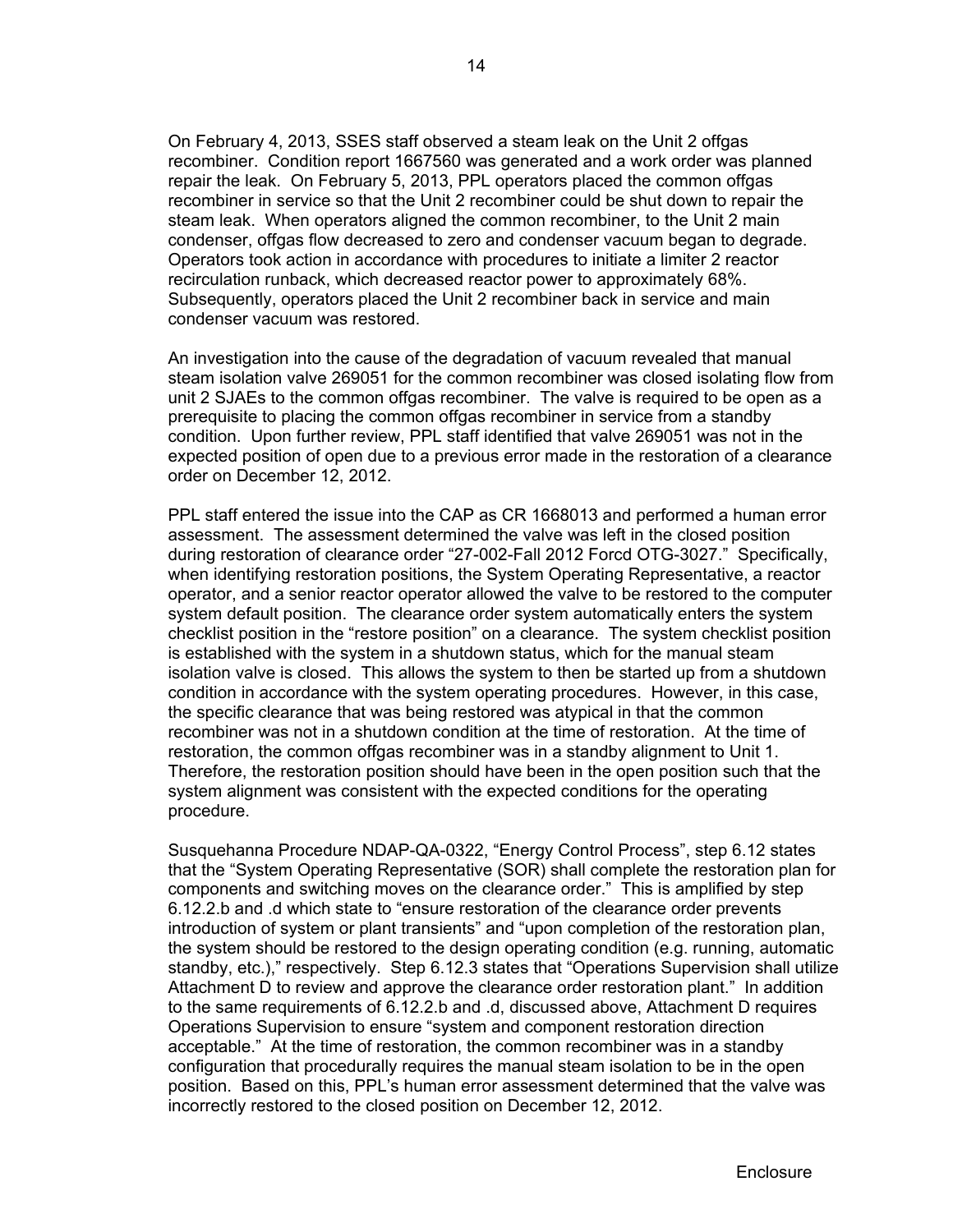Analysis. The inspectors determined that incorrectly implementing the clearance order process when restoring from maintenance on the common offgas recombiner was a performance deficiency within PPL staff's ability to foresee and prevent. The inspectors screened the performance deficiency in accordance with IMC 0612, Appendix B, "Issue Screening." The performance deficiency is more than minor because it was associated with the Configuration Control attribute of the Initiating Events cornerstone and affected the cornerstone objective to limit the likelihood of events that upset plant stability and challenge critical safety functions during power operations. Specifically, when PPL operators attempted to place the common recombiner in service on February 5, 2013, the closed manual isolation valve prevented flow to the recombiner and degraded main condenser vacuum. In responding to the reduction in vacuum, operators reduced reactor power via a recirculation pump runback to 68%. Additionally, the performance deficiency was similar to example 4.b in IMC 0612, Appendix E, "Examples of Minor Issues," which states that a procedural error is more than minor if it caused a reactor trip or other transient. The inspectors evaluated the finding using IMC 0609, Appendix A, "The Significance Determination Process (SDP) for Findings At-Power," and determined the finding is of very low safety significance (Green) because it did not cause a reactor trip and the loss of mitigation equipment relied upon to transition the plant from the onset of the trip to a stable shutdown condition.

The finding has a cross-cutting aspect in the area of Human Performance, Work Practices because PPL staff did not communicate human error prevention techniques such as self and peer checking to ensure work activities are performed safely. Specifically, the SOR and Operations Supervision reviews were not sufficient to ensure the manual steam isolation valve for the common recombiner was restored to the correct position during clearance order removal. (H.4(a))

Enforcement. Susquehanna Unit 2 TS 5.4.1, "Procedures," states, in part, that "written procedures shall be established, implemented and maintained covering the applicable procedures recommended in Regulatory Guide 1.33, Revision 2, Appendix A, February 1978." Regulatory Guide 1.33, Appendix A, requires administrative procedures that include equipment control (e.g. locking and tagging). PPL Procedure NDAP-QA-0322, "Energy Control Process" which implements this requirement, states, in part, that "upon completion of the [clearance order] restoration plan, the system should be restored to the design operating condition (e.g. running, automatic standby, etc.)." Additionally, Procedure NDAP-QA-0322 requires the SOR and Operations Supervision to "ensure restoration of the clearance order prevents introduction of system or plant transients." Contrary to the above requirements, the clearance order restoration on December 12, 2012, did not restore a manual isolation valve for the common recombiner to the correct position for the operating condition of the system until identified on February 5, 2013. This degraded SSES Unit 2 main condenser vacuum when the common recombiner and resulted in a plant transient. PPL's immediate corrective actions included entering the issue into their CAP as condition report 1668013 and conducting a human error assessment. Because this violation was of very low safety significance (Green), and PPL entered this issue into their CAP (CR 1668013), this violation is being treated as an NCV, consistent with Section 2.3.2 of the Enforcement Policy. **(NCV 05000388/2013002-02, Inadequate Restoration from Clearance Order Results in Degradation of Main Condenser Vacuum and Plant Downpower)**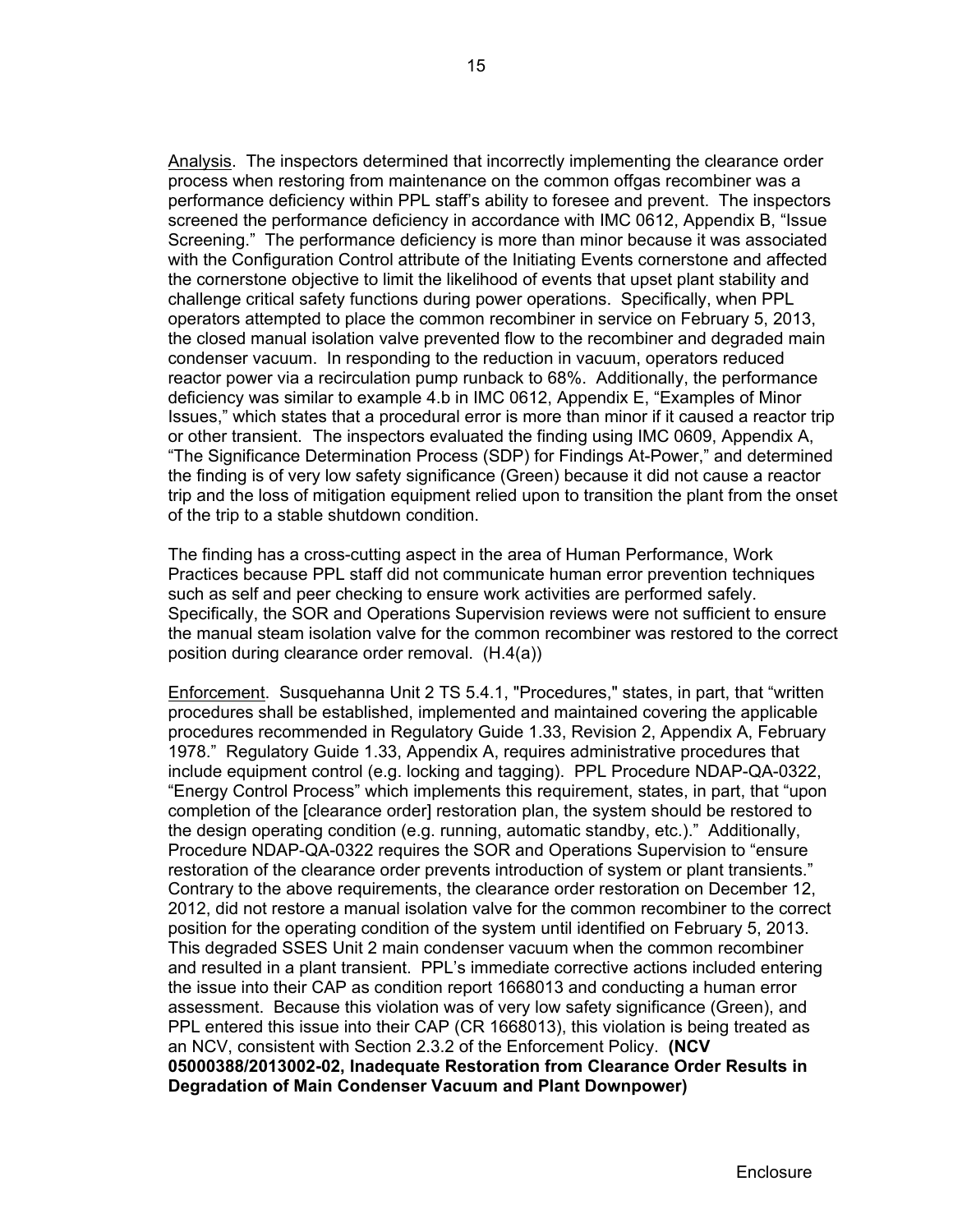# 1R15 Operability Determinations and Functionality Assessments (71111.15 – 6 samples)

### a. Inspection Scope

The inspectors reviewed operability determinations for the following degraded or nonconforming conditions:

- Unit 2, end of cycle recirculation pump trip response during scram on December 16, 2012
- Unit 2, loss of indication on HPCI exhaust line primary containment isolation valve (PCIV)
- Common, OP-023-001 affect on EDG operability
- Common, spray pond loop 'A' bypass valve dual indication
- Common, 'A' EDG jacket water leak
- Common, Inoperability of Backup diesel driven fire pump with motor driven fire pump out of service for maintenance

The inspectors selected these issues based on the risk significance of the associated components and systems. The inspectors evaluated the technical adequacy of the operability determinations to assess whether technical specification operability was properly justified and the subject component or system remained available such that no unrecognized increase in risk occurred. The inspectors compared the operability and design criteria in the appropriate sections of the technical specifications and UFSAR to PPL's evaluations to determine whether the components or systems were operable. Where compensatory measures were required to maintain operability, the inspectors determined whether the measures in place would function as intended and were properly controlled by PPL. The inspectors determined, where appropriate, compliance with bounding limitations associated with the evaluations.

b. Findings

No findings were identified.

- 1R18 Plant Modifications
- .1 Permanent Modifications (71111.18 2 samples)
- a. Inspection Scope

The inspectors evaluated the permanent plant modifications listed below to determine whether the changes adversely affected system or support system availability, or adversely affected a function important to plant safety. The inspectors reviewed the associated system design bases, including the Final Safety Analysis Report (FSAR), TSs, and assessed the adequacy of the safety determination screenings and evaluations. The inspectors also assessed configuration control of the changes by reviewing selected drawings and procedures to verify whether appropriate updates had been made. The inspectors compared the actual installations to the permanent modification documents to determine whether the implemented changes were consistent with the approved documents. The inspectors reviewed selected post-installation test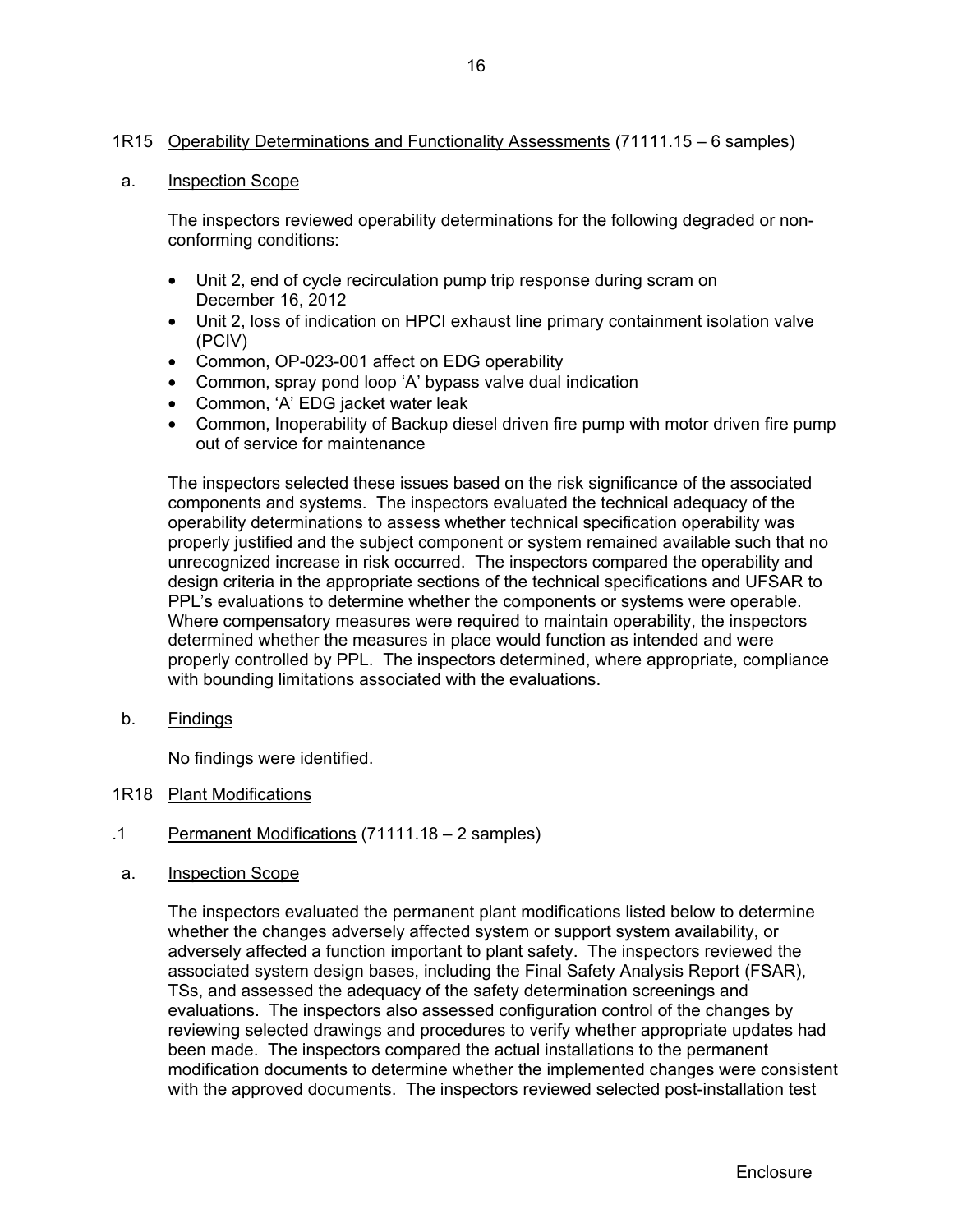results to evaluate whether the actual impact of the changes had been adequately demonstrated by the test. Documents reviewed are listed in the Attachment.

- Unit 2, HPCI and RCIC exhaust valve modifications
- Common, ultra low sulfur diesel (USLD) fuel oil affect on fuel oil storage capacity requirements

# b. Findings

Introduction. The inspectors identified a Severity Level IV (SL-IV) NCV of 10 CFR 50.59, "Changes, Tests, and Experiments," when PPL personnel made changes that affected Unit 1 and Unit 2 TS 3.8.3 without obtaining a license amendment pursuant to 10 CFR 50.90. Specifically, PPL staff changed the TS 3.8.3 bases to support raising the American Petroleum Institute (API) gravity of acceptable diesel fuel oil by crediting the fuel oil day tank capacity to meet the onsite fuel requirements. This change altered the intent of TS 3.8.3.

Description. SSES Units 1 and 2 each have two TSs that identify requirements for emergency diesel generators (DGs) A through D fuel oil. TS 3.8.1, "AC Sources - Operating," SR 3.8.1.4, requires that PPL staff periodically "verify each engine mounted day tank fuel oil level is >= 420 gallons. TS 3.8.3, "Diesel Fuel Oil, Lube Oil, and Starting Air," Action A requires action be taken when "one or more DGs with fuel oil level in associated storage tank  $\leq 47,570$  gallons and  $\geq 41,018$  gallons. SR 3.8.3.1 requires PPL to "verify each fuel oil storage tank contains >= 47,570 gallons. Similar TS requirements are identified for DG E.

On October 2, 2012, PPL's Plant Operations Review Committee approved a change to the TS 3.8.3 bases for Units 1 and 2 to support raising the acceptable API gravity of ULSD fuel oil deliveries to provide for acceptance of ultra low sulfur diesel fuel oil. The TSBs prior to the change stated, in part, that "each DG is provided with a storage tank having a fuel oil capacity sufficient to operate that DG for a period of 7 days… discussed in FSAR, section 9.5.4." The revised bases stated, in part, that "each DG is provided with a storage capacity sufficient to operate that DG for a period of 7 days… as discussed in FSAR, Section 9.5.4… This onsite fuel capacity, which, for the A-D DGs, includes the available volume in the diesel day tanks and storage tanks." PPL staff implemented this change with a supporting calculation, EC-023-1012, "Evaluate Impact on use of ULSD Fuel on the DG Fuel Oil Storage and Transfer System," Revision 1, and license document change notices (LDCNs) 4997 and 4998. In performing the applicability determination and 10 CFR 50.59 screening, PPL engineering staff concluded that this activity did not change the intent of the TSs.

EC-023-1012 provided a revised calculation for fuel oil consumption rate based on raising the maximum API gravity index from 38 to 40. The higher API gravity results in a lower volumetric heat content that consequently results in an increased fuel consumption rate to maintain DG operation. PPL Engineering calculated a revised fuel oil consumption rate of 275.45 gallons per hour and resulting 6 and 7-day supplies of 39,665 and 46,276 gallons respectively. Considering inaccessible tank volume and manufacturing tolerances, PPL staff calculated the required tank capacity for six days of fuel oil was 41,345 gallons and 47,956 gallons for seven days. These were increased from the values listed in TS 3.8.3 Condition A and SR 3.8.3.1. Consequently PPL's revised calculation credited 385 gallons of oil in each DG's day tank and thereby reduced the required capacity in the storage tank to less than the TS 3.8.3 values. This was reflected in the revised TS bases.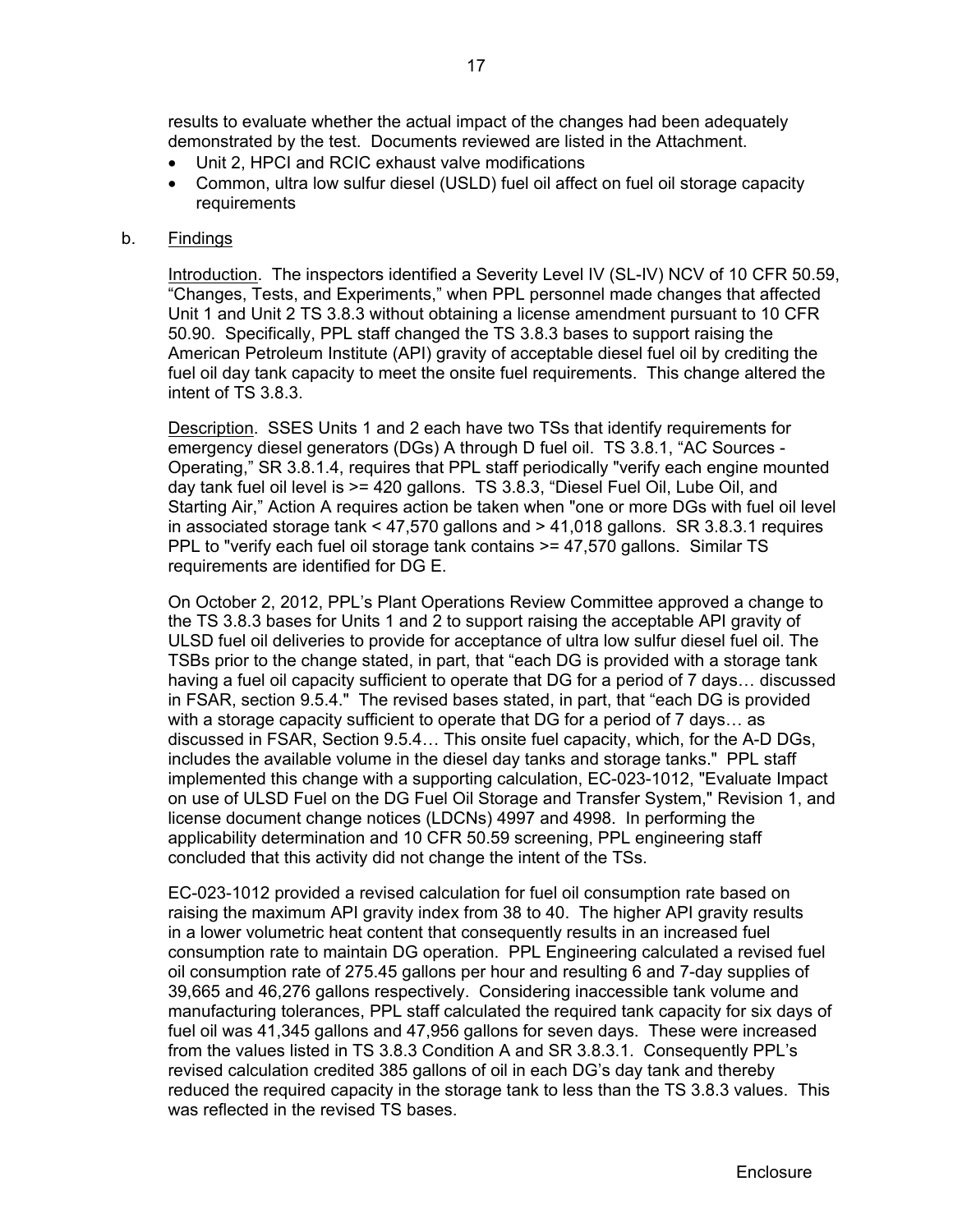The inspectors determined the Susquehanna FSAR states in section 9.5.4.2, "One storage tank is provided for each DG. Each DG is provided with storage tank capacity sufficient for seven days full load continuous generator operation." The inspectors also reviewed the Unit 1 and Unit 2 TS 3.8.1, TS 3.8.3, and associated TSBs. The inspectors noted limiting condition of operation (LCO) 3.8.3, TS 3.8.3 Condition A, and SR 3.8.3.1 describes "stored diesel fuel," "fuel oil level in associated storage tank," and "fuel oil storage tank" respectively and does not mention fuel oil day tanks for fuel oil storage.

The inspectors concluded this activity changed the intent of Units 1 and 2 TS 3.8.3 and that PPL staff should have determined this activity to be applicable to TSs, answered "Yes" to the screening question: "Does the proposed activity require a change to the TSs?," and requested a license amendment prior to implementing the activity. The inspectors affirmed this conclusion through discussions with staff from the NRC Office of Nuclear Regulatory Regulation (NRR) TS Branch. As a result of the inspector's questions and observations, PPL staff entered this item in their CAP as CR 1678266, evaluated the issues and made changes to surveillance procedures to remove this change. The inspectors noted the change to accept ULSD with a higher specific gravity fuel oil had not yet been physically implemented because it had not been accepted for delivery prior to the inspector's questions.

Analysis. The inspectors determined that the failure to implement the requirements of 10 CFR 50.59 for changes to the TSBs was a performance deficiency within PPL staff's ability to foresee and correct. The inspectors evaluated the finding in accordance with IMC 0612 Appendix B. The inspectors determined that this issue impacted the regulatory function by because prior NRC approval was not received for changes that affected the TS. Therefore, the violation was compared to examples in Enforcement Policy section 6. The violation was determined to be more than minor based on similarity to SLIV example 6.1.d.2, a 10 CFR 50.59 violation that resulted in conditions evaluated as having very low safety significance. The inspectors also evaluated the performance deficiency under the ROP and determined that the associated ROP finding was minor because PPL had not accepted fuel oil deliveries with an API greater than 38. As such, no cross-cutting aspect was assigned to this finding.

Enforcement. 10 CFR 50.59, "Changes, Tests, and Experiments," states, partially, in subsection (c)(1) that "A licensee may make changes in the facility as described in the FSAR (as updated), make changes in the procedures as described in the FSAR (as updated), and conduct tests or experiments not described in the FSAR (as updated) without obtaining a license amendment pursuant to Sec. 50.90 only if: (i) A change to the TSs incorporated in the license is not required." Contrary to this, from October 2, 2012 through March 21, 2013, PPL changed the Unit 1 and Unit 2 TS 3.8.3 bases and ultimately made a change to the associated TS 3.8.3 without obtaining a license amendment pursuant to 10 CFR 50.90. In accordance with the NRC Enforcement Manual Section 7.3, "Enforcement of 10 CFR 50.59 and Related FSAR" and Section 6.1 of the Enforcement Policy, the violation was characterized as SLIV because the issue was evaluated to be of very low safety significance. However, because this failure to properly evaluate a change is of very low safety significance and has been entered into PPL's CAP as 1678266, this violation is being treated as an NCV, consistent with Section 2.3.2 of the NRC Enforcement Policy. **(NCV 05000387;388/2013-003 Inadequate 10 CFR 50.59 Screening of TS Bases Change)**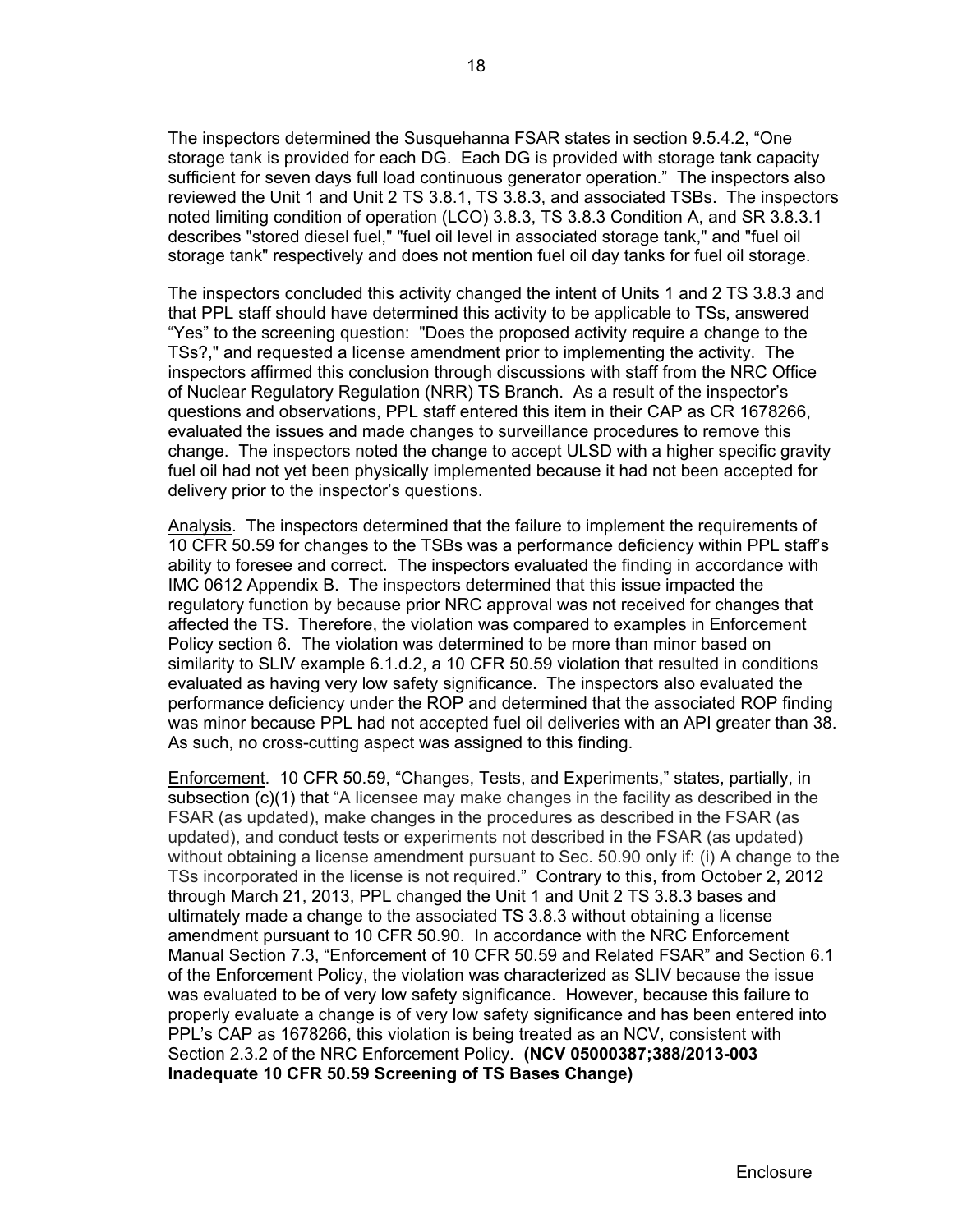# 1R19 Post-Maintenance Testing (71111.19 – 5 samples)

#### a. Inspection Scope

The inspectors reviewed the post-maintenance tests (PMTs) for the maintenance activities listed below to verify that procedures and test activities ensured system operability and functional capability. The inspectors reviewed the test procedure to verify that the procedure adequately tested the safety functions that may have been affected by the maintenance activity, that the acceptance criteria in the procedure was consistent with the information in the applicable licensing basis and/or design basis documents, and that the procedure had been properly reviewed and approved. The inspectors also witnessed the test or reviewed test data to verify that the test results adequately demonstrated restoration of the affected safety functions.

- Unit 2, 'C' RHR pump planned maintenance
- Common, 'D' EDG planned maintenance
- Common, 'A' EDG inlet damper failure
- Common, 'A' emergency service water (ESW) pump motor inspection and supply fan breaker replacement
- Common, 'E' EDG fuel oil storage tank cleaning and inspection
- b. Findings

No findings were identified.

- 1R22 Surveillance Testing (71111.22 7 samples)
- a. **Inspection Scope**

The inspectors observed performance of surveillance tests and/or reviewed test data of selected risk-significant SSCs to assess whether test results TSs, the UFSAR, and PPL procedure requirements. The inspectors verified that test acceptance criteria were clear, tests demonstrated operational readiness and were consistent with design documentation, test instrumentation had current calibrations and the range and accuracy for the application, tests were performed as written, and applicable test prerequisites were satisfied. Upon test completion, the inspectors considered whether the test results supported that equipment was capable of performing the required safety functions. The inspectors reviewed the following surveillance tests:

- Unit 1, SO-150-002, RCIC quarterly flow surveillance Inservice Testing (IST)
- Unit 1, RHR suction and discharge functional test of reactor coolant system (RCS) leakage channels
- Unit 2, SO-249-B06, Division II RHR comprehensive flow surveillance (IST)
- Unit 2, performance of SO-200-006 during loss of 2Y629
- Unit 2, SE-252-002, HPCI LSFT
- Common, SO-1(2)93-001 with RPS test box
- Common, 'A' EDG Integrated Surveillance Test
- b. Findings

No findings were identified.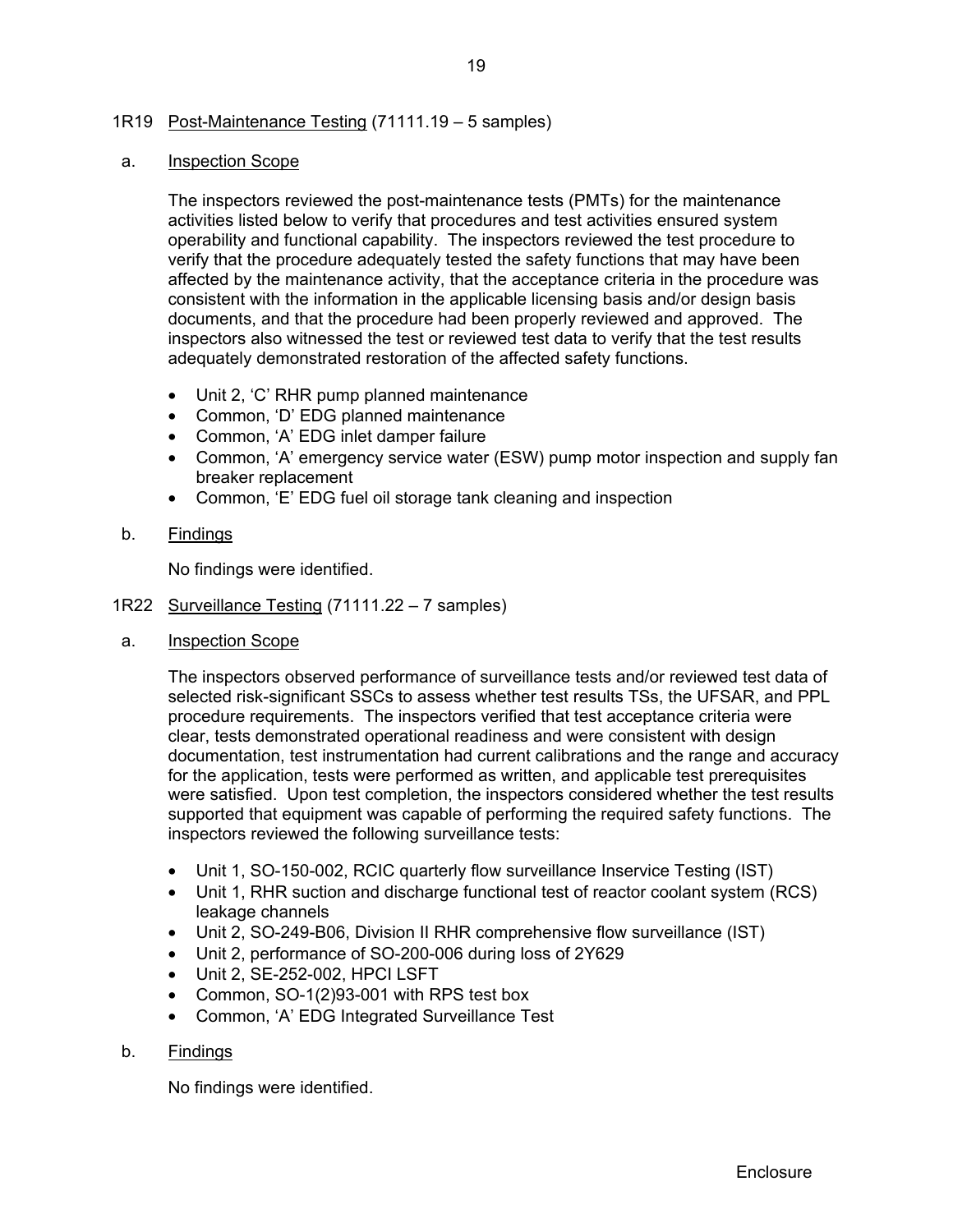# 1EP6 Drill Evaluation (71114.06 - 1 sample)

### a. Inspection Scope

The inspectors evaluated the conduct of a routine PPL emergency drill on January 29, 2013 to identify weaknesses and deficiencies in the classification, notification, and protective action recommendation development activities. The inspectors observed emergency response operations in the simulator, and technical support center to determine whether the event classifications, notifications, and protective action recommendations were performed in accordance with procedures. The inspectors also attended the station drill critique to compare inspector observations with those identified by PPL staff in order to evaluate PPL's critique and to verify whether the PPL staff was properly identifying weaknesses and entering them into the CAP.

Common, Health Physics (HP) Biennial Exercise Practice Drill, January 29, 2013

# b. Findings

No findings were identified.

# **4. OTHER ACTIVITIES**

- 4OA1 Performance Indicator Verification (71151 6 samples)
- .1 Initiating Events
- a. Inspection Scope

 The inspectors reviewed PPL's PI data for the period of January 2012 through December 2012 to determine whether the PI data was accurate and complete. The inspectors examined selected samples of PI data, PI data summary reports, and plant records. The inspectors compared the PI data against the guidance contained in Nuclear Energy Institute (NEI) 99-02, "Regulatory Assessment PI Guideline," Revision 6. The following PIs were included in this review:

- Units 1 and 2, Unplanned Scrams per 7000 Critical Hours, IE01
- Units 1 and 2, Unplanned Power Changes per 7000 Critical Hours, IE03
- Units 1 and 2, Unplanned Scrams with Complications, IE04
- b. Findings

Introduction. The inspectors identified a Green Finding related to implementation of NDAP-QA-0737, "Reactor Oversight Process (ROP) Performance Indicators," Revision 9, and associated severity level (SL) IV NCV of 10 CFR 50.9(a), "Completeness and Accuracy of Information" because PPL staff did not accurately report the Unplanned Scrams with Complications (USwC) performance indicator (PI) for the period of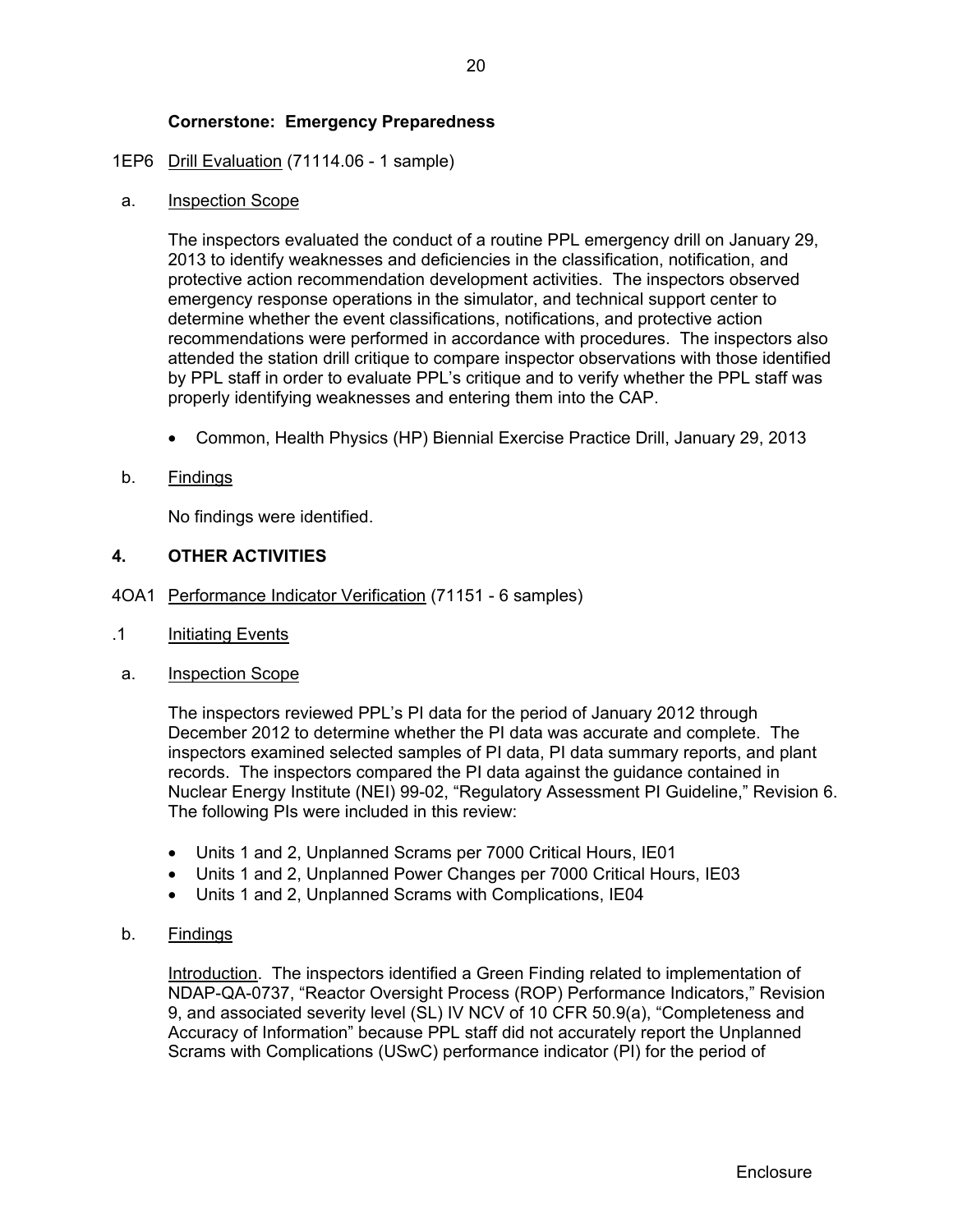October 2012 through December 2012. Specifically, PPL did not report the Unit 2 reactor scram, which occurred on December 16, 2012, in this PI. PPL entered the issue in their CAP as CR 1688235 and corrected the data on March 20, 2013.

Description. On December 16, 2012, a reactor scram occurred during turbine control valve testing. Indicated reactor pressure vessel (RPV) water level initially dropped as expected due to shrink to approximately -47 inches on wide range level indication. The high pressure coolant injection (HPCI) and reactor core isolation cooling (RCIC) pumps injected water to the reactor pressure vessel (RPV) per the plant design. Operators entered emergency operating procedure (EOP) EO-200-102, "RPV Control" because the entry conditions were met (<13 inch RPV level). Once operators verified adequate core cooling, HPCI and RCIC pumps were removed from operation and reactor level was restored automatically with the normal main feed water system. During this transition, by design the main feed water system master controller setpoint is setdown from the normal setpoint of +35 inches to +18 inches to prevent a high level feed condition. Operators reset the scram signal at 2:04 a.m.

At approximately 2:10 a.m., following the automatic transition of feed water to startup level control with the level controller set at +18 inches, RPV water level decreased which resulted in a second scram signal being received for RPV low level. Based on RPV water level traces, the lowest level recorded during this transition was approximately 12 inches on narrow range level indicators, meeting the criteria for re-entry into EOP EO-200-102. Operators took manual control of the feedwater system, raised the level control setpoint to the EOP prescribed band and reset the second reactor scram signal.

The inspectors reviewed PPL's reporting of the Unit 2 Unplanned Scrams with Complications Performance Indicator (USwC PI) for 2012, and determined that PPL staff did not report the scram on December 16, 2012 as "complicated" in accordance with NEI 99-02, "Regulatory Assessment Performance Indicator Guideline," Revision 6. NRC Inspection Procedure (IP) 71151, "PI Verification," provides guidance to verify PI data submitted by licensees and refers inspectors to NEI 99-02 for more in-depth definitions and descriptions of PI inputs. NEI 99-02 section 2.1 states the USwC PI (IE04) "monitors that subset of unplanned automatic and manual scrams that require additional operator actions beyond that of the "normal scram." To determine if a scram meets these criteria, it provides a flowchart for boiling water reactors (BWRs) with six questions. Answering "Yes" to any one of the six questions requires the scram to be counted as an USwC.

The inspectors identified question #6 as pertinent to the Unit 2 scram on December 16, 2012. Question #6, states "Following initial transient, did stabilization of reactor pressure/level and drywell pressure meet the entry conditions for EOPs?" This is further amplified by "the requirement to remain in the EOPs because of reactor pressure/water level and drywell pressure following the initial transient indicates complications beyond the typical reactor scram. Additionally, repeated reactor water level scram signals during the initial transient indicate level could not be stabilized and required this question be answered "Yes"."

In response to the inspector's questions, PPL staff developed a "white paper" to document the basis for their conclusions for not reporting the scram on December 16, 2012 as complicated. Their conclusions involved consideration that the second scram signal on December 16 was not due to equipment problems and the plant transient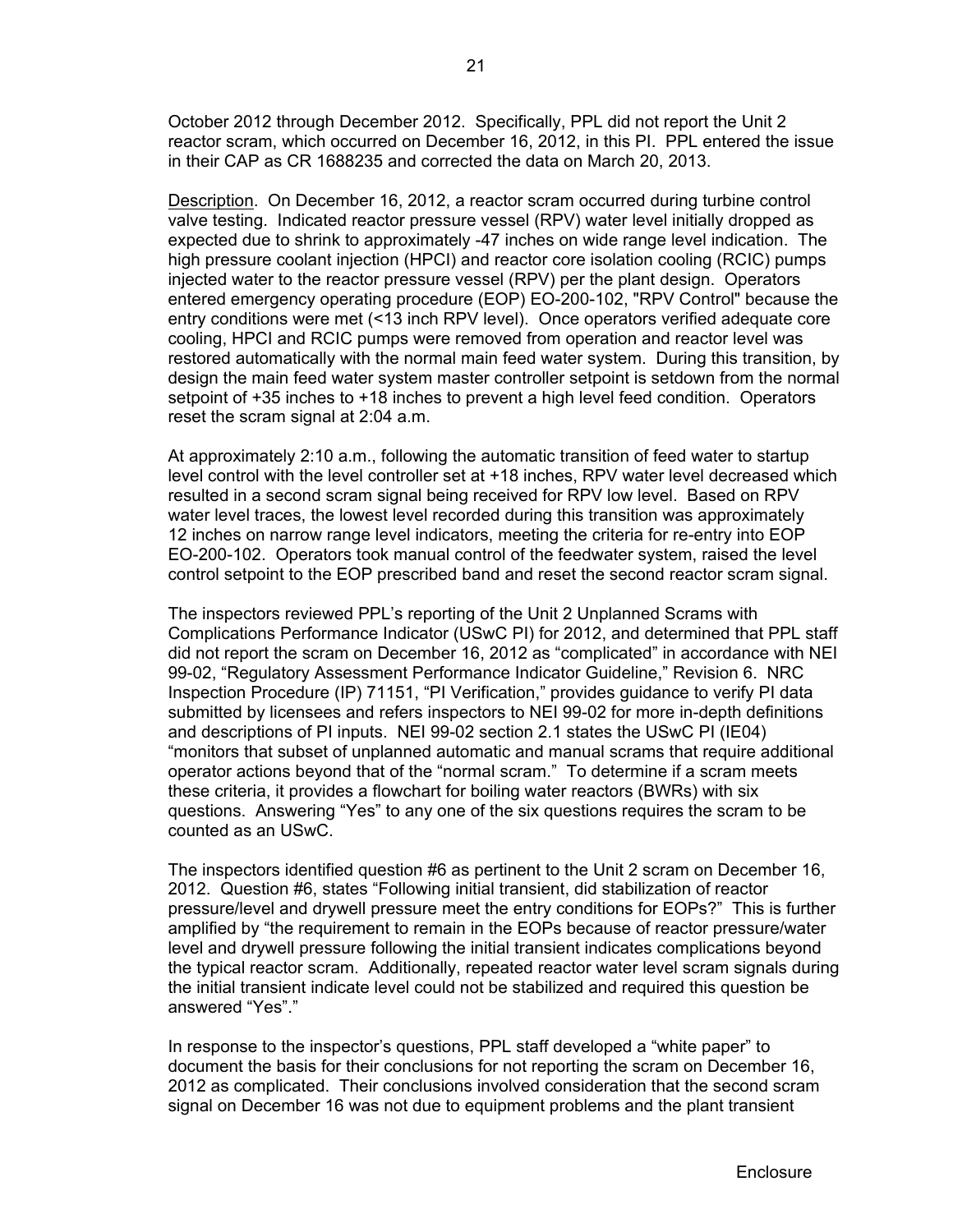associated with the second scram signal was not significant in terms of risk or additional challenge to the plant operations staff. The inspectors concluded that while there were not equipment issues, NEI 99-02 guidance indicates the criteria in question #6 is to verify that there were no other conditions that developed during the stabilization of the plant in the scram response related to vessel parameters that required continued operation in the EOPs or re-entry into the EOPs. The conditions do not have to involve equipment problems. The inspectors confirmed PPL operators reentered an EOP on December 16, 2012, due to low RPV level and concluded question #6 should have been answered in the affirmative. Regarding safety significance, the inspectors identified frequently asked question (FAQ) 12-03, regarding the USwC PI was applicable. The NRC staff determined "the [NEI 99-02] guidance does not distinguish between levels of complication for the USwC; scrams involving minor and significant complications are treated equally under this PI."

Following discussions with inspectors, PPL staff revised the data to report the Unit 2 scram on December 16, 2013, under the USwC PI. This scram, when combined with a second complicated scram, which was accurately reported in the same quarter, caused the PI to cross the Green-White threshold. This was discussed in an NRC follow-up assessment letter dated April 1, 2013 (ML13092A011).

The inspectors reviewed PPL's implementing procedure for submittal of ROP PI data (NDAP-QA-0737). This procedure directs PPL staff to utilize the guidance in NEI 99-02 to report performance indicators. It also states that the staff "must be aware of applicable FAQs in order to apply the FAQs to SSES PI Data submittals, as appropriate." Additionally, this procedure requires retention and retrievability of the source documentation and analysis created to support the monthly data input. Finally, Step 7.1.3 of this procedure states "The PI source documentation needs to be of sufficient quality and reliability to use as the basis for future inspection of the data by NRC."

The inspectors reviewed the source documentation for the PI assigned to AR 1644047 and identified that, although data for the scram was retained (i.e. scram date and cause), it did not apply the NEI guidance. The basis for answering the NEI 99-02 questions related to the USwC PI was developed in a "white paper" for the inspectors to review in response to questions after the PI was submitted. Finally the inspectors identified that procedure PPL NDAP-QA-0737, Attachment F, "Clarifying notes and determination of Unplanned Scrams with Complications," was in error because it omitted the NEI 99-02 Question #6 for determining this PI. Based on these observations, the inspectors concluded PPL staff did not implement a reasonable, good faith effort (as described in NRC IP 71151) to apply the guidance of NEI 99-02.

Analysis. The inspectors determined that failure to submit complete and accurate PI data for Unplanned Scrams with Complications (IE04) from October 2012 through December 2012 was a performance deficiency that was reasonably within PPL's ability to foresee and correct. The finding is more than minor because it is related to a performance indicator and caused the performance indicator to exceed a threshold. In this case, when the December 16 scram was re-classified under the USwC PI, the performance indicator crossed the Green-White threshold. The inspectors evaluated the finding using IMC 0609, Appendix A, "The Significance Determination Process (SDP) for Findings At-Power" and determined the finding did not contribute to both the likelihood of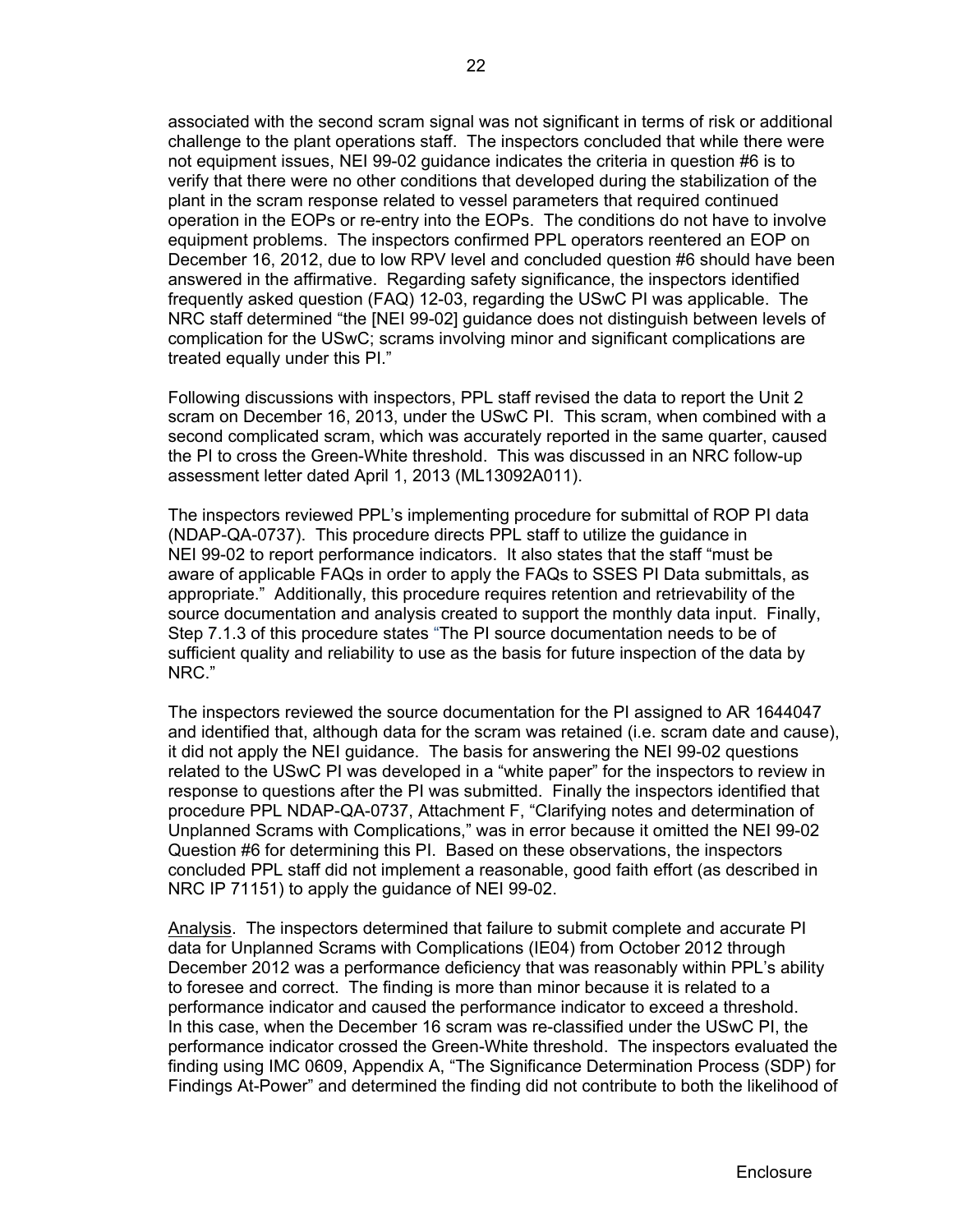a reactor trip and the likelihood that mitigation equipment or functions would not be available. Consequently, the finding is of very low safety significance (Green).

The SDP, however, does not specifically consider the regulatory process impact. Thus, although related to a common regulatory concern, it is necessary to address the violation and finding using different processes to correctly reflect both the regulatory importance of the violation and the safety significance of the associated finding. Therefore, the issue was evaluated in the traditional enforcement process because it had the potential to impact the NRC's ability to perform its regulatory function. The inspectors determined the finding was a Severity Level IV violation using the examples of the NRC Enforcement Policy. Specifically, example 6.9.d.11 states "a 10 CFR Part 50 licensee submits inaccurate or incomplete PI data to the NRC that would have caused a PI to change from green to white" is an example of a SL IV violation.

This finding has a cross-cutting aspect in the area of Human Performance, Decision-Making because PPL personnel did not communicate decisions and the basis for decisions to personnel who have a need to know the information in order to perform work safely, in a timely manner. Specifically, PPL did not adequately document the basis for determining the scram, which occurred on December 16, 2012, should be classified under the USwC PI to enable reviewers to adequately challenge the decision to ensure the appropriate classification was made [H.1.(c)].

Enforcement. PPL Procedure NDAP-QA-0737, "Reactor Oversight Process (ROP) Performance Indicators" implements standards to assure "that PPL submits accurate and timely performance indicator data to the NRC." Since PI data reporting is voluntary for licensees, the finding associated with PPL not implementing their self-imposed standard, which was evaluated with the ROP, did not constitute a violation of regulatory requirements. However, 10 CFR 50.9(a), "Completeness and Accuracy of Information" requires, in part, that information provided to the NRC by a licensee be complete and accurate in all material respects. Contrary to this, PPL did not accurately report the USwC PI for the period of October 2012 through December 2012 when they did not report the Unit 2 reactor scram which occurred on December 16, 2012 under this PI. Therefore, this issue is being characterized as a Green FIN related to PPL's implementation of NDAP-QA-0737, "Reactor Oversight Process (ROP) Performance Indicators," with an associated SL IV NCV of 10 CFR 50.9(a), "Completeness and Accuracy of Information." Following identification, PPL revised the data on March 20, 2013, which resulted in Unit 2 crossing the Green-White threshold as discussed in a follow-up assessment letter dated April 1, 2013 (ML13092A011). Because this violation was of very low safety significance, was not repetitive or willful, and was entered into PPL's CAP as CR 1688235, this violation is being treated as an NCV, consistent with section 2.3.2.a of the NRC Enforcement Policy. **(NCV 05000388/2013002-04, Inaccurate USwC PI Data Submittal)** 

# 4OA2 Problem Identification and Resolution (71152)

- .1 Routine Review of Problem Identification and Resolution (PI&R) Activities
- a. Inspection Scope

As required by IP 71152, "PI&R," the inspectors routinely reviewed issues during baseline inspection activities and plant status reviews to verify that PPL entered issues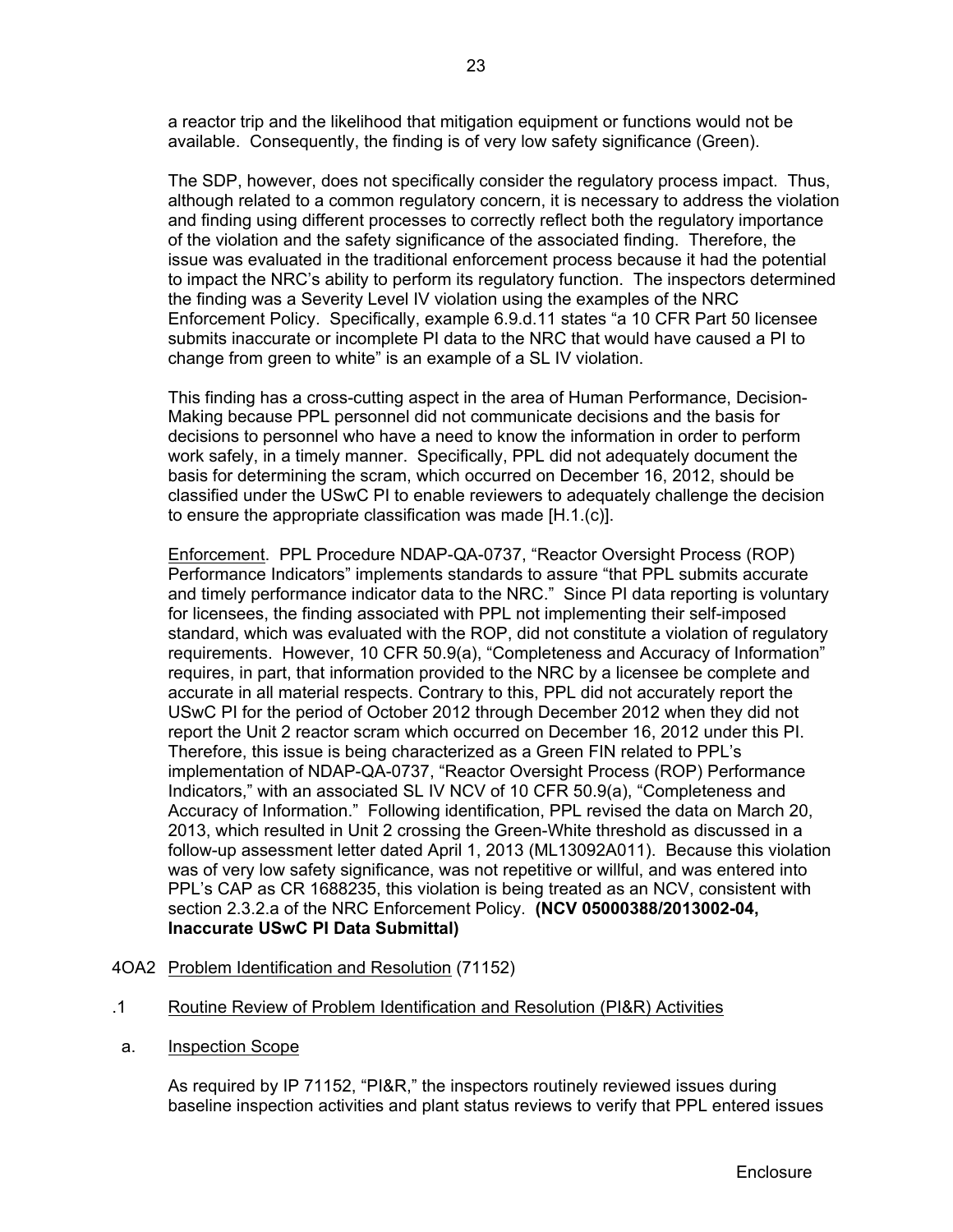into the CAP at an appropriate threshold, gave adequate attention to timely corrective actions, and identified and addressed adverse trends. In order to assist with the identification of repetitive equipment failures and specific human performance issues for follow-up, the inspectors performed a daily screening of items entered into the CAP and periodically attended CR screening meetings.

# b. Findings

No findings were identified.

# .2 Annual Sample: Unit 2 Reactor Vessel Lower Heads Cooldown Rates

a. Inspection Scope

A PI&R sample inspection was conducted during the period January 14-16, 2013. The inspectors performed an in-depth review of PPL's evaluation and corrective actions associated with CRs 1649677 and 1650644, which were initiated to assess the reactor vessel lower head cooldown rate experienced during a Unit 2 reactor scram on November 9, 2012, that exceeded 100°F in an hour. In addition, the inspectors reviewed records and data associated with reactor vessel bottom head cooldown rates from two additional Unit 2 reactor scrams on December 16 and December 19, 2012. The inspectors performed this review to verify that the cooldown rates were appropriately identified, characterized, documented and entered into PPL's corrective action process and to ensure compliance with TS 3.4.10, RCS Pressure and Temperature (P/T) Limits.

The inspectors assessed PPL's problem identification threshold, prioritization and timeliness of corrective actions to determine whether PPL was appropriately identifying, characterizing, and correcting problems associated with this issue and whether the planned or completed corrective actions were appropriate. The inspectors performed system walk-downs, documentation reviews and interviewed engineering and operations personnel to assess the effectiveness of any implemented corrective actions. The inspectors compared the actions taken to the requirements of PPL's CAP and Title 10 of CFR Part 50, Appendix B.

# b. Findings and Observations

No findings were identified.

The inspectors determined that the pressure/temperature curve basis analysis calculation was appropriately performed in accordance with 10 CFR 50, Appendix G, Fracture Toughness Requirements and American Society of Mechanical Engineers (ASME) Code, Appendix G requirements. This analysis showed that the reactor pressure vessel (RPV) cooldown rates experienced during the three Unit 2 reactor scrams reviewed were bounded by the Susquehanna reactor vessel design analysis. The non-beltline regions, including the bottom head region of the RPV are analyzed for thermal cooldown transients that are significantly more severe than the transients in the beltline region.

The need to monitor the temperature changes during heatups and cooldowns in nonbeltline regions of the RPV was analyzed by the RPV designer for Susquehanna. The analysis concluded that the bounding thermal events for the non-beltline regions were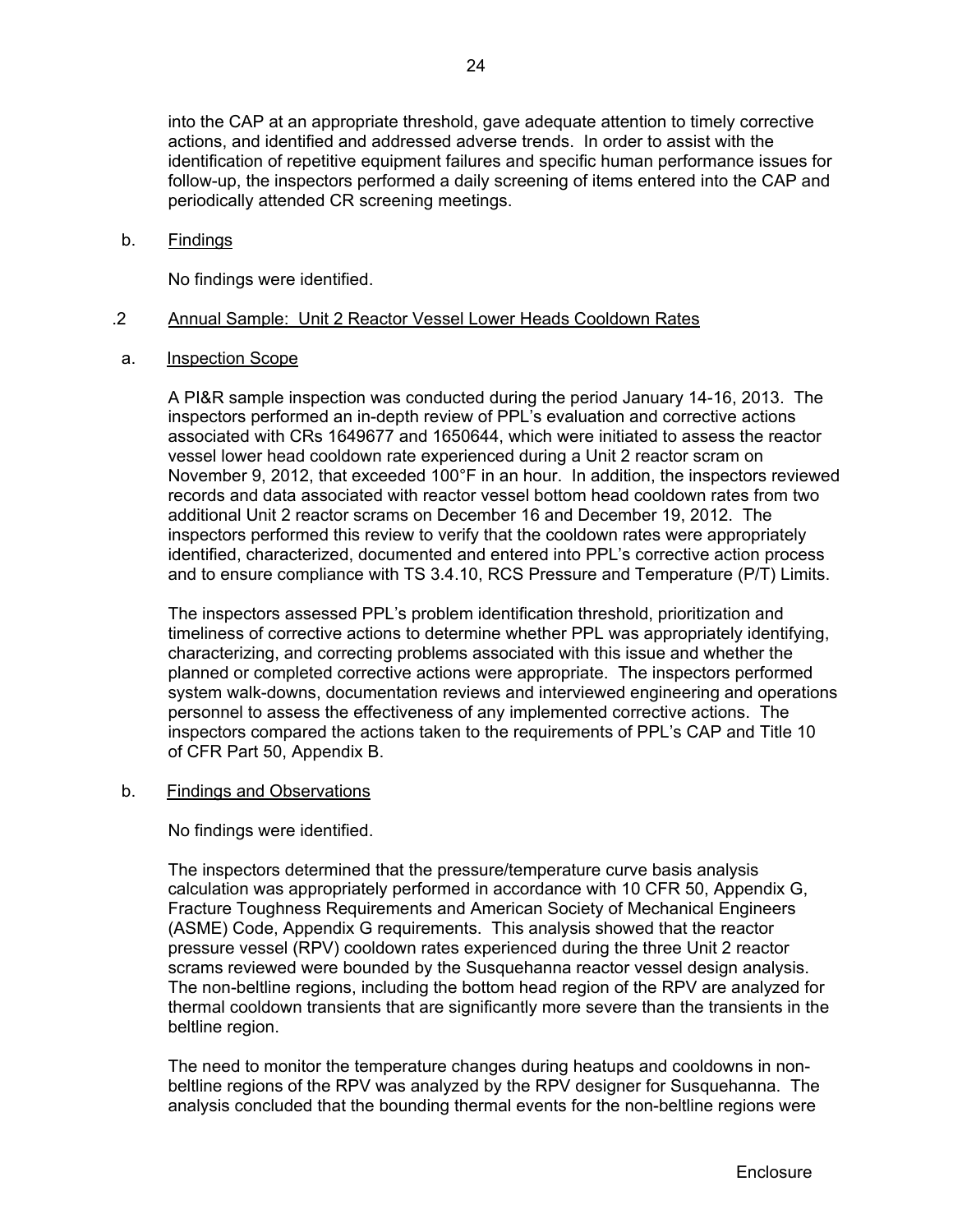based on the worst transient, and an operator-controlled heatup or cooldown could not approach their severity. Therefore, the RPV designer concluded that there is no need to monitor heatup and cooldown rates in non-beltline regions of the RPV.

The inspectors noted that Susquehanna's TS 3.4.10 bases and calculation EC-062-0573 provided the technical basis for monitoring only the reactor vessel saturation temperature when above 212°F and recirculation loop temperature when below 212°F, to measure the temperature change for the beltline region of the RPV (RCS heatup and cooldown limit in TS 3.4.10). The NRC reviewed PP&L's technical basis for this change (letter from the NRC to PPL dated December 1991). The NRC also reviewed PPL's revised TSBs (letter from NRC to PPL dated July 19, 1994). The NRC's review of the change concluded that PPL had provided an adequate technical basis to support monitoring the cooldown rate in only the beltline region of the RPV.

The inspectors concluded PPL's response to this issue was appropriate.

- 4OA3 Followup of Events and Notices of Enforcement Discretion (71153 7 samples)
- .1 (Closed) Licensee Event Report (LER) 05000387/2012-004-00: Unit 1 Secondary Containment TS 3.6.4.2 Combined Limiting LCO Time Exceeded on Two Occasions when the Primary Containment N2 Spectacle Flange was Rotated in the Open Position
- a. Inspection Scope

On April 27, 2012, it was determined that PPL did not enter a Unit 1 TS 3.6.4.2 LCO when the primary containment nitrogen makeup line spectacle flange was rotated in the open position in Mode 1, 2, and 3. A review of Unit 1 and Unit 2 control room logs for the past three years revealed that on two occasions in 2011, the Unit 1 spectacle flange was open for greater than the combined completion times for TS 3.6.4.2. As a result, these two events were reportable as a condition prohibited by TSs. PPL identified that the cause of the event was less than adequate guidance specified in Operations procedures and status control mechanisms for controlling Secondary Containment. The inspectors reviewed this LER, the root cause analysis (RCA) associated with this event, and corrective actions associated with this event. This LER is closed.

b. Findings

A licensee-identified Green NCV associated with this issue is documented in section 4OA7 of this report.

- .2 (Closed) Licensee Event Report (LER) 05000387/2010-003-03: Unit 1 Manual Reactor Scram Due to Leakage from the Unit 1 Circulating Water (CW) System and Subsequent Flooding of the Unit 1 Condenser Bay
- a. Inspection Scope

On July 16, 2010, PPL operators manually scrammed the Unit 1 reactor due to a large unisolable CW system leak in the main condenser area. All control rods fully inserted as designed. Reactor water level lowered to -28 inches causing Level 3 (+13 inches) isolations. The non-safety related Integrated Controls System (ICS) for feedwater control detected the scram condition and automatically entered the setpoint setdown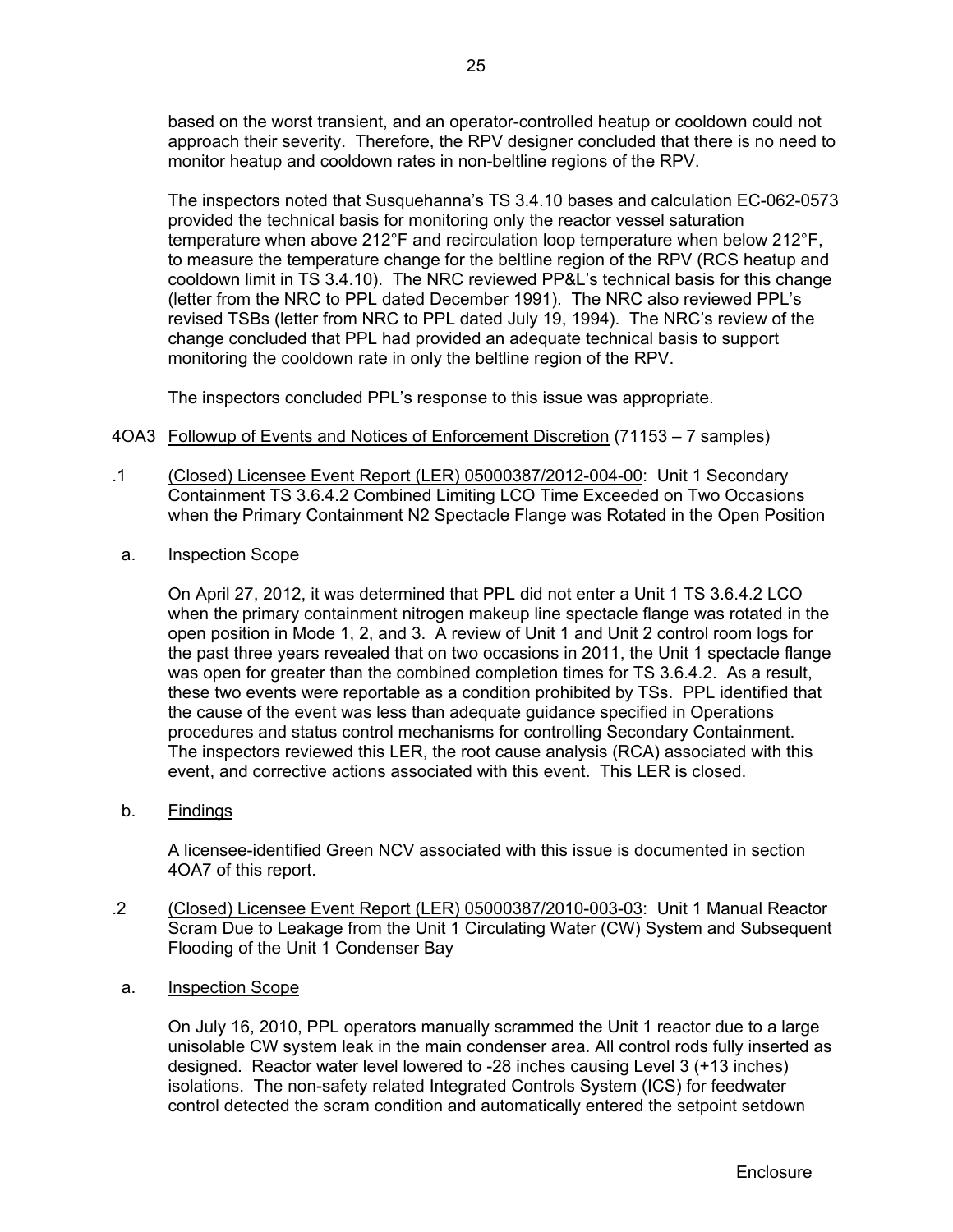mode, which placed the non-lead reactor feed pumps (RFPs) in idle mode, and initiated transition to the startup level control mode. During this transition, ICS feedwater level control did not transfer to single element control due to a higher than expected steam flow signal, and concurrent feedwater flow oscillations resulted in an increase in reactor water level. Reactor water level reached Level 8 (+54 inches), which resulted in the trip of all three RFP turbines, the high pressure coolant injection (HPCI) system, and the RCIC system to shutdown. Reactor water level was subsequently restored by operators and maintained within normal operating range using the RCIC system. The CW system was shut down and the main steam isolation valves (MSIVs) were manually closed. Pressure control was initiated using the HPCI system in the pressure control mode. All safety systems operated as expected. No steam relief valves opened. PPL estimated that approximately one million gallons of non- contaminated CW leaked into the turbine building condenser bay area.

There are no new NRC violations identified associated with review of this LER. The NRC previously issued a White finding (FIN 05000387/2010004-01) regarding PPL's performance aspects associated with this event. Additionally, the NRC initially held open this White finding (IR 05000387/2012008) due to significant weaknesses identified during the 95002 supplemental inspection procedure regarding PPL's extent of condition review and corrective action implementation. This supplement was issued based on the NRC's identification of a discrepancy with supplement 2 of this LER during a supplemental inspection (IR 05000387/2012-008) and documented in CR 1528948. Specifically, supplement 2 discussed a corrective action that increased a manway hatch bolt torque value to 110 ft-lbs. Subsequently, PPL revised the torque value to 80 ft-lbs based on the potential for gasket damage during installation at the higher torque. This supplement revised the value previously reported. This LER is closed.

b. Findings

No findings were identified.

- .3 (Closed) Licensee Event Report (LER) 05000387/2011-002-01: Unit 1 Manual Scram due to Unisolable Extraction Steam Leak
- a. Inspection Scope

On January 25, 2011, the Unit 1 reactor was manually scrammed due to an unisolable extraction steam system leak in the 1C feedwater heater bay area. Operators reduced reactor power from 98.4 percent to 65 percent prior to the scram. Non-safety-related electrical equipment exposed to the steam leak began malfunctioning. Attempts to isolate the source of the leakage were unsuccessful. Based on continued indications of an unisolable steam leak, operators shut down Unit 1 by taking the mode switch to shutdown. All rods were inserted. Reactor water level lowered to -31 inches causing a Level 3 (+13 inches) isolation. The RCIC system automatically initiated on a -30 inch level signal and was manually secured after water level was restored. Reactor water level was subsequently maintained at the normal operating band using feedwater. No steam relief valves opened. All safety systems operated as expected. PPL's root cause evaluation determined that the direct cause of the unisolable steam leak was the loss of a bleeder trip valve (BTV) cover plug via steam-induced thread erosion. This was caused by insufficient work instructions and employee knowledge/experience to ensure there was adequate thread engagement and proper application of thread sealant.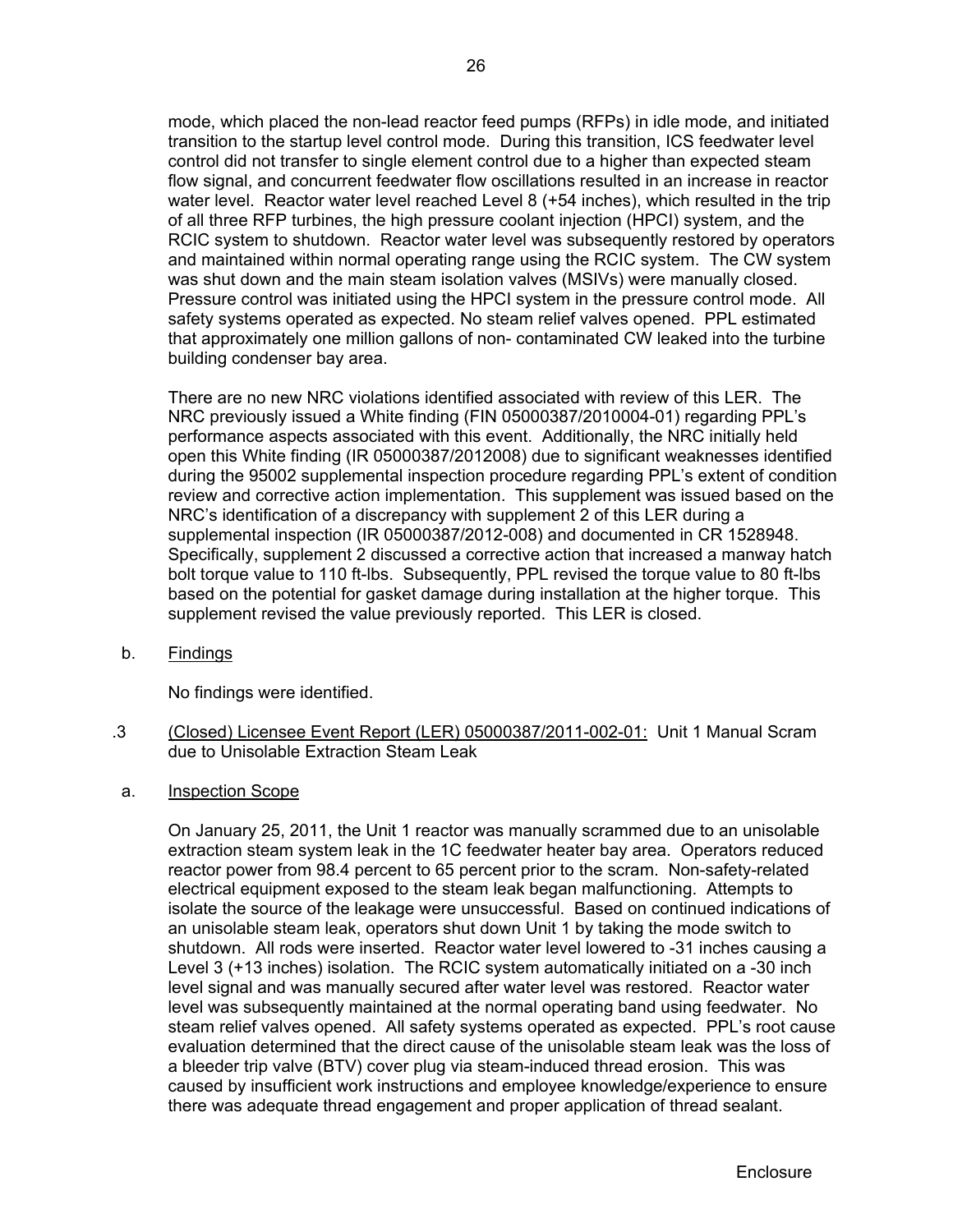Corrective actions were to replace and seal weld the cover plug on the affected valve and to seal weld the cover plugs on other valves of similar design. Other key corrective actions included planning procedure changes related to threaded pipe assemblies, evaluation and training of maintenance foremen, implementation of a more risk informed screening process, procedure changes and an enhanced coaching card on procedure use and adherence, and management observations using the revised coaching card. Inspectors previously identified a self-revealing Green finding for inadequate procedures to perform maintenance on a threaded connection of a BTV. This finding was documented in IR 05000387;388/2011002 (ML111330523).

PPL subsequently determined that the original investigation did not comprehensively address the organizational, programmatic, and safety culture contributors to the event and established a root cause investigation team to supplement the original root cause evaluation. The root causes identified by the supplemental root cause evaluation were: 1) less than adequate management oversight of the work activity and work planning process resulted in degraded standards being applied to preparation and performance of the repair; and 2) deficient work instruction and task assignment for the BTV repair task resulted in inadequate corrective maintenance. This root cause evaluation was reviewed as part of the IP 95002 supplemental inspection as documented in IR 05000387/2012008 (ML12125A374). Following completion of the final IP 95002 supplemental inspection, the inspectors reviewed this LER and did not identify any new violations or performance deficiencies. This LER is closed.

b. Findings

No findings were identified.

- .4 (Discussed) Licensee Event Report (LER) 05000387/2012-003-00: Unit 1 Secondary Containment Bypass Leakage Exceeded
- a. Inspection Scope

On April 6, 2012, during the Unit 1 refueling outage, PPL identified that the as-found minimum pathway secondary containment bypass leakage (SCBL) TS limit was exceeded during the regularly scheduled local leak rate testing (LLRT). At the time the limit was exceeded, an LLRT was being performed on the 'A' feedwater line penetration X-9A. The tested containment isolation valve 141818A was leaking 2,855 standard cubic centimeters per minute (sccm). When the 2,855 sccm leakage through the 141818A valve was added to the combined as-found minimum pathway SCBL calculation, the total equaled 7,185 sccm, which exceeded the TS limit of 7,079 sccm as specified in TS surveillance requirement 3.6.1.3.11. PPL notified the NRC on April 6, 2012 in accordance with 10 CFR 50.72(b)(3)(ii)(A) (EN 47812).

The apparent cause of the excessive leakage through the 141818A valve was due to a galled disc stud and minor seat wear. The valve's disc stud was repaired and the soft seat was replaced. Additional corrective actions included installation of a modification which modified one of the SCBL boundaries from the containment spray penetration isolation valves to smaller better performing isolation valves in interfacing systems. This modification reduced the SCBL total by approximately 50 percent. Inspectors reviewed the issue and associated apparent cause evaluations (ACEs) and determined the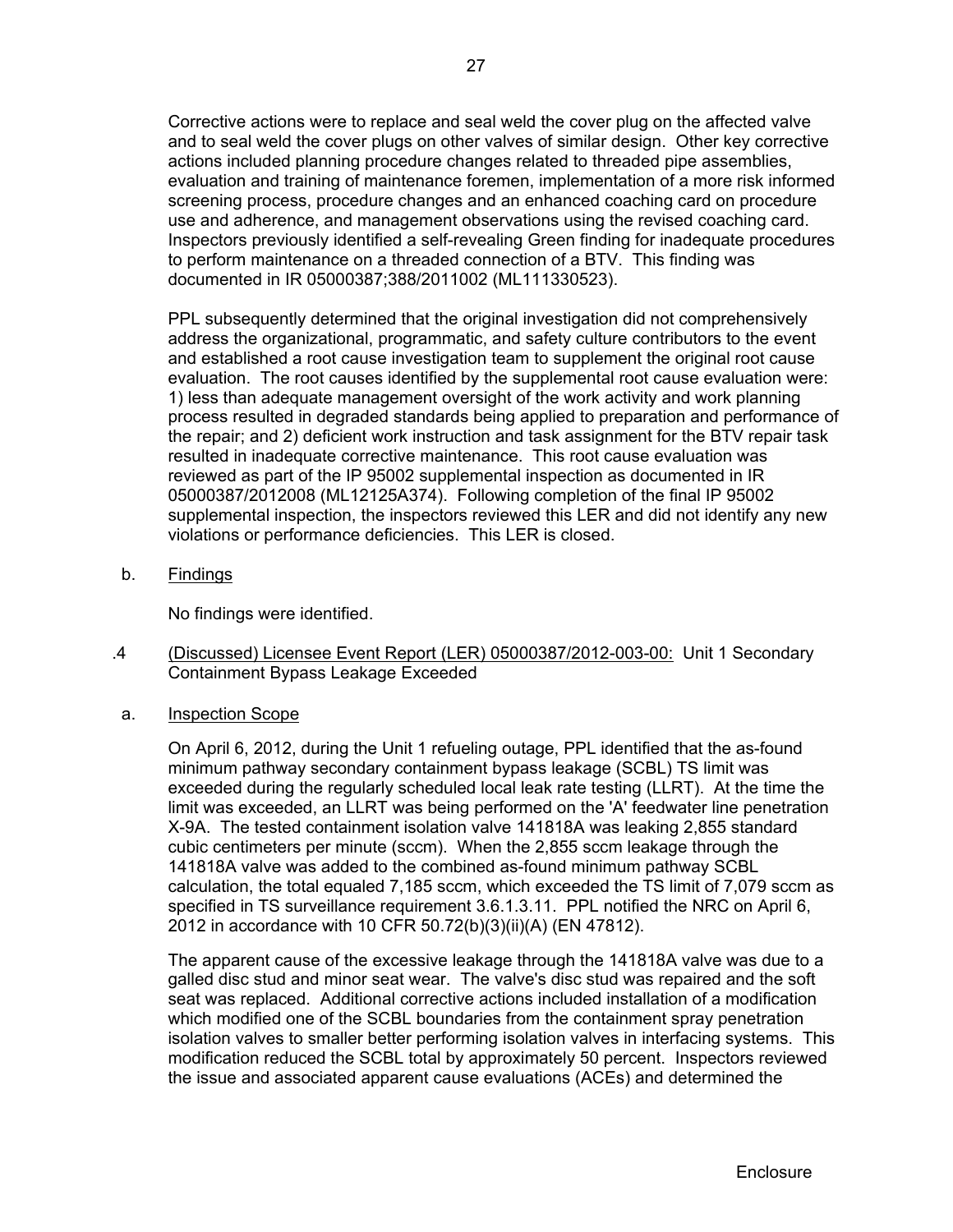evaluations were narrowly focused on valve 141818A and did not look holistically at all the SCBL boundaries. This was documented as a NRC-identified Green violation of 10 CFR 50 Appendix B Criterion XVI for failure to prevent recurrence of a significant condition adverse to quality in IR 05000387;388/2012003 (ML12223A154). Subsequently, PPL initiated root cause evaluation 1553582 and identified programmatic weaknesses and organizational contributors that led to the violation. Based on the results of the evaluation, PPL determined that a supplement to this LER would need to be submitted in accordance with NUREG-1022 and initiated CR action 1622420 to track

b. Findings

No findings were identified.

- .5 (Closed) Licensee Event Report (LER) 05000388/2012-001-00: Two Control Room Floor Cooling Systems Inoperable
- a. Inspection Scope

the submittal.

On May 11, 2012 at 4:03 p.m., Unit 2 entered a TS shutdown action statement due to two control room floor cooling systems being inoperable. The 'A' train 0V117A control room floor cooling unit fan's discharge damper had failed earlier in the day, which resulted in the 0V117A fan being inoperable. In response to this, the 'B' train fans and associated control structure (CS) chiller automatically started as a result of the operating fan low-flow interlock. Operators entered their alarm response procedures which directed them to leave the control switch for the failed 'A' train logic in the 'start' position and the control switch for the 'B' train logic in 'auto.'

During application of a subsequent clearance order (CO) for safety and protection of employees performing work on the failed fan damper, the 'A' fan switch was placed in the 'STOP' position. In accordance with the design logic, this resulted in an automatic start of the 'A' CS chiller and all the associated 'A' fans except for the control room cooling fan. This also resulted in the shutdown of the 'B' train fans and chiller and was not an expected condition during the application of the CO. This condition caused the loss of both control room cooling fans and entry into TS LCO 3.7.3, "Control Room Emergency Outside Air Supply (CREOAS) System," Condition E; LCO 3.7.4 "Control Room Floor Cooling System," Condition D and LCO 3.0.3, a shutdown condition statement. The control room operators recognized the loss of cooling and took immediate actions to restart the 'B' train. This event was reportable as a loss of safety function under  $10CFR50.73(a)(2)(v)(D)$ . There were no actual adverse consequences as a result of this event. The inspectors reviewed this LER, including PPL's evaluations and associated corrective actions. This LER is closed.

b. Findings

Introduction. A self-revealing NCV of very low safety significance (Green) of 10 CFR 50, Appendix B, Criterion V, "Instructions, Procedures, and Drawings," was identified because PPL did not ensure ARPs for control room cooling fan system failures were adequate, which resulted in the subsequent loss of both trains of control room cooling during CO application for fan repair work.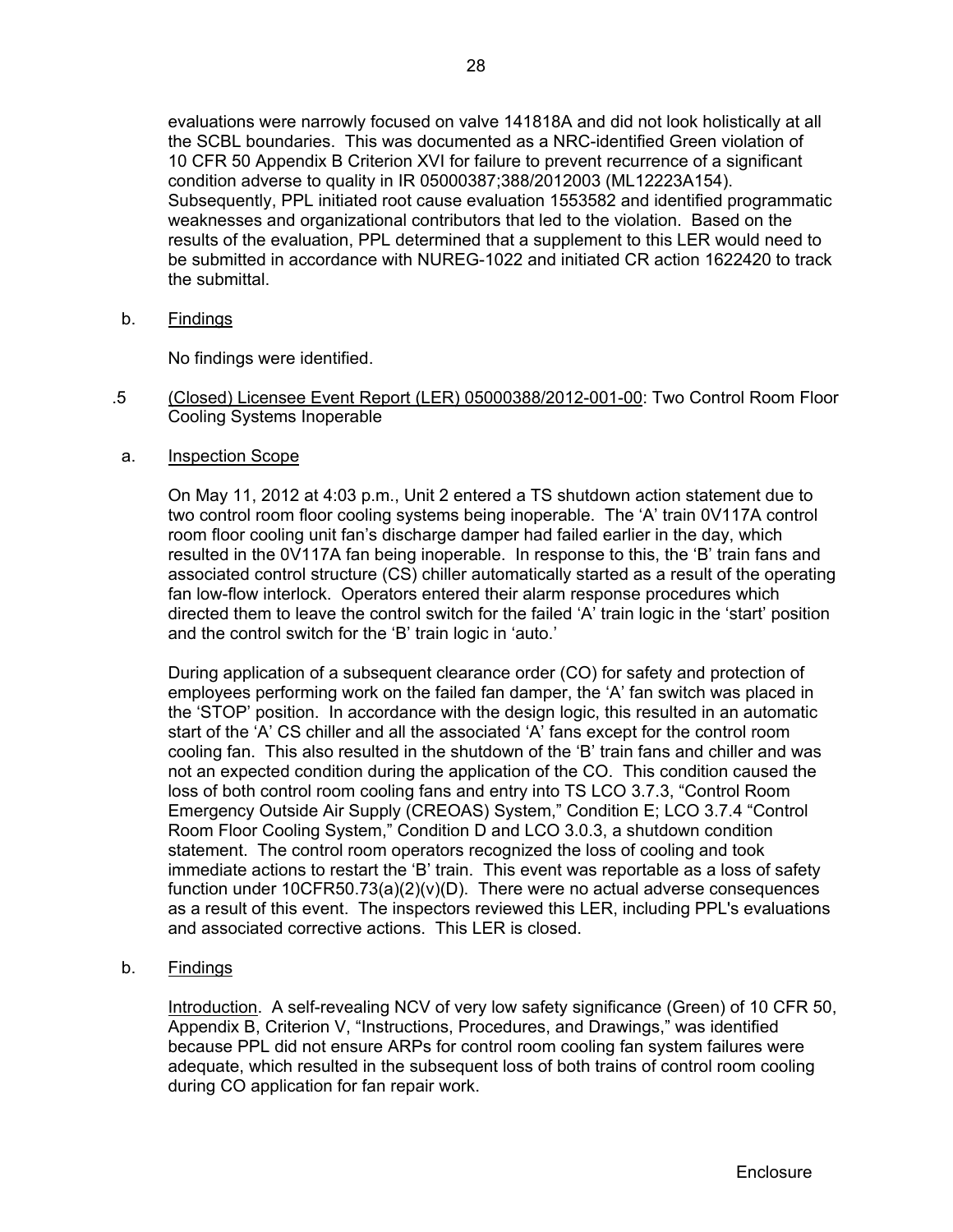Description. The control room floor cooling system is designed to remove sensible and latent heat loads from the control room to ensure equipment operability. The system is designed for 30-day continuous occupancy and the fans are used to maintain a positive pressure relative to the outside atmosphere to prevent air inleakage to the control room. On May 11, 2012, Unit 2 lost both control room floor cooling systems. During application of a CO to repair a failed damper on the 'A' CS fan, the control switch was placed in the 'STOP' position. This bypassed the low flow interlock signal for the 'A' CS heating, ventilation, and air-conditioning (HVAC) chiller with the result that the 'A' side chiller and associated fans started, and the in-service 'B' control room cooling system shutdown. This resulted in both trains being OOS until PPL operations personnel restored the 'B' train cooling within fifteen minutes.

The inspectors noted that there were two distinct control switches involved in this event, the control room cooling fan (0V117A) switch, and the chiller circulating pump control switch (HS08622A/B). HS08622A/B is a break-before-make style switch and because of this design, caution and warning statements were in the applicable ARPs to not attempt to transfer the control switch from the AUTO to START position because it may cause the chiller to trip. PPL's RCA of the event identified that the chiller circulating pump control switch requires the installation of an electrical jumper when changing positions for certain configurations because of the break-before-make design. When changing the position of the switch without the jumper applied, the circuit is momentarily interrupted, which can cause the system to trip.

PPL's RCA report identified that in 2003 the extent-of-condition evaluation of a radwaste chiller event had identified that the CS chiller was found to lack adequate direction for restoration following a chiller trip. The ARPs, off-normal and operating procedures were revised as part of the review to add guidance on changing the CS chiller circulating pump switch position. However, only the ARP sections applicable to chiller trip events were addressed (alarm windows A08 and C07) and other ARP actions for fan trip events were not adequately revised at the time. As a result, on May 11, 2012, when the 'A' control room cooling fan tripped, control room personnel referred to ON-030-001, "Loss of CS Chilled Water" and ARP AR-029-001, "CS, SGTS, DG and ESW PH Ventilation Division 1 0C681" for actions. The applicable section warned against taking action to place the 'B' chiller circulating pump control switch in the normally expected lead position 'START' for operating equipment. On May 11, the operators followed the procedure and left the tripped 'A' system in 'START' and the running 'B' system in 'AUTO.' PPL determined in the RCA that this lack of guidance to restore the switches in the appropriate lead and lag position allowed the system configuration to remain atypical, which lead to the subsequent simultaneous loss of both control room cooling systems.

The RCA also reviewed the CO application that ultimately led to the loss of both trains of cooling. The evaluation noted that the CO was prepared in accordance with NDAP-QA-0322, "Energy Control Process" and no procedural non-compliance issues were identified. However, procedural weaknesses were identified that led to the CO being less than adequate. Specifically, the CO had not received a technical evaluation, which prevented the impacts and effects of taking the failed control room fan handswitch to the 'STOP' position from being known. Additionally, the system logic diagrams were not reviewed as part of either the CO process or work control process to fully identify the effects of applying the CO. The inspectors independently reviewed the system logic diagrams and CO process and procedures. The inspectors concluded that while the process could have resulted in a technical evaluation being required, the control fan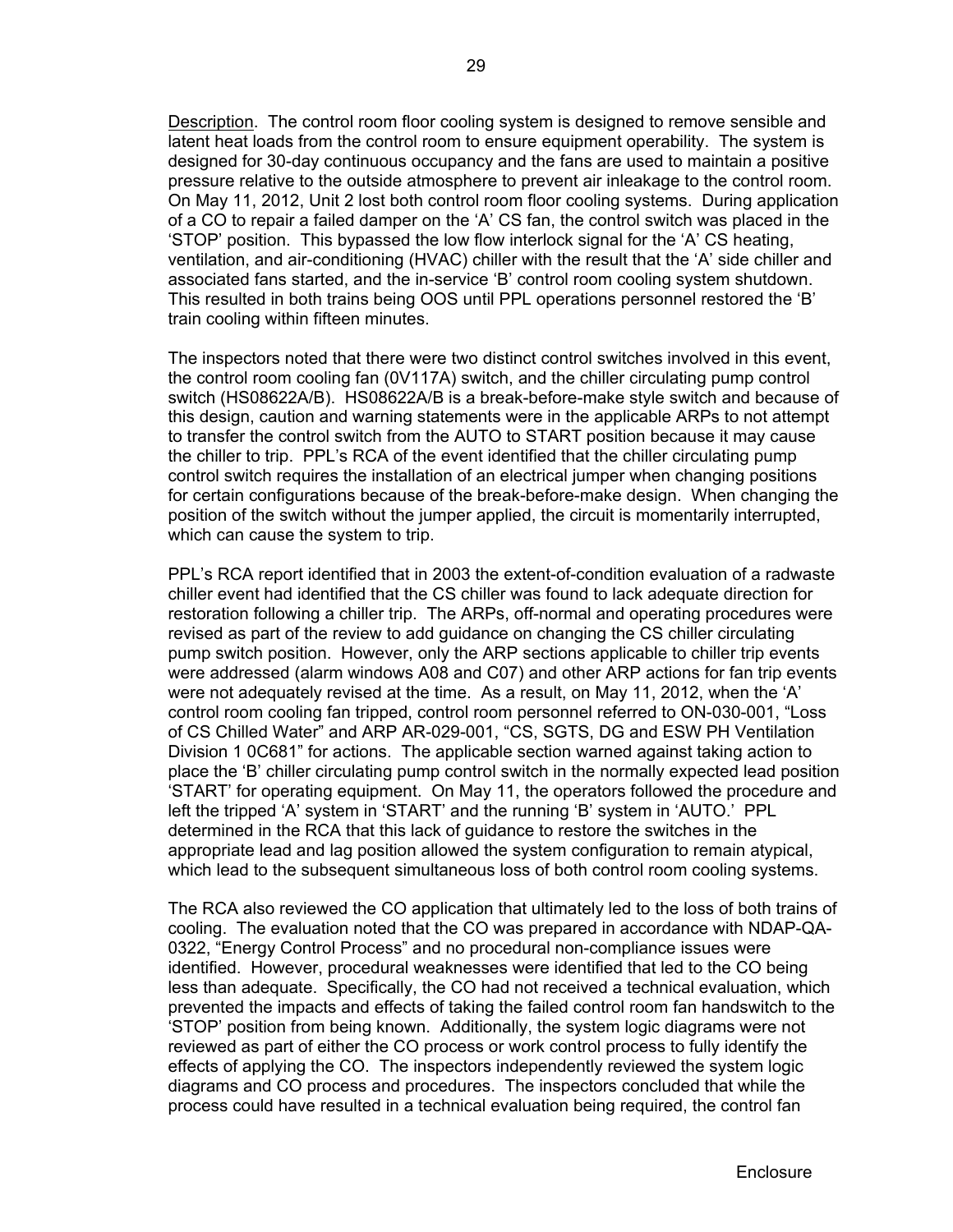equipment automatically starts and is to remain in service, the respective control switch is taken to 'START' per the applicable operating procedures. This aligns the control logic for operating equipment so that repositioning switches on failed equipment in preparation for repair work will not affect it.

Analysis. The inspectors determined there was a performance deficiency because PPL had not provided adequate written instructions in response to a failure of a control room cooling fan damper. Specifically, adequate instruction did not exist to align equipment in response to a tripped fan train condition and this, subsequently, resulted in the unexpected loss of both control room cooling trains during the implementation of the CO process. The inspectors determined the deficiency was more than minor because it was associated with the Procedure Quality attribute of the Mitigating System cornerstone. The inadequate procedure resulted in the loss of control room cooling which affects the objective to ensure the availability and capability of systems that respond to initiating events to prevent undesirable consequences. The inspectors determined through a review of IMC 0609, Appendix A, Exhibit 2, "Mitigating Systems Screening Questions," that the finding was of very low safety significance (Green) because the finding was not related to a design or qualification deficiency, did not represent a loss of a mitigating system safety function because cooling was restored in a timely manner, and did not screen as potentially risk significant due to external initiating events. The control room operators immediately recognized the loss of cooling and took manual action to restart the 'B' cooling train within 15 minutes to ensure control room temperatures were not adversely affected. The finding did not have a cross-cutting aspect because the inadequate ARP was a historical issue not indicative of current performance. Specifically, the ARP deficiency had not been adequately identified and revised in 2003 and this occurred outside of the nominal three year period for evaluating present performance as defined in IMC 0612, section 03.15. Additionally, PPL has instituted procedure and CAP improvements since that time which would have prevented the performance deficiency.

Enforcement. 10 CFR 50, Appendix B, Criterion V, "Instructions, Procedures, and Drawings," requires in part, that activities affecting quality shall be prescribed by documented instructions and procedures of a type appropriate to the circumstances. Contrary to the above, prior to May 11, 2012, it was identified that PPL had not incorporated adequate written guidance for AR-029-001, "CS, SGTS, DG and ESW PH Ventilation Division I 0C681" and AR-030-001, "CS, SGTS, DG and ESW PH Ventilation Division II 0C681," to realign the CS chiller circulating pump control switches in response to a failure of a control room cooling fan train. Because this violation was of very low safety significance, was not repetitive or willful, and was entered into PPL's CAP (CRs 1572658 and 1684872), this violation is being treated as an NCV consistent with Section 2.3.2 of the Enforcement Policy. (**NCV 05000388/2013002-01, Inadequate Procedure for Control Room Cooling Fan Train Failure**)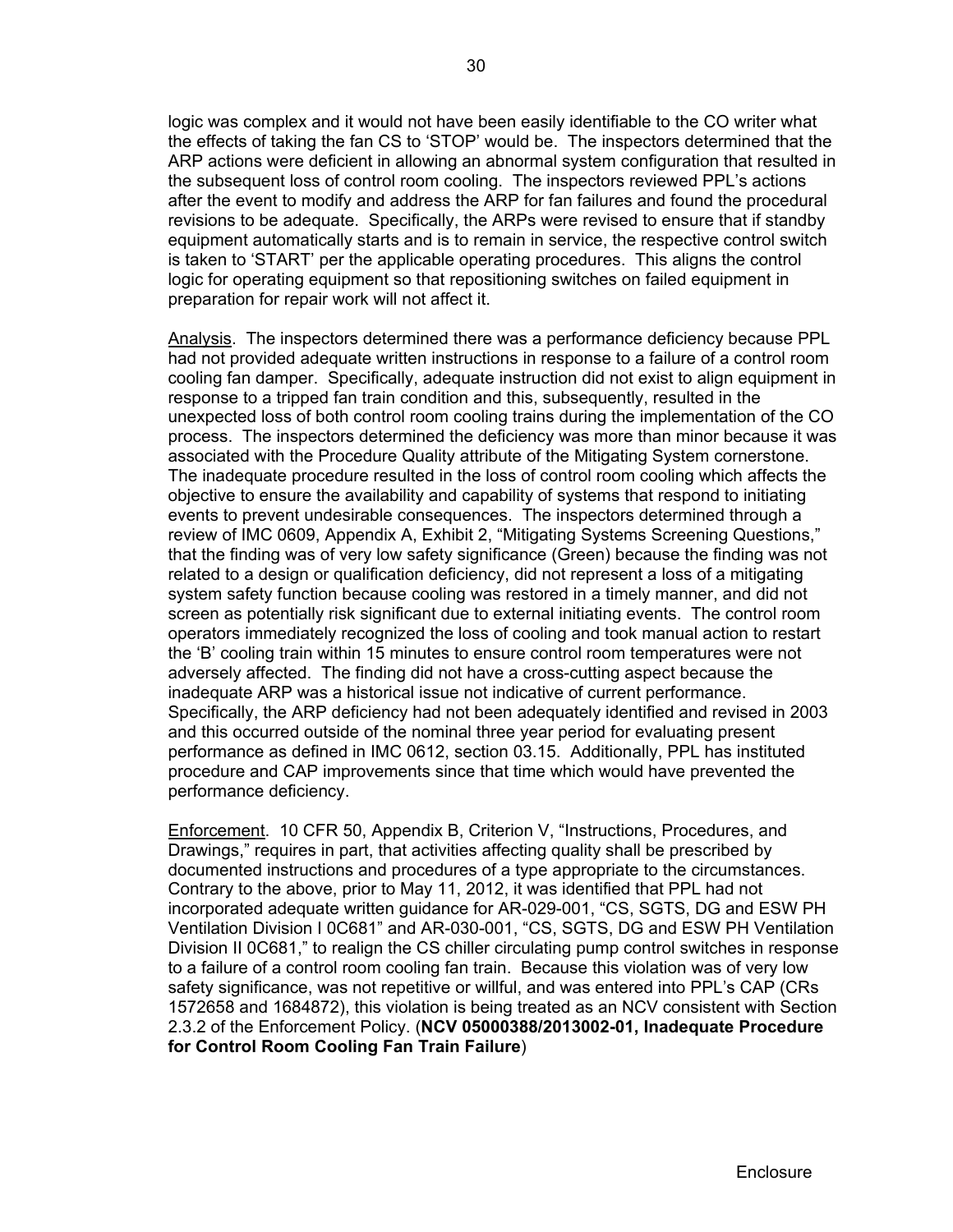# .6 (Closed) LER 05000387/2012-001-00: Both Trains of CS Chillers Inoperable

### a. Inspection Scope

On February 22, 2012, PPL personnel identified that a linkage connector on the standby 'B' 0K112B CS chiller that connects the compressor guide vanes to the guide vane motor was broken. The guide vanes open and close to maintain the chilled water outlet temperature at the desired setpoint. With the guide vane linkage broken, the 'B' CS chiller would be unable to regulate itself to changing load conditions. Subsequently, on March 27, 2012, a CAP investigation into the failure determined that the chiller compressor guide vanes had failed on February 16, 2012, while the opposite train 'A' CS chiller was OOS for maintenance. PPL determined this by reviewing the compressor motor current traces of the 'B' CS chiller. As a result, PPL determined that both CS chillers had been inoperable simultaneously for a total of 49 hours. PPL also determined that this had resulted in a condition prohibited by TSs and in accordance with 10 CFR  $50.73(a)(2)(i)(B)$  and 10 CFR50.73(a)(2)(v), represented a condition that could have prevented the fulfillment of a safety function.

The LER was reviewed for accuracy, the appropriateness of corrective actions, historical equipment operating experience (OE), violations of requirements, and generic issues. Corrective actions identified within the LER consisted of replacing the broken ball-joint connector on the 'B' CS chiller and reviewing the extent of condition need for replacement on other applicable chillers. The LER identified that replacement of the ball-joint connectors on the chiller guide vane linkage will be evaluated for addition into the preventive maintenance (PM) program for the chillers. The inspectors noted that vendor documentation had not specified the replacement of the connector and, therefore, it had not been previously included in the PM program. In addition, the inspectors noted that a review of historical operating performance had not shown the ball-joint connector to be a notable failure mode for the chillers. Based on this review, the inspectors did not identify a performance deficiency as there were no prior trends of failures of the ball joint connectors and no deficiencies related to maintenance practices were identified. Additionally, the inspectors determined that the failure of the chiller compressor guide vanes with the chiller in operation would not have been readily apparent due to minimal changes in chiller demand required at the time of the failure. This LER is closed.

b. Findings

A licensee-identified severity level SL IV NCV of TS 3.7.4 was identified and is documented in Section 4OA7 of this report.

- .7 (Closed) Licensee Event Report (LER) 05000387/2012-002-00: 'B' CS Chiller Inoperable Concurrent with 'A' Emergency Diesel Generator Out of Service
- a. Inspection Scope

On April 4, 2012 at 3:17 p.m., the 'A' EDG was declared inoperable for performance of a routine 24 month 4kV 'A' Bus UV relay calibration surveillance. At 7:35 p.m., on April 4, 2012, the 'B' CS chiller was declared inoperable due to an unrelated issue where degradation of chiller refrigerant piping at the connection of the evaporator had been identified. The LER associated with this event identified that with the 'B' CS chiller and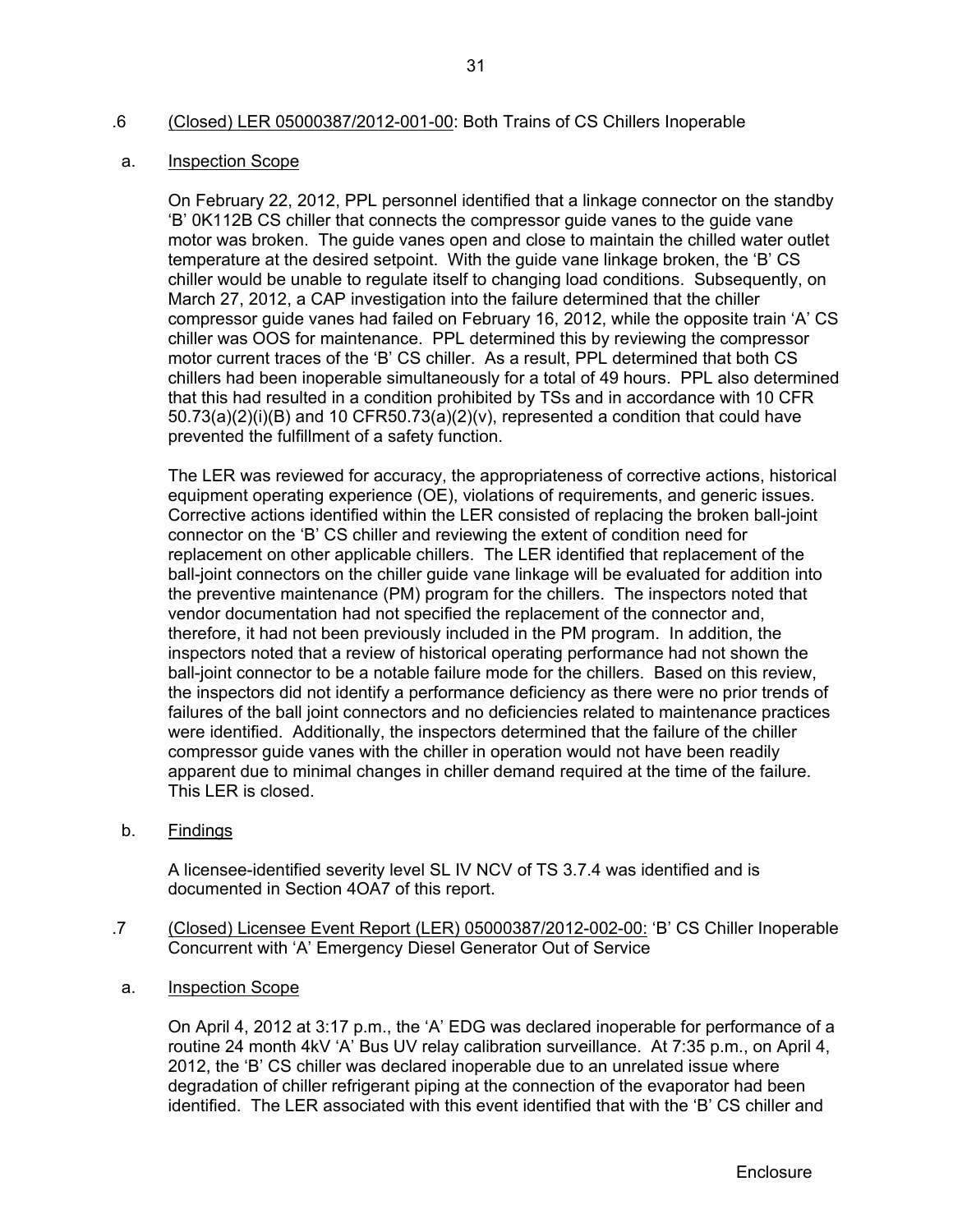'A' EDG both considered inoperable, the 'A' CS chiller would not be available to perform its design function on a loss of offsite power. This was identified as a condition that at the time of discovery could have prevented fulfillment of a safety function and, therefore, it was reported in accordance with  $10CFR 50.72(b)(3)(v)$  as an 8-hour notification. The event was also reportable as an LER in accordance with 10 CFR 50.73(a)(2)(v). Susquehanna TS 3.8.1.B.2 allows 4 hours to restore the inoperable EDG before the features ('A' CS chiller) supported by the EDG are required to be declared inoperable. The 'A' EDG was restored to operable status within those 4 hours on April 4, 2012 at 10:00 p.m., which restored the safety function capability for the 'A' CS chiller and the 'A' CS chiller was no longer required to be declared inoperable.

The LER was reviewed for accuracy, the appropriateness of corrective actions, violations of requirements, and generic issues. The inspectors noted that the degraded refrigerant piping for the 'B' CS chiller was licensee-identified as part of PPL's CAP and was discovered as part of actions which had been initiated to look for, identify, and address potential leakage issues with the CS chillers. In this case the 'B' CS chiller was declared inoperable due to an identified wall thickness issue with a Freon piping connection at the evaporator. No actual Freon leak was identified at the time of discovery of the wall thickness concerns. The inspectors noted that PPL promptly corrected the degraded piping and was in the process of developing and implementing a chiller project plan to address chiller equipment reliability issues. There were no performance deficiencies or violations identified during the review of this event. This LER is closed.

b. Findings

No findings were identified.

- 4OA5 Other Activities
- .1 Review of INPO Accreditation Team Evaluation
- a. Inspection Scope

The inspectors reviewed the final report for the INPO accreditation team evaluation of the maintenance, chemistry, and radiological protection. The inspectors reviewed this report to ensure that any issues identified were consistent with NRC perspectives of PPL performance and to determine if INPO identified any significant safety issues that required further NRC follow-up.

b. Findings

No findings were identified.

# 4OA6 Meetings, Including Exit

On April 26, 2013, the inspectors presented the inspection results to Mr. J. Franke, Site Vice President (SVP) and other members of the PPL staff. PPL acknowledged the findings. No proprietary information is contained in this report.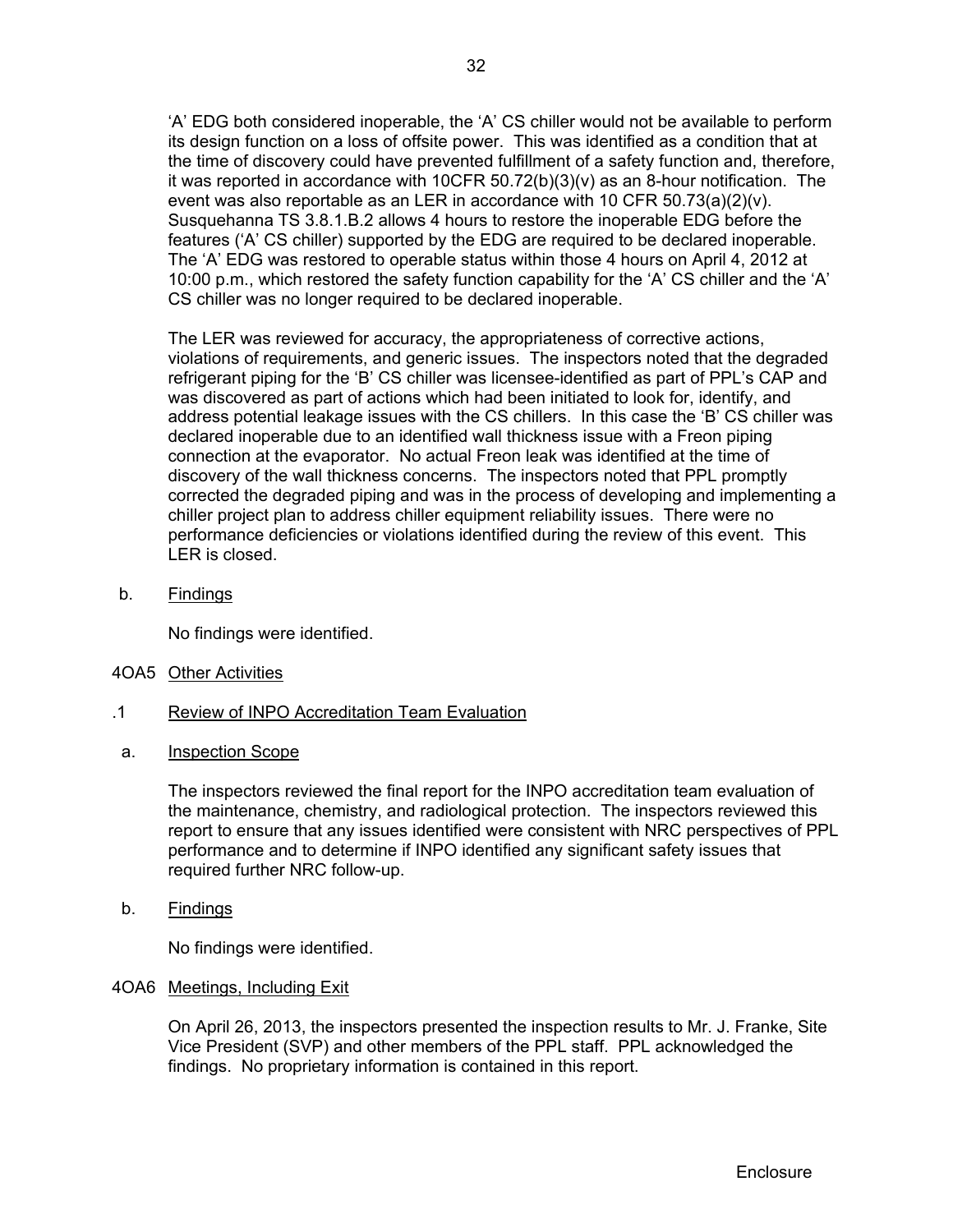# 4OA7 Licensee-Identified Violations

The following violations of very low safety significance (Green) or Severity Level IV were identified by PPL and are violations of NRC requirements, which meet the criteria of the NRC Enforcement Policy for being dispositioned as an NCV.

 On April 27, 2012, PPL determined that its staff did not enter a Unit 1 TS 3.6.4.2 LCO when the primary containment nitrogen makeup line spectacle flange was rotated in the open position in Mode 1, 2, and 3. A review of Unit 1 and Unit 2 control room logs for the past three years revealed that on two occasions in 2011, the Unit 1 spectacle flange was open for greater than the combined completion times for TS 3.6.4.2. As a result, these two events were reportable as a condition prohibited by TSs. PPL identified that the cause of the event was less than adequate guidance specified in Operations procedures and status control mechanisms for controlling Secondary Containment.

The issue was determined to be a violation of TS 5.4.1.a, "Procedures," which requires that written procedures be established, implemented, and maintained covering the applicable procedures recommended in Regulatory Guide (RG) 1.33, Revision 2, Appendix A. Section 4 requires instructions for a list of BWR systems that includes, particularly, 4.j.(3) Inerting and deinerting of containment. Contrary to this, PPL procedure OP-173-001, Containment Atmosphere Control System, Revision 39, did not identify TS 3.6.4.2 as applicable and the TS was not entered when the nitrogen spectacle flange was rotated open. This also resulted in a violation of TS 3.6.4.2, "Secondary Containment Isolation Valves," when the spectacle flange was open longer than allowed. The issue was more than minor since it was similar to example 4.l of IMC 0612, Appendix E. It also was more than minor since it affected procedure quality attribute of the Barrier Integrity cornerstone and its objective to provide reasonable assurance that physical design barriers protect the public from radionuclide releases caused by accidents or events. The issue screened to Green using IMC 0609 Appendix B since the issue did not represent an actual open pathway in the physical integrity of the reactor containment or involve an actual reduction in reactor containment hydrogen igniter function. This issue was entered in PPL's CAP as CR 1548804.

 On March 27, 2012, PPL determined, during a CAP follow-up review into the failure of the 'B' CS chiller compressor guide vane linkage, that it had likely occurred on February 16, 2012, while the 'A' CS chiller was OOS for maintenance. The result was that both CS chillers had been inoperable simultaneously for a total of 49 hours. PPL determined that this had resulted in a condition prohibited by TS. Specifically, TS 3.7.4 action D.1 requires the immediate entry into LCO 3.0.3 during the time the two control room floor cooling subsystems were inoperable. Contrary to the above, PPL had not recognized the failure of the in-service 'B' chiller and, therefore, had not taken the appropriate action.

Traditional enforcement applies in accordance with IMC 0612, sections 0612-09 and 0612-13 and Enforcement Policy section 2.2.4.d, because the inspectors did not identify an associated performance deficiency. A review of historical equipment performance had not shown the ball-joint connector to be a notable failure mode for the chillers and there were no prior trends of failures of the CS chiller compressor ball joint connectors. Additionally, the inspectors determined that the failure of the chiller compressor guide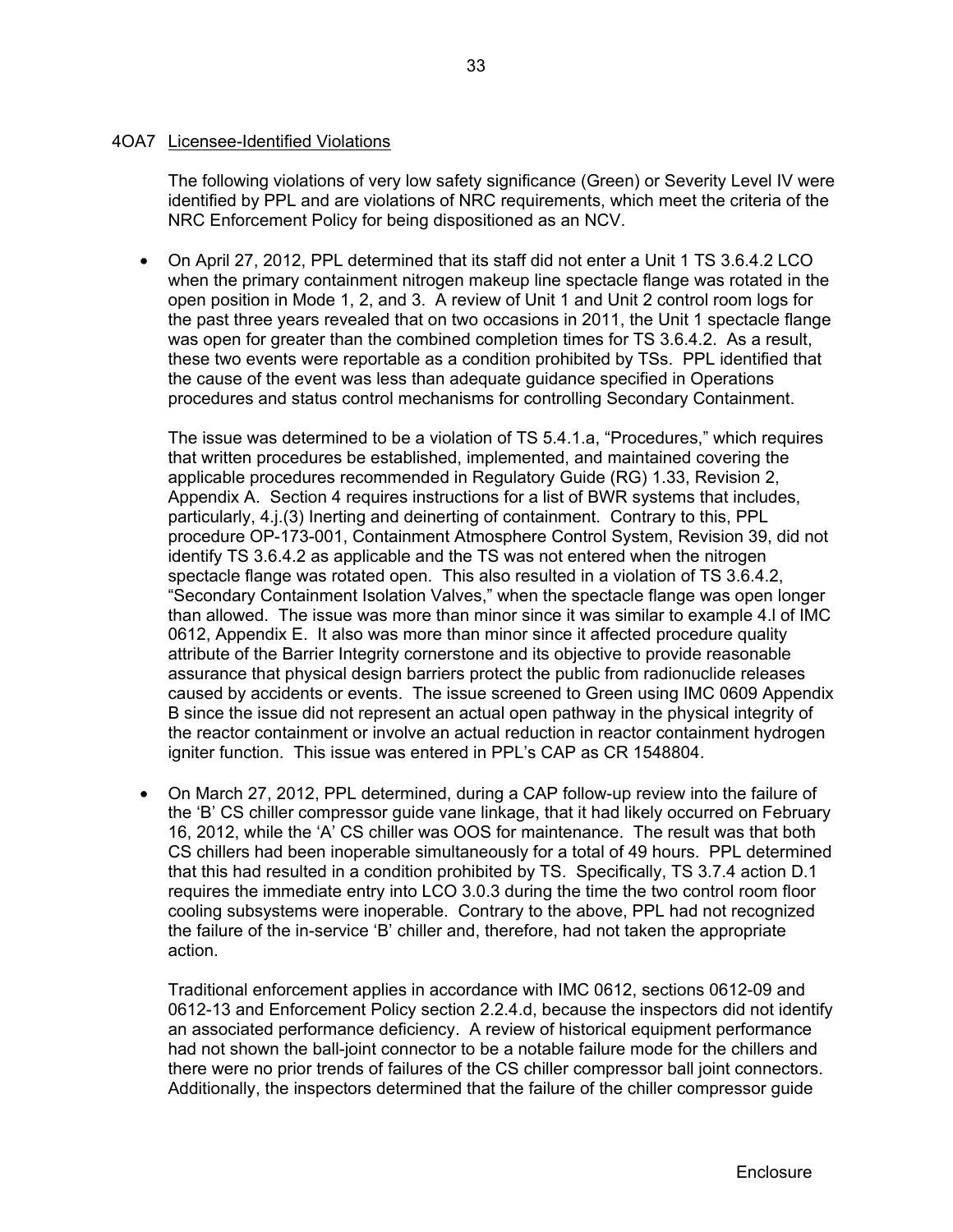vanes with the chiller in operation would not have been readily apparent due to minimal changes in chiller demand required at the time of the failure.

This issue was considered to be an SLIV violation of TS 3.7.4 in accordance with Enforcement Policy section 6.1.d. In addition, IMC 0612, Appendix B, Figures 1 and 2, "Issue Screening," were referenced in documenting this SLIV licensee-identified NCV. There was no actual safety consequence as the 'B' CS chiller was able to support its cooling load to maintain the CS room temperatures within normal operating bands in the position where the vanes had failed. Additionally, although not considered operable for design conditions, the 'B' chiller was able to provide some minimal cooling to its respective loads during the limited exposure time where both trains were considered inoperable. This severity level IV licensee-identified NCV was entered into PPL's CAP as CR1548540.

ATTACHMENT: SUPPLEMENTAL INFORMATION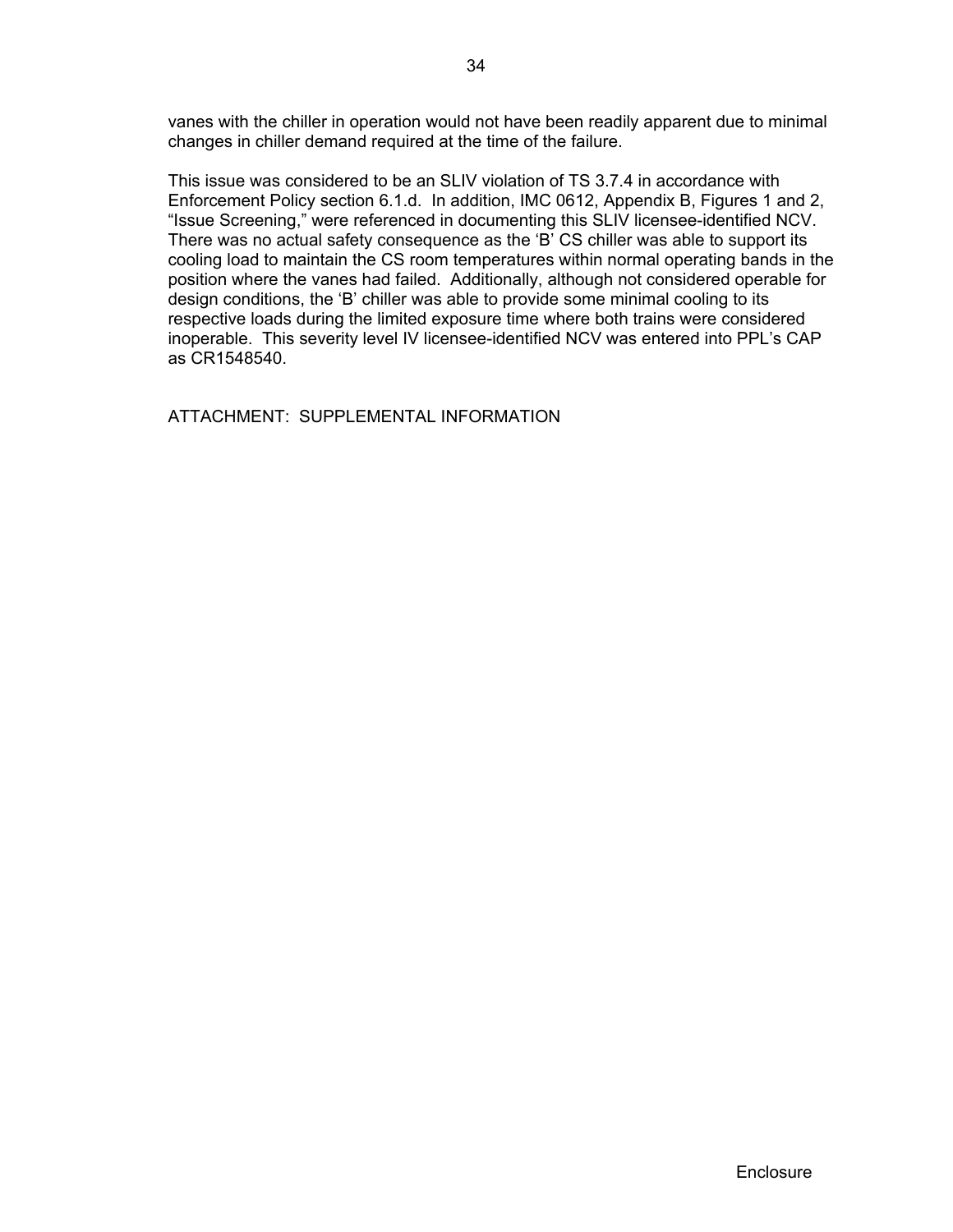# **SUPPLEMENTAL INFORMATION**

# **KEY POINTS OF CONTACT**

#### Licensee Personnel

- B. Bishop, GM Work Management
- T. Case, Senior Engineer
- D. Filchner, Licensing
- B. Heacock, System Engineer
- R. Hollands, System Engineer, Ventilation
- J. Jennings, Supervisor Regulatory Affairs
- M. Lingenfelter, Manager Station Engineering
- E. Malia, Mechanic Leader
- R. McCormick, Maintenance Production Foreman
- D. McGarry, Manager, I&C Maintenance
- S. Muntzenberger, Supervisor, Mechanical Engineering
- B. O'Rourke, Licensing Engineer
- J. Siroka, Senior Engineer
- D. Sober, Maintenance Production Foreman
- J. Titus, Maintenance Production Foreman
- R. Thomann, Support Engineer
- R. Vazquies, Principal Engineer
- J. Weik, Engineering

# **LIST OF ITEMS OPENED, CLOSED, AND DISCUSSED**

#### Opened

None.

# Opened/Closed

| 05000388/2013002-01     | <b>NCV</b>  | Combustible Storage in Restricted Areas<br>Without Approval (1R05)                                                                     |
|-------------------------|-------------|----------------------------------------------------------------------------------------------------------------------------------------|
| 05000388/2013002-02     | <b>NCV</b>  | Inadequate Restoration from Clearance<br>Order Results in Degradation of Main<br><b>Condenser Vacuum and Plant Downpower</b><br>(1R13) |
| 05000387;388/2013002-03 | <b>SLIV</b> | Inadequate 10 CFR 50.59 Screening of TS<br>Bases Change (1R18)                                                                         |
| 05000388/2013002-04     | Green/SLIV  | Inaccurate USwC PI Data Submittal (4OA1)                                                                                               |
| 05000387;388/2013002-05 | <b>NCV</b>  | Inadequate Procedure for Control Room<br>Cooling Fan Train Failure (Section 40A3.5)                                                    |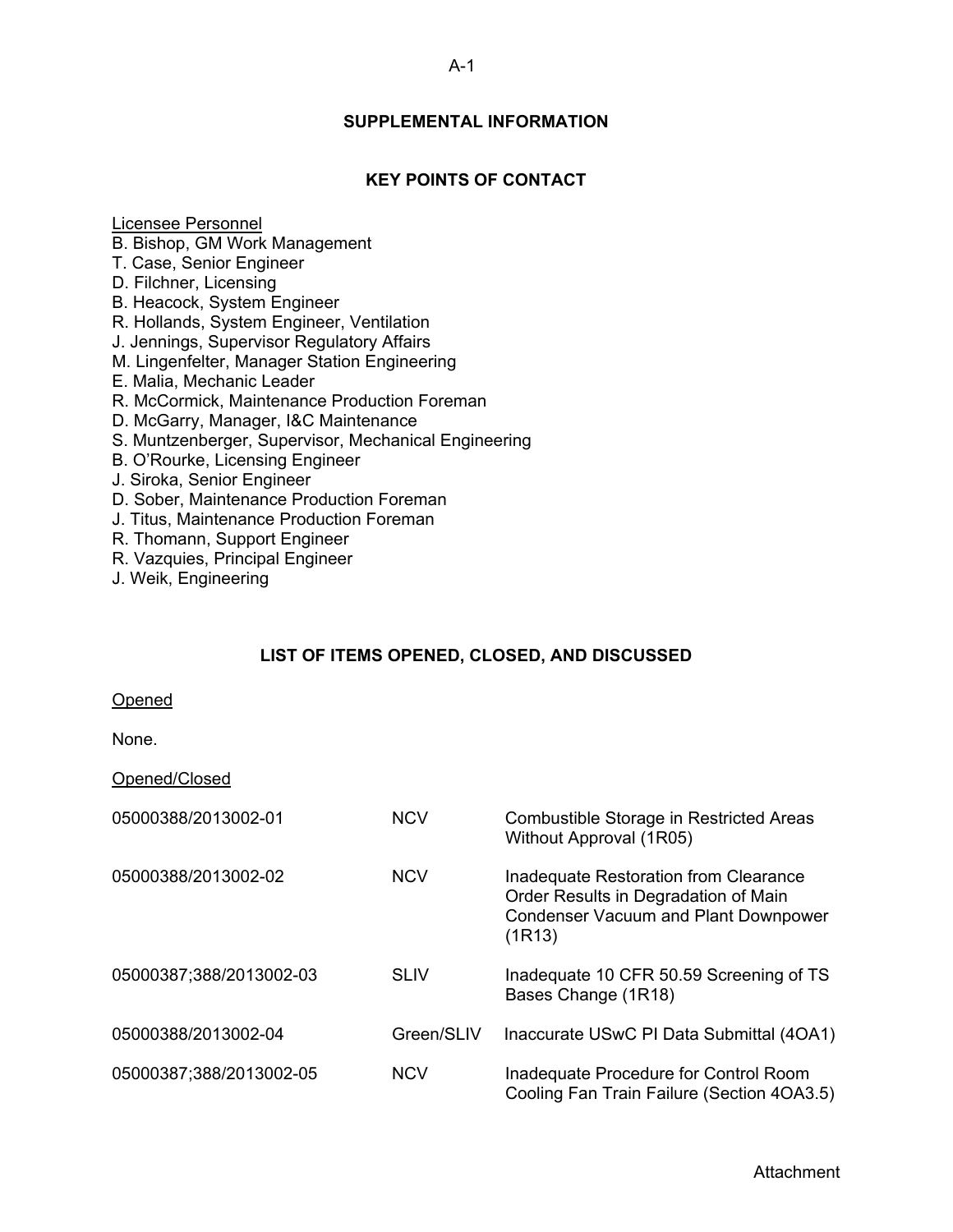Closed

| 05000387/2012-004-00 | <b>LER</b> | Unit 1 Secondary Containment TS 3.6.4.2<br>Combined LCO Time Exceeded on Two<br>Occasions when the Primary Containment<br>N2 Spectacle Flange was Rotated in the<br>Open Position (4OA3.1) |
|----------------------|------------|--------------------------------------------------------------------------------------------------------------------------------------------------------------------------------------------|
| 05000387/2010-003-03 | <b>LER</b> | Unit 1 Manual Reactor Scram Due to<br>Leakage from the Unit 1 CW System and<br>Subsequent Flooding of the Unit 1<br>Condenser Bay (4OA3.2)                                                 |
| 05000387/2011-002-01 | <b>LER</b> | Unit 1 Manual Scram due to Unisolable<br>Extraction Steam Leak (4OA3.3)                                                                                                                    |
| 05000388/2012-001-00 | <b>LER</b> | Two Control Room Floor Cooling Systems<br>Inoperable (Section 4OA3.5)                                                                                                                      |
| 05000387/2012-001-00 | <b>LER</b> | Both Trains of CS Chillers Inoperable<br>(Section 4OA3.6)                                                                                                                                  |
| 05000387/2012-002-00 | LER.       | 'B' CS Chiller Inoperable Concurrent with 'A'<br>EDG OOS (Section 4OA3.7)                                                                                                                  |
| <b>Discussed</b>     |            |                                                                                                                                                                                            |
| 05000387/2012-003-00 | LER.       | Unit 1 Secondary Containment Bypass<br>Leakage Exceeded (4OA3.4)                                                                                                                           |

# **LIST OF DOCUMENTS REVIEWED**

(Not Referenced in the Report)

# **Section 1R01: Adverse Weather Protection**

Procedures: Nuclear Department Administrative Procedure (NDAP)-0O-0024, Winter Operation Preparations, Revision 18 NDAP-QA-1902, Integrated Risk Management, Revision 10 MT-085-001, Freeze Protection, Process heat Trace Testing and Maintenance, Revision 23 OI-AD-029, Emergency Load Control, Revision 15

Condition Reports:

1493695\*, 1496219\*, 1663877\*, 1662649, 1662646, 1662648, 1557253, 1589198, 1662614, 1662619, 1664024\*, 1667895\*

Miscellaneous: Units 1 and 2, Operations Logs January 23, 2013 – January 24, 2013 Station Priority Investigations/Focus for January 22, 2013 PJM M-13, Emergency Operations, Revision 51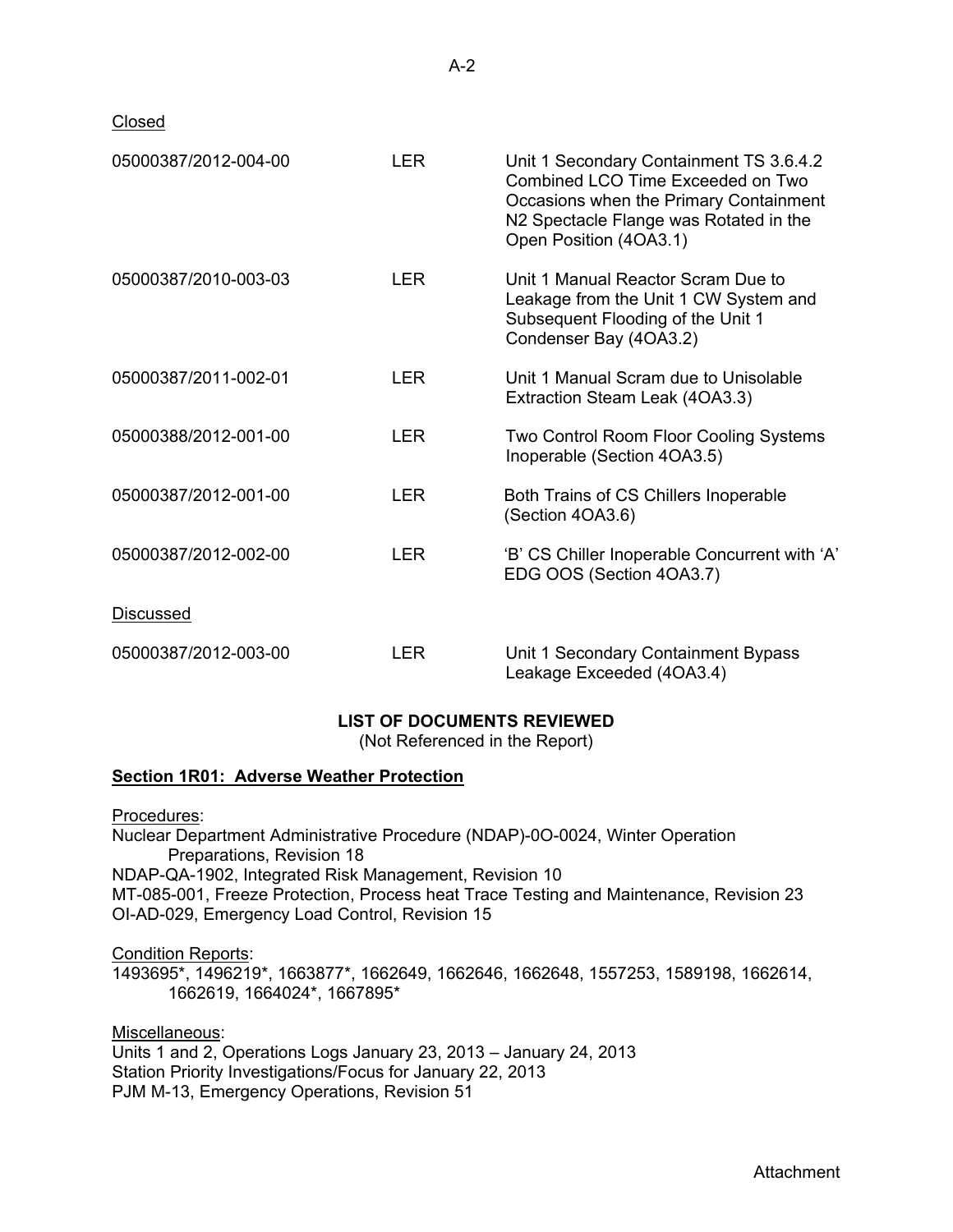### **Section 1R04: Equipment Alignment**

#### Procedures:

TM-OP-015-ST, "Turbine Building Cloud Cooling Water," Revision 5 TM-OP-052-ST. HPCI system, Revision 2

#### Condition Reports (\* NRC identified):

1668001\*, 1663588, 1667071, 1677914\*, 1677816\*, 1677539\*, 1253703, 1261816, 1649980, 1617099

#### Drawings:

E-162643, "Unit 2 P&ID Turbine Building Cloud Cooling Water," Revision 34 M-2150, Sheet 2, RCIC Turbine Lube Oil, Revision 2 M-2150, Sheet 1, RCIC Turbine Pump, Revision 28 E-11, Sheet 2, 125 and 250 VDC System, Revision 28 M-2155, Sheet 1, HPCI, Revision 43

#### Miscellaneous:

CL-202-0011, Unit 2 125 DC System, Revision 5 CL-250-0011, Unit 2 RCIC System, Revision 10 CL-250-0012, Unit 2 RCIC System, Revision 18 CL-250-0013, Unit 2 RCIC System, Revision 5

#### **Section 1R05: Fire Protection**

Procedures:

- FP-213 246, Equipment Removal Area (11-200, 201) Fire Zones 2-3B-N, 2-3B-5, 2-3B-W, Elevation 683'-0", Revision 5
- FP-113-113, Containment Access Area (I-401, I-404, I-405) Fire Zones 1-4A-N,S,W, Elevation 719'-0", Revision 6
- NDAP-QA-0440, Control of Transient Combustibles/Hazardous Materials, Revision 10
- FP-113-115, Switchgear Rooms ((-406, I-407) Fire Zones 1-4C, 1-4D, Elevation 719'-0", Revision 3
- FP-213-054, Circulation Space (II-500), FP Heat Exchanger (HX) (II-514), Chiller Room (II-512), Standby Liquid Control System Area (II-513)
- FP-013-150, Unit 1 Lower Cable Spreading Room (C-300), Fire Zone 0-25E, Elevation 714'-0", Revision 6
- FP-013-146, Unit 2 Lower Cable Spreading Room (C-301) Fire Zone 0-25A, Elevation 714'-0", Revision 5
- FP-113-104, RCIC Pump Room (I-12) Fire Zone 1-1D, Elevation 645'-0", Revision 5

Condition Reports (\*NRC identified):

1663043\*, 1663053\*, 1663061\*, 1663082, 1657687\*, 1667975, 1676445\*, 1681724\*, 1682515\*, 1682969\*, 1685186\*, 1685215\*, 1685262\*

Calculation:

EC-013-1860, Handling of Transient Combustibles in the Wraparound Zones and Restricted Areas Red Zones, Revision 2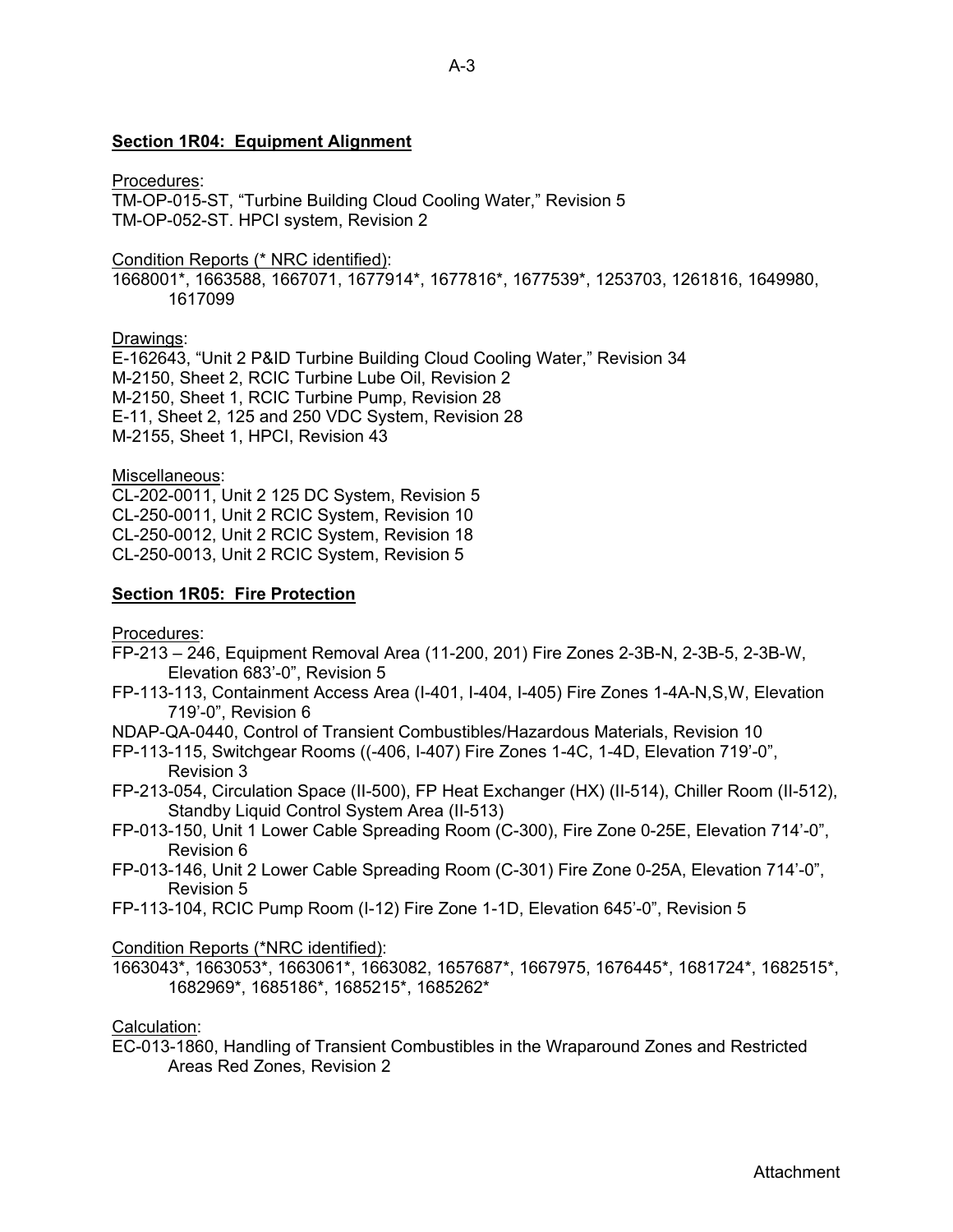Drawings: C-1730, Sheet 1, Unit 2 RB Fire Zone Plan, Elevation 683'-0", Revision 16 C-1723, Sheet 1, RB Fire Zone Plan, Elevation 719'-1", Revision 12 C-1723, Sheet 2, RB Fire Doors and Fire Dampers, Elevation 719'-1", Revision 9 C-1723, Sheet 3, RB Fire Protection Plan, Elevation 719'-1", Revision 11 C-1723, Sheet 4, RB Fire Detector Location Plan, Elevation 719'-1", Revision 7

# **Section 1R06: Flood Protection Measures**

Condition Reports (\* NRC identified): 1673692\*, 1673699\*, 1671393, 1670164, 1674661\*, 1674954\*

Engineering Calculations: EC-RISK-0539, Internal Flooding Analysis for PRA, Revision 2

Work Order: 1440874

Miscellaneous: Unit 2 Operating Logs, February 12 – 13, 2013 FSAR 3.4, Revision 55

# **Section 1R07: Heat Sink Performance**:

Procedure: NDAP-QA-0504, HX Program, Revision 5

Condition Reports: 1044430, 1629144, 1313778, 1660403\*

Work Orders: 1439359, 1453923, 1064513, 885110, 1170481, 1660403\*

Drawings: M-1557, HX Gasket Materials, Revision 1 FF-105801, Sheet 701, Revision 3 FF-105801, Sheet 801, Revision 1

Miscellaneous: PSP-29, PMT Matrix, Revision 13 MT-GM-025, HX Cleaning and Inspection, Revision 20 H-1004, HX/Condenser Inspection and Condition Assessment, Revision 6

# **Section 1R11: Licensed Operator Requalification Program**

Procedures: TP-055-015, Insert Stall Testing, Revision 2 OP-AD-338, Reactivity Manipulations Standards and Communication Requirements, Revision 19 NDAP-QA-0300, Conduct of Operations, Revision 32 OP-AD-004, Operations Standards for Error and Event Prevention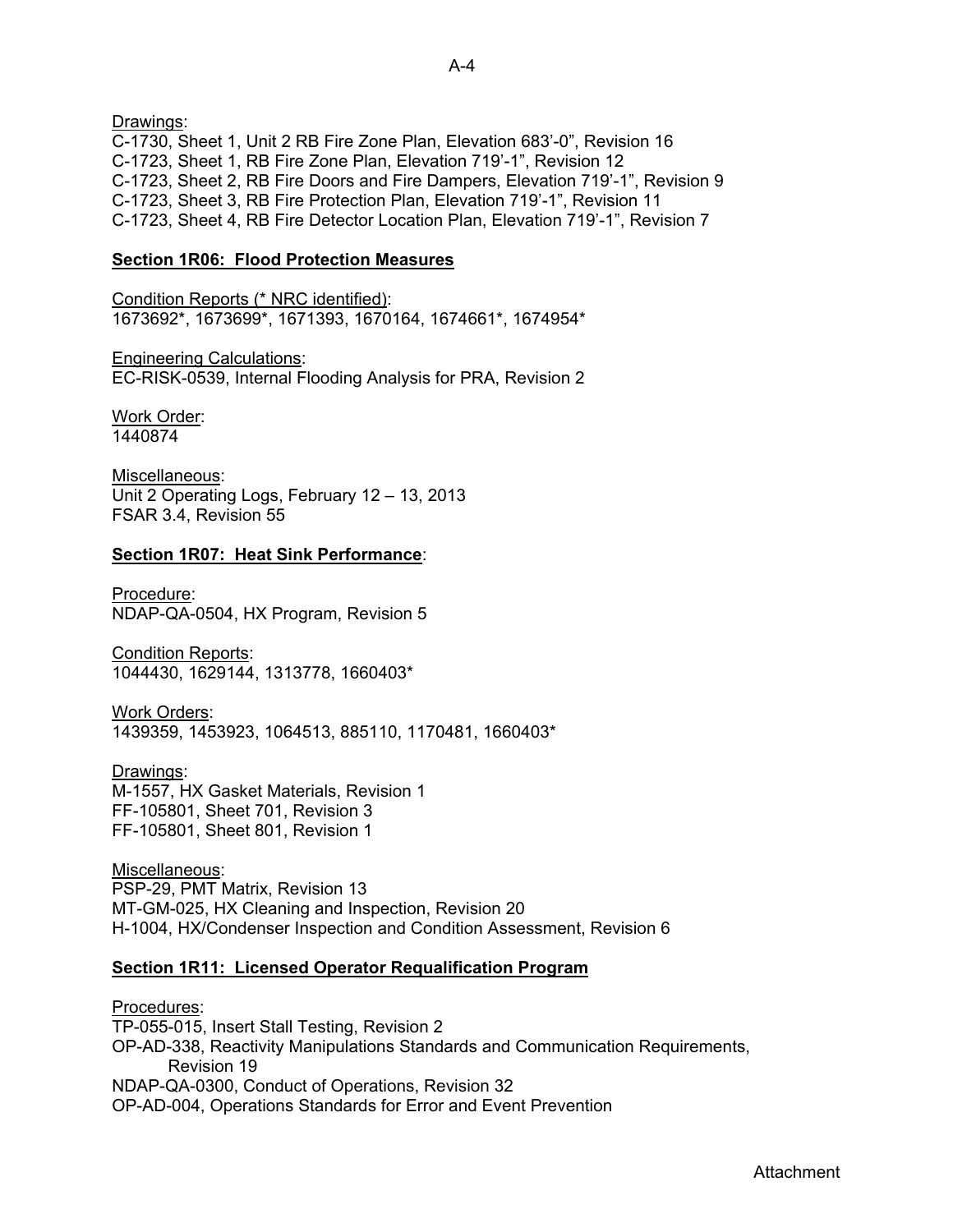NDAP-QA-0338, Reactivity Management and Controls Program, Revision 18 GO-200-012, Power Maneuvers, Revision 41 OP-AD-001, Operations Standards for System and Equipment Operation, Revision 49 OP-AD-002, Standards for Shift Operations, Revision 42

Condition Reports (\* NRC identified): 1666289, 1666264, 1675957, 1675810

Miscellaneous: 2013 SSES Biennial Exercise Practice Scenario

# **Section 1R12: Maintenance Effectiveness**

Procedures:

MT-GE-030, ITT Damper Hydramotor Model NH91/NH93 Overhaul, Revision 20 TP-118-018, "Test Loading Sequence of Lead and Log Instrument Air Compressors," Revision 0

Condition Reports:

1684082, 1665931, 1679013, 1666379, 1666397, 1665973, 1483180, 1482081, 1483039, 1483759, 1684041\*, 1483759

Work Orders: 1150690, 1470229

Drawing:

V-482, Sheet 2, DG Building and Emergency Safeguards Service Water (ESSW) PH Heating and Ventilation

Miscellaneous: System Health Reports, Systems 118/218

# **Section 1R13: Maintenance Risk Assessments and Emergent Work Control**

Procedures:

NDAP-QA-1902, Integrated Work Management, Revision 10 SE-249-008, 24 Month RHR LSFT Division II Online Partial, Revision 3 PSP-26, Online Shutdown Nuclear Risk Assessment Program, Revision 11 NDAP-QA-0340, Protected Equipment Program, Revision 20 NDAP-QA-1904, Shutdown Risk Management, Revision 1 ON-217-001, "Loss of Instrument Bus," Revision 27 OI-AD-006, "Station Electrical Breaker and Component Instruction," Revision 1 NDAP-QA-0029, "Procedure and Work Instruction Use and Adherence," Revision 20 OP-AD-055, "Operations Procedure Program," Revision 33 OP-257-001, "Computer and Vital UPS," Revision 16 NDAP-QA-0008, "Procedure Format and Content," Revision 14 OP-205-001, "480V AC System," Revision 25 NDAP-QA-0322, "ECP Administrative Guidelines," Revision 42 OP-272-001, "SJAE and Offgas System," Revision 57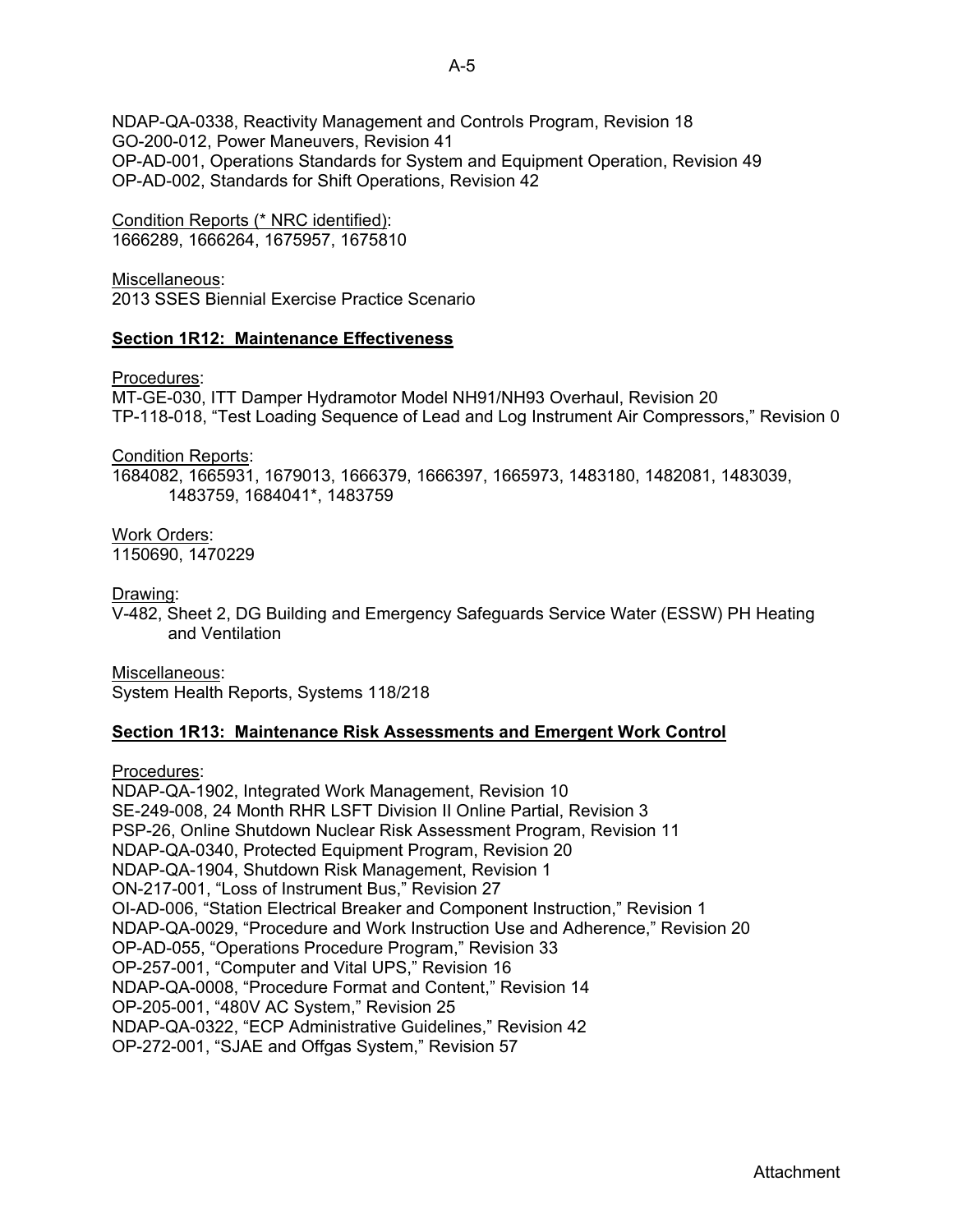Condition Reports:

1668353\*1668544\*, 1673677\*, 1337052, 1661931, 1660714, 1660773, 1689358\*, 1668013, 1668735, 1668090, 1668089, 1668220, 1552702, 1545616, 1668013

# Work Orders:

1434073, 1150690, 1658693, 1149438, 1235160, 1494268

### Drawings:

M-157, Sheet 1, Atmosphere Containment Control, Revision 50 M-2169, Sheet 1, "Unit 2, P&ID Offgas Recombiner System," Revision 32

Miscellaneous: Unit 2 Operating Logs for February 5, 2013 Unit 2 Risk Profile for February 5, 2013 Hot Box 13-17 Risk Profile for Units 1 and 2 for February 5, 2013 and February 7, 2013 Unit 2 TS 3.5.1, 3.6.2.3, 3.6.2.4, 3.6.1.3 Operator Logs dated January 15, 2013 Operations Directive Risk Profile for Week of January 28, 2013 Operator Logs dated February 6, 2013 CO 27-002-Fall 2012 Forced Outage - 3027

# **Section 1R15: Operability Evaluations**

Procedures:

SO-016-002, "Quarterly Common Residual Heat Removal Service Water (RHRSW)/ESW Valve Exercising (ESW Spray Pond Valves)," Revision 18 TM-ST-013, "Fire Protection," Revision 12 OP-023-001, "Diesel Fuel Oil System," Revision 33

PSP-29, "Post-Maintenance Testing Matrix

# Condition Reports (\* NRC-identified):

1655470, 1660425, 1669563, 1669568, 1658990, 1654146, 1677470, 1678270, 1678267, 1678460, 1678382, 1678354, 1677371\*, 1670519\*, 1666164, 1475839, 1652386, 1666223, 1652315, 1675090, 1674096, 862230, 1436865

Miscellaneous:

Operator Logs dated March 7, 2013

EC-024-1028, "Evaluate Operability of DG 'E' with Jacket Water Leak Identified in AR 862230," Revision 0

EC-024-1033, "Establish a Maximum Allowable Jacket Water Leakage Rate for DGs A-D," Revision 0

# **Section 1R18: Permanent Plant Modifications**

Procedures:

MFP-QA-1220,"Engineering Change Process handbook," Revision 16 SE-252-002, "HPCI 2 year LSFT," Revision 6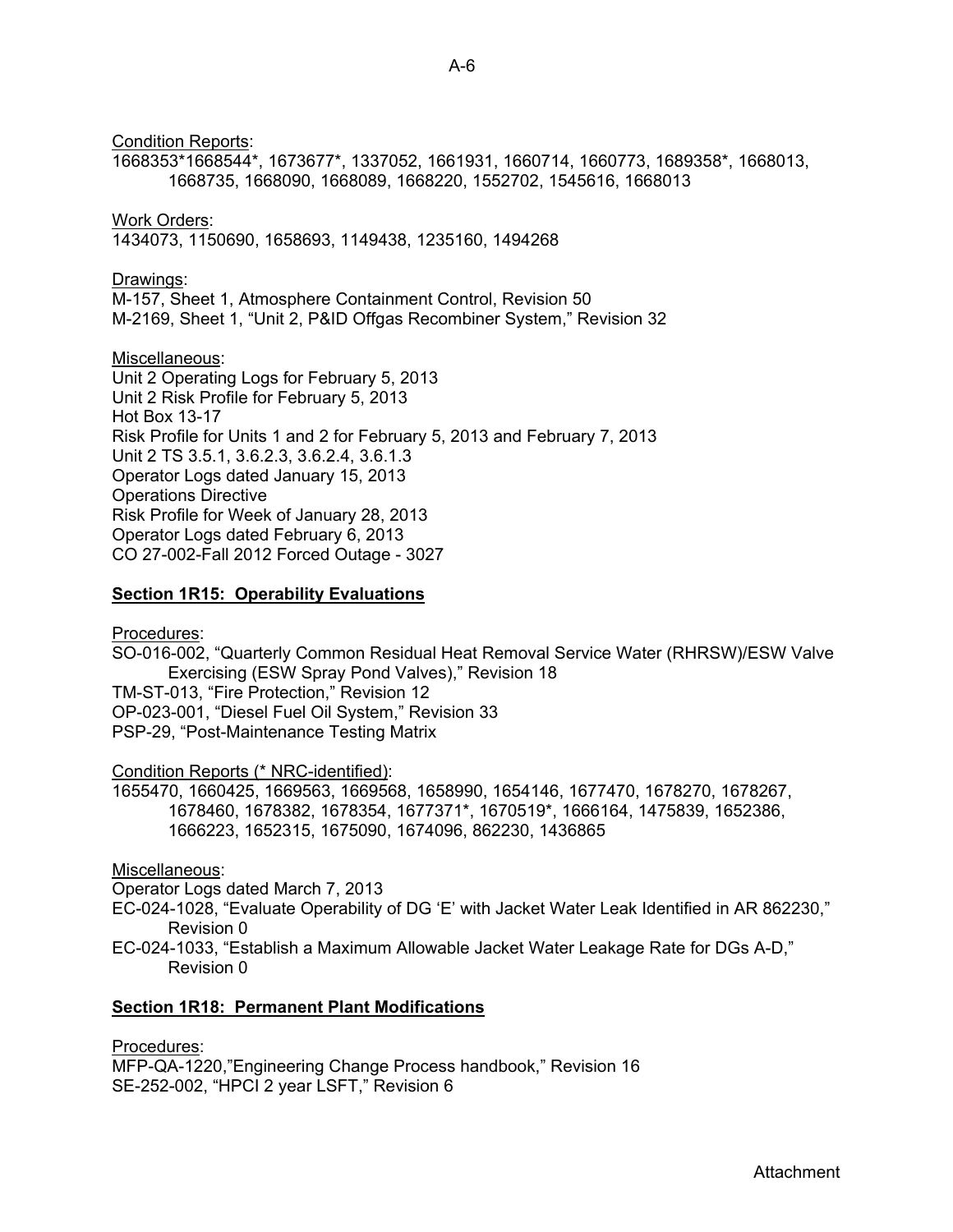Condition Reports (\* NRC identified):

1679246\*, 1680291\*, 1680289\*, 1323000, 1680823\*, 1680839\*, 1680382\*, 1680568\*, 1680926, 1679802\*, 1677470, 1471340, 1678266\*, 821098, 98-2821, 1634476, 1628316, 1634471, 1626463, 1654149

# Drawings:

- E-154, Sheet 14, "Unit 1 Schematic Diagram RCIC Turbine Exhaust to Suppression Pool (SP) Valve HV-E51-1F059," Revision 19
- E-154, Sheet 33, Unit 2, Schematic Diagram RCIC Turbine Exhaust to SF Valve HV-E51- 2F059," Revision 16
- E-152, Sheet 15, "Unit 1 Schematic Diagram HPCI Turbine Exhaust to SP Valve HV-E41- 1F066, Revision 15
- E-152, Sheet 33, "Unit 2 Schematic Diagram HPCI Turbine Exhaust to SP Valve HV-E41- 2F066, Revision 13

# Miscellaneous:

R.G. 1.187, "Guidance for Implementation of 10 CFR 50.59, Changes, Tests, and Experiments" DBD 003, "Primary Containment Isolation," Revision 2 NUREG-0800, Appendix 7.1-B, Guidance for Evaluation of Conformance to IEEE 279" PPL 50.59 Resource Manual, Revision 6 Generic Letter (GL) 89-10 Operators Hot Box 13-15 TRAR 98-010 Federal Register May 1, 2000 (Volume 65, Number 84) (Page 25368 – 25395 PLA-4913 PLA-4488 PLA-4789 PLA-4887PLA-4856 NUREG-0776 RG 1.137, Fuel Oil Systems for Standby DGs, Revision 1 RG 1.59 FSAR 6, 9.5.3, 9.5.4, 15 PORC Meeting Minutes for October 2, 2012 EC-023-1012, Evaluate Impact on Use of ULSD Fuel on the DG Fuel Oil Storage and Transfer System, Revisions 0 and 1 ANSI-N195 DBD013, DGs and Auxiliaries, Revision 4

# **Section 1R19: Post-Maintenance Testing**

Procedures:

MT-GE-030, ITT Damper Hydramotor Model NH91/NH93 Overhaul, Revisions 13 and 20 MT-GE-051, "Initial Inspection Testing and Installation of NLI 480 VAC MCC Cubicles," Revision 13 IC-DC-400, "Switch Bistable Calibration/Calibration Check Procedure," Revision 13 SO-024-001D, "Monthly DG 'D' Operability Test," Revision 12 SO-249-A06, "RHR Comprehensive Flow Verification Loop A," Revision 6 SE-259-400, "RHR/CS/HPCI/RCIC Component Post-Maintenance "Closed System" Testing," Revision 5 PSP-29, "Post-Maintenance Testing Matrix," Revision 13 SO-024-014, "Monthly DG 'E' Operability Test," Revision 34

SM-023-001, "10 Year Diesel Fuel Oil Storage Tank Cleaning Surveillance," Revision 7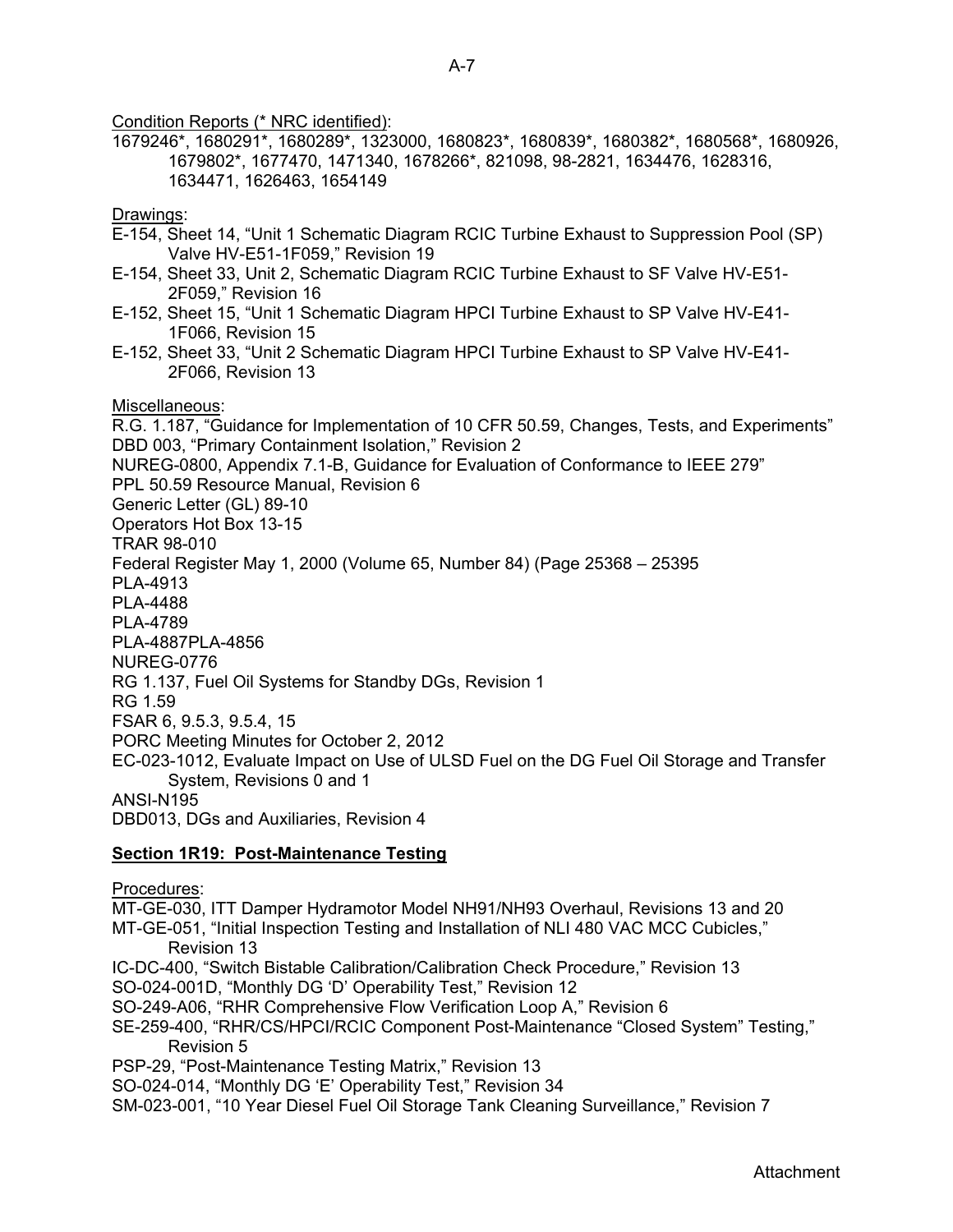Condition Reports (\*NRC-identified):

1666865\*, 1665931, 1665973, 1666397\*, 1666379, 1468832, 1679327, 1623302

# Calculations:

1666167, 1497268

### Work Orders:

1150690, 1665932, 1665979, 1666113, 1307280, 1470229, 1296741, 1296751, 1324892, 1296744, 1654325, 1507537

Drawing:

E105951, Sheet 1, "Unit 2 P&ID RHR"

Miscellaneous:

IOM 671, Generic Nuclear Hydramotors Instruction Manual, Revision 5

# **Section 1R22: Surveillance Testing**

Procedures:

SI-149-209, Quarterly Functional Test of RCS Leakage High Pressure Monitor, Revision 11 SI-149-210, Quarterly Functional Test of RCS Leakage High Pressure Monitor Channels (RHR Discharge Header High Pressure, Low Pressure Coolant Injection (LPCI), and Head Spray), Revision 13

NDAP-QA-0722, Surveillance Testing Program, Revision 20

SO-293-001, "Quarterly Turbine Valve Cycling, Revision 41

SO-150-002, "Quarterly RCIC Flow Verification," Revision 47

SO-250-006, "RCIC Comprehensive Flow Verification," Revision 8

SO-150-005, "RCIC Comprehensive Flow Verification," Revision 9

SO-249-B06, "RHR Comprehensive Flow Verification Loop B," Revision 9

SE-024-A01, "DG A Integrated Surveillance Test," Revision 5

SO-200-006, "Shiftly Surveillance Operating Log, Revision 63

SE-252-001, "Unit 2 HPCI Logic System Functional Test (Online)," Revision 6

Condition Reports (\* NRC identified):

1653455, 1665968, 1665895, 1494267, 1569204, 1569013, 1668592, 1668593, 1669712\*, 1674096, 1673623, 1668832, 1660829

Work Orders:

1641092, 1641088, 1608554, 1350099, 1668641

Drawings:

M-151, Sheet 1, RHR, Revision 68 FF-122610, Sheet 2206, "Reactor Protection System (RPS)," Revision 20 FF-122610, Sheet 2207, "RPS," Revision 22 FF-122610, Sheet 2208, "RPS," Revision 21 FF-122610, Sheet 2209, "RPS," Revision 20 FF-122610, Sheet 202, "Common Instrument Engineering Diagram RPS," Revision 12

Miscellaneous: Unit 1 TRO 3.4.3 FSAR 5.2.5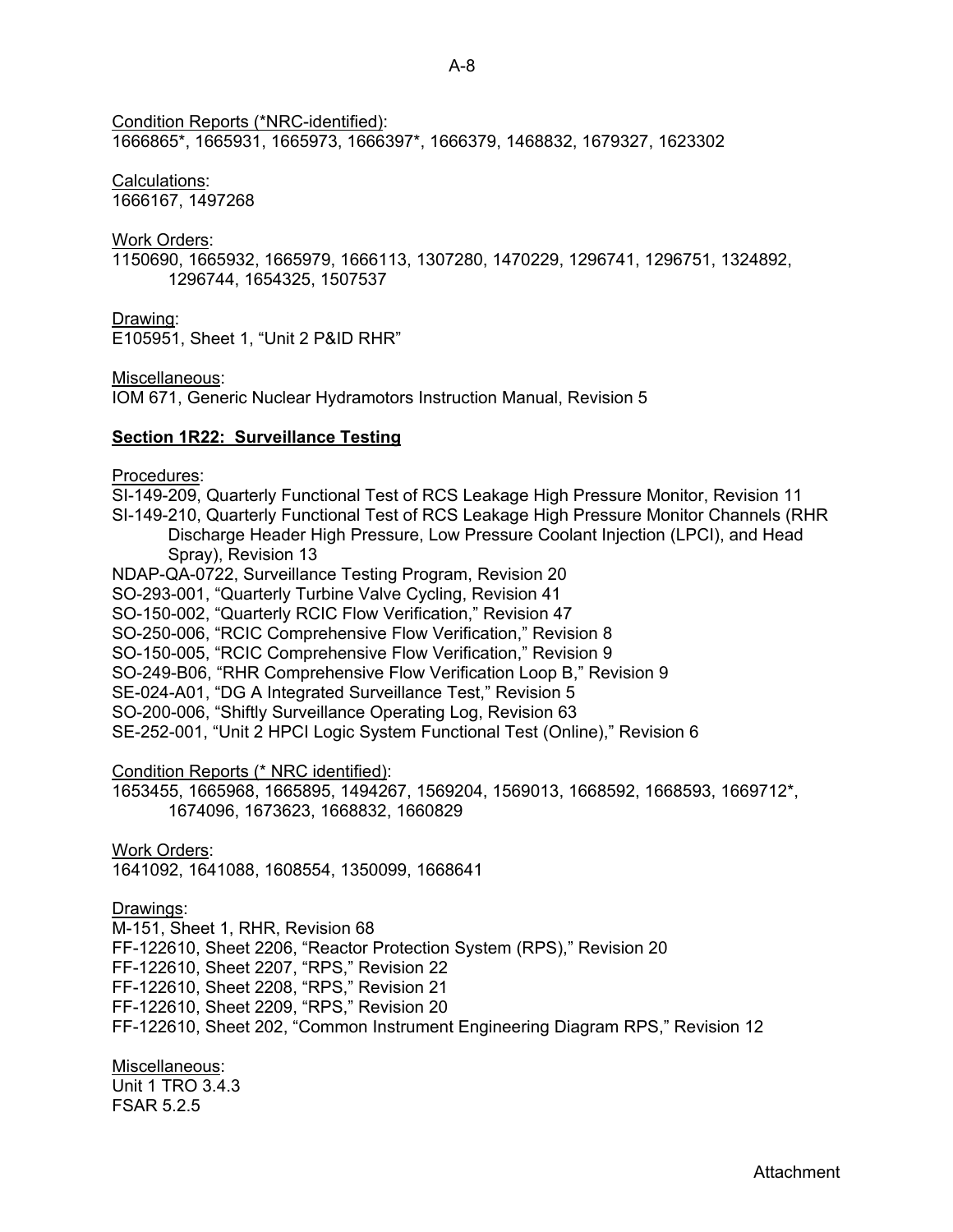C/D 49-001-1608554-0 Part 9900: Technical Guidance on Preconditioning 50.59 AD 01396 NL-01-017, SSES 50.59 SE, "Use of RPS Test Box for Trip Channel Functional Tests and Channel Calibration," Revision 2

### **Section 1EP6: Drill Evaluation**

#### Condition Reports:

1665216, 1665462, 1665467, 1665469, 1665474, 1665476, 1665477, 1665480, 1665482, 1665483, 1665484, 1665485, 1665493, 1665494, 1666264, 1656792

Miscellaneous:

EP-PS-104, RP Coordinator, Revision 25 EP-PS-105, TSC Dose Calculator, Revision 19 EP-PS-130, HP II Dose Calculator, Revision 11 EP-PS-100, ED Control Room, Revision 27 EP-PS-126, Emergency Plan Communicator, Revision 28 10 CFR 50 APP. E, 10 CFR 50.47

#### **Section 4OA1: Performance Indicator Verification**

#### Procedures:

OP-AD-001, Operations Standards for System and Equipment Operation, Revision 49 NDAP-QA-7037, ROP PIs, Revision 9 OP-258-001, "RPS," Revision 39 ON-200-101, "Scram, Scram Imminent," Revision 24

Condition Reports (\* NRC identified):

1673103\*, 1586764, 1586835, 1673697, 1634039, 1652142, 1644047, 1549037, 390290, 1682230\*1682239\*, 1652338, 1688235, 1689470\*

Miscellaneous: NEI-99-02, Regulatory Assessment PI Guideline, Revision 6 Operator Logs, January 1, 2012 – December 31, 2012 for Units 1 and 2 FAQ 237, 231 Reactivity Manipulation Request 1C18, dated June 11, 2012 FAQ 481 FAQ 12-03, "St. Lucie Unplanned Scram w/Complications" PPL Post-Event Review Report for Unit 2 Scram on December 16, 2012 EO-000-102, "RPV Control," Revision 11

#### **Section 4OA2: Identification and Resolution of Problems**

Procedures:

SO-200-011, Unit 2 Reactor Vessel Temperature and Pressure Recording, completed November11, 2012, Revision 18 ON-200101, Scram, Scram Imminent, Revision 24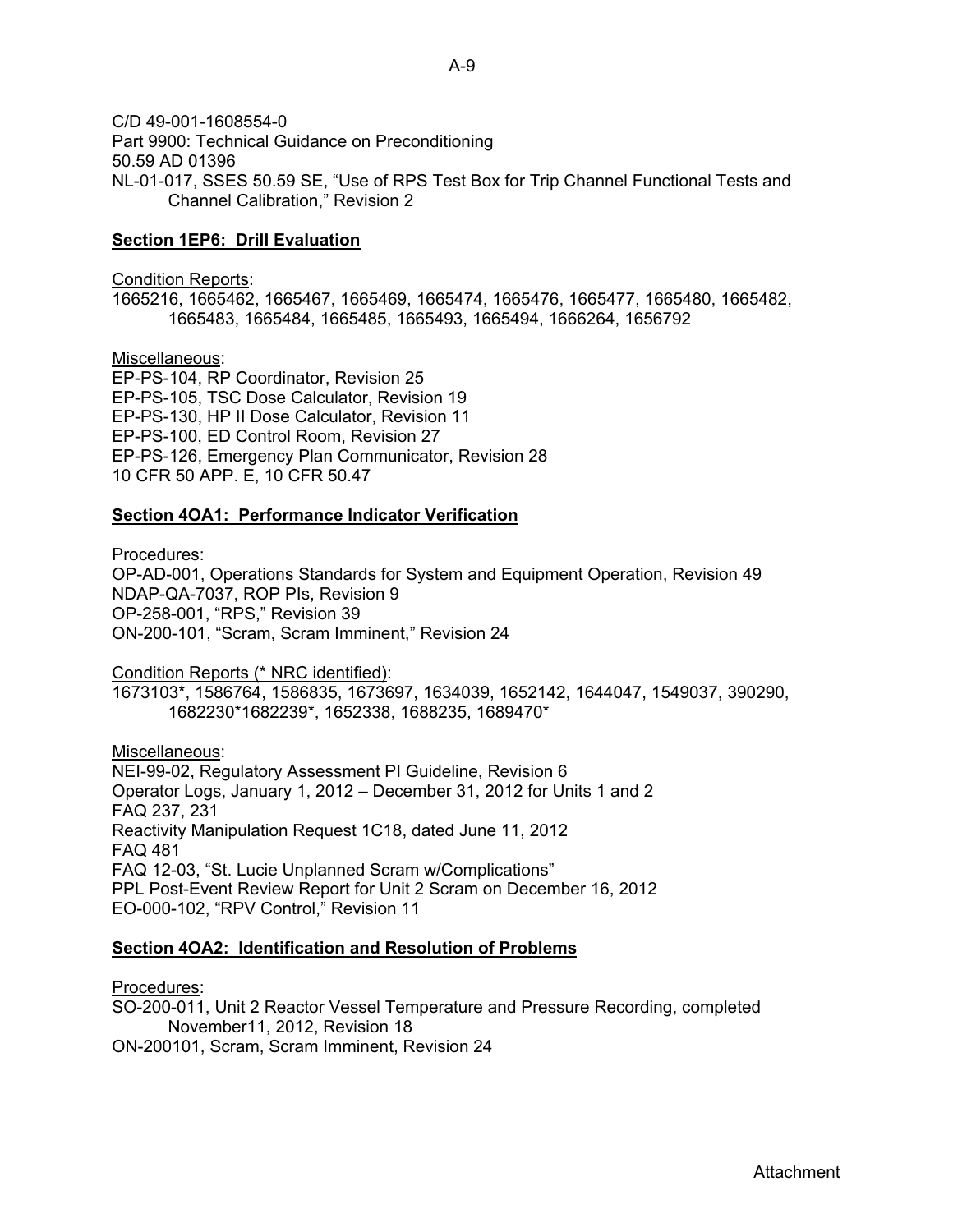# Condition Reports (\* NRC identified):

1651647, 1657682\*, 1657685\*, 1657687\*, 1657647\*, 1657686\*, 1657691\*, 1658661\*, 1659054\*, 1659155, 1659511\*, 1660460\*, 1663862\*, 1663859\*, 1664503\*, 1664180\*, 1664064\*, 1664024\*, 1664697\*, 1664702\*, 1664705\*, 1664709\*, 1664712\*, 1664715\*, 1664721\*, 1666778\*, 1667460\*, 1667975\*, 1669100\*, 1670922\*, 1649677, 1643156, 1650644, 1659449, 1659511, 1661128, 1660439, 1671975\*, 1671961\*, 1671980\*, 1671982\*, 1671968, 1673135\*, 1673156\*, 1676209\*, 1676306\*, 1681717\*, 1683347\*, 1684343\*, 1684555\*, 1684548\*, 1684539\*

Analysis/Calculations

SASR 89-40, Pressure-Temperature Curve Basis for SSES Units 1 and 2, June 1989 EC-062-0573, Study to Support the Bases Section of TS 3.4.10, June 14, 2002, Revision 1

# Miscellaneous:

Unit 2 TS 3.4.10, RCS P/T Limits Service Information Letter (SIL) 430, RPV Temperature Monitoring, September 27, 1985 SIL 251, Control of RPV Bottom Head Temperatures, October 31, 1977 Letter NRC to PPL in December 1991 Letter NRC to PPL dated July 19, 1994 ASME Boiler and Pressure Vessel Code, Section XI, Appendix G 10CFR50, Appendix G, Fracture Toughness Requirements RG 1.99, Radiation Embrittlement of Reactor Vessel Materials, Revision 2 RPV Bottom Head Drain Line Temperature Data Recordings from Integrated Plant Computer System, November 9, 2012, December 16 and December 19, 2012 Nuclear Oversight Station Summary Report, September – December, 2012

# **Section 4OA3: Event Followup**

Procedures:

AR-029-001, CS, SGTS, DG and ESW PH Ventilation Division I 0C681, Revision 26 AR-030-001, CS, SGTS, DG and ESW PH Ventilation Division II OC681 Revision 28 NDAP-QA-0322, Energy Control Process, Revision 42 ON-030-001, Loss of CS Chilled Water, Revision 12 OP-030-001, CS Chilled Water System, Revision 38 NDAP-QA-0702, "Action Request and CR Process," Revision 38 NDAP-QA-0400, "Conduct of Station Engineering," Revision 6

Condition Reports:

1548804, 1577981, 1560235, 1544033, 1507177, 1551380, 1676110\*, 1534798, 1549431, 1572658, 1641025, 1643210, 1684820, 1604964, 1622395, 1622391, 1567000, 1554418, 1553582, 1590506, 1673095, 1346952

Work Orders: 528463, 1552538

Drawings:

M-157, Sheet 1, Containment Atmosphere Control

D107363, Common Schematic Diagram CS HVAC Chilled Water System, CIRC Pump 0P162B, Revision 7

D107378, Common Schematic Diagram Control RM Floor A/C Unit Fan, 0V117B, Revision 6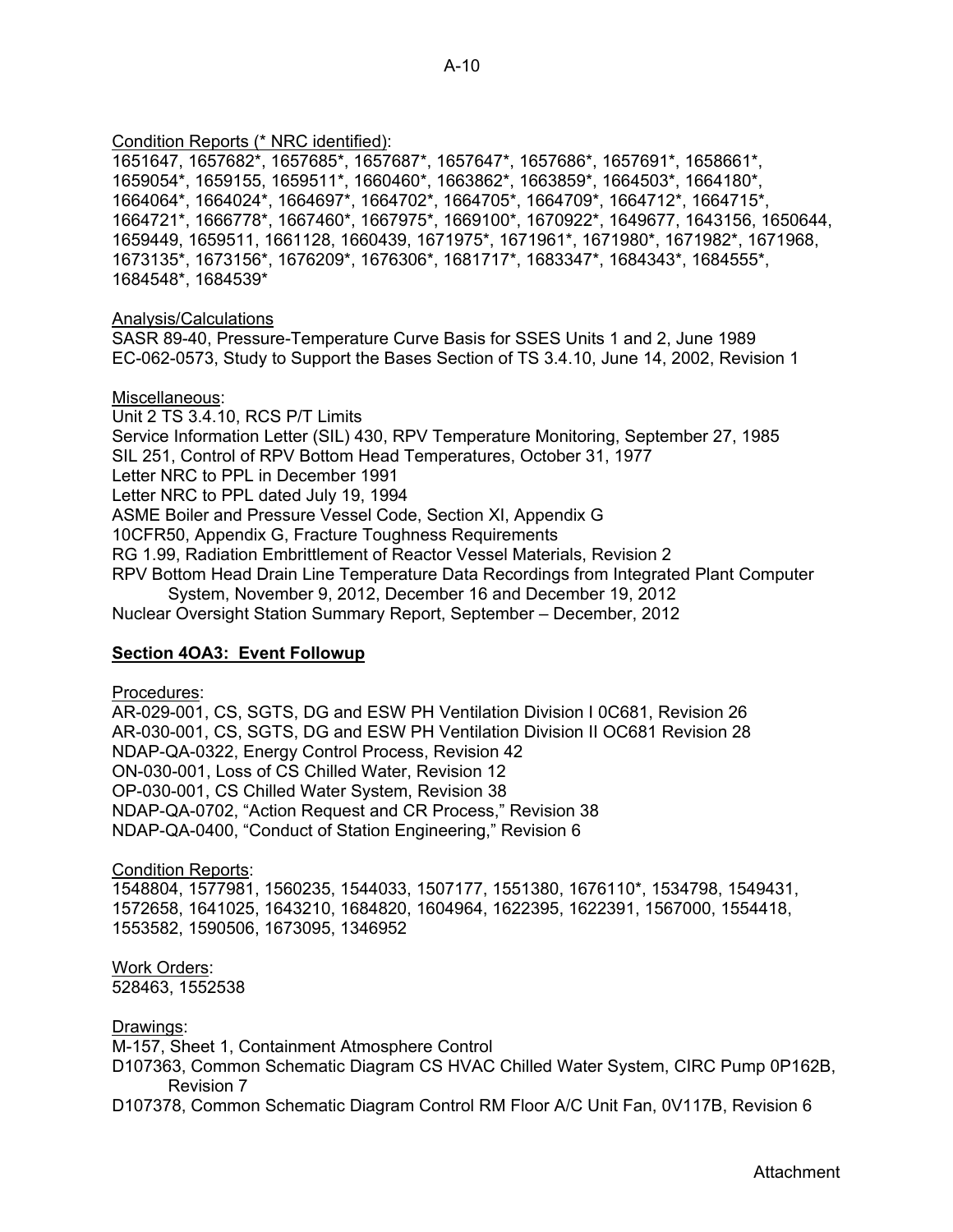Miscellaneous: Unit 1 TS 3.6.4.2, 3.6.1.3, and TSB LDCN 4984 ACE for CR 1534798, Linkage Connector on CS Chiller 0K112B broker, Revision 0 CS Chiller (Control Room Floor Cooling) Inoperable Event, Root Cause Analysis Report, dated September 24, 2012, Revision 2 Maintenance Rule Basis Document System 30 TM-OP-030-ST, Systems Training, CS HVAC, Revision 6 'B' CS Chiller Motor Current Traces, dated February 12, 2012 PLA-6862 PLA-6804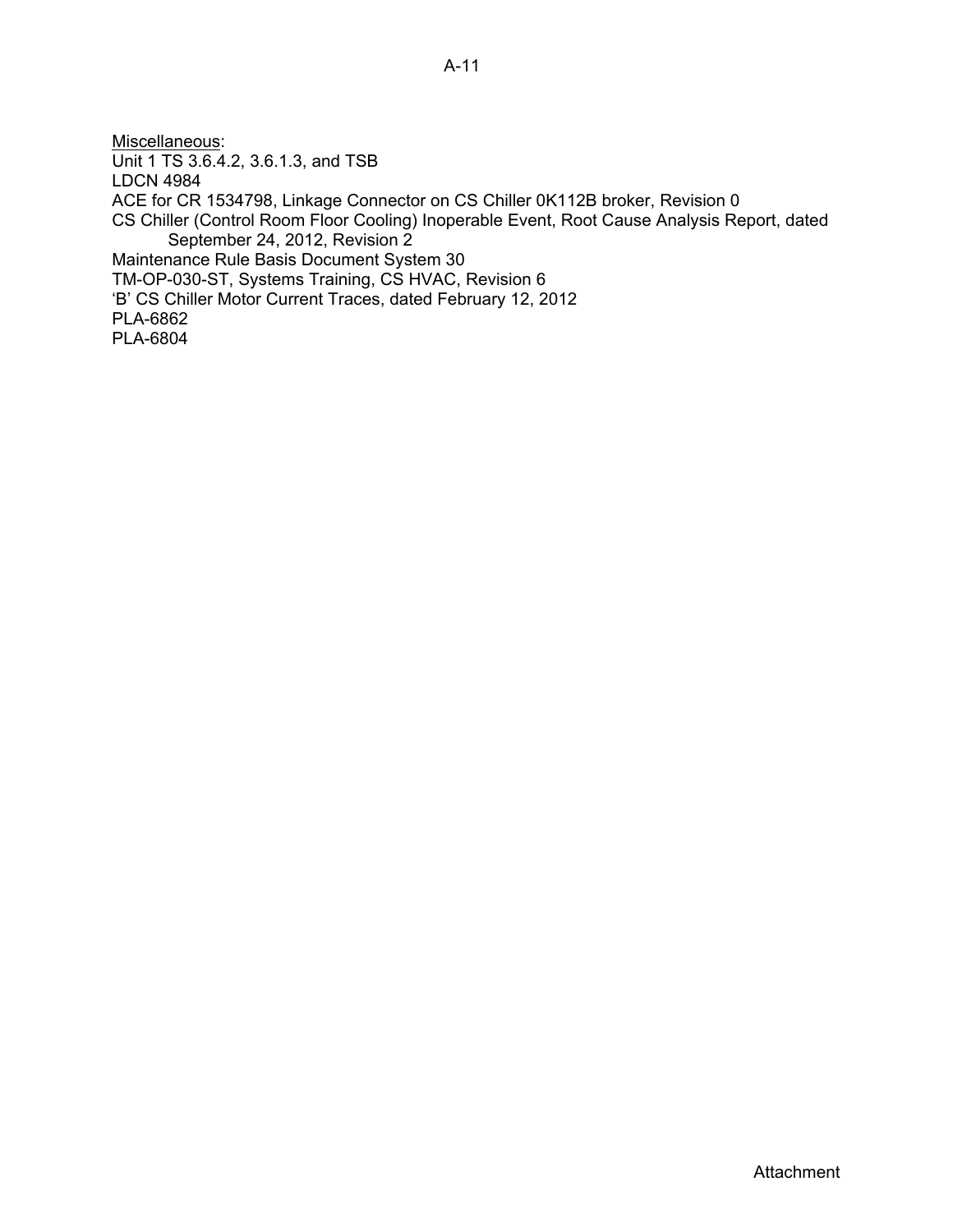# **LIST OF ACRONYMS**

| АC               | <b>Alternating Current</b>                       |
|------------------|--------------------------------------------------|
| <b>ACE</b>       | <b>Apparent Cause Evaluation</b>                 |
| ADAMS            | Agencywide Document and Access Management System |
| <b>ANS</b>       | Alert and Notification System                    |
| API              | American Petroleum Institute                     |
| AR               | <b>Action Report</b>                             |
| <b>ARP</b>       | Alarm Response Procedure                         |
| ASME             | American Society of Mechanical Engineers         |
| <b>CAP</b>       | <b>Corrective Action Program</b>                 |
| <b>CFR</b>       | <b>Code of Federal Regulations</b>               |
| <b>CNO</b>       | <b>Chief Nuclear Officer</b>                     |
| CO               | <b>Clearance Order</b>                           |
| CR               | <b>Condition Report</b>                          |
| <b>CW</b>        | <b>Circulating Water</b>                         |
| DEP              | Drill and Exercise Performance                   |
| DG               | <b>Diesel Generator</b>                          |
| <b>DRS</b>       | Division of Reactor Safety                       |
| EAL              | <b>Emergency Action Level</b>                    |
| EDG              | <b>Emergency Diesel Generator</b>                |
|                  | <b>Emergency Operating Procedure</b>             |
| <b>EOP</b><br>EP |                                                  |
|                  | <b>Emergency Preparedness</b>                    |
| <b>EPIP</b>      | <b>Emergency Plan Implementing Procedure</b>     |
| <b>ESS</b>       | <b>Engineering Safeguard System</b>              |
| ESSW             | <b>Emergency Safeguards Service Water</b>        |
| <b>ESW</b>       | <b>Emergency Service Water</b>                   |
| FEMA             | <b>Federal Emergency Management Agency</b>       |
| <b>FIN</b>       | Finding                                          |
| <b>FSAR</b>      | [SSES] Final Safety Analysis Report              |
| <b>GE</b>        | <b>General Electric</b>                          |
| GL               | <b>Generic Letter</b>                            |
| HP               | <b>Health Physics</b>                            |
| <b>HPCI</b>      | <b>High Pressure Coolant Injection</b>           |
| <b>HRA</b>       | <b>High Radiation Area</b>                       |
| НX               | <b>Heat Exchanger</b>                            |
| <b>ICS</b>       | <b>Integrated Controls System</b>                |
| <b>IMC</b>       | <b>Inspection Manual Chapter</b>                 |
| <b>INPO</b>      | Institute of Nuclear Power Operations            |
| IP               | <b>Inspection Procedure</b>                      |
| IR               | <b>NRC Inspection Report</b>                     |
| <b>IST</b>       | <b>Inservice Testing</b>                         |
| LCO              | <b>Limiting Condition for Operation</b>          |
| LDCN             | <b>Licensing Document Change Notice</b>          |
| LDE              | Lens Dose Equivalent                             |
| LER              | <b>Licensee Event Report</b>                     |
| LLRT             | <b>Local Leak Rate Test</b>                      |
| <b>LPCI</b>      | Low Pressure Coolant Injection                   |
| <b>LSFT</b>      | Logic System Functional Test                     |
| <b>MSO</b>       | <b>Multiple Spurious Operations</b>              |
|                  |                                                  |